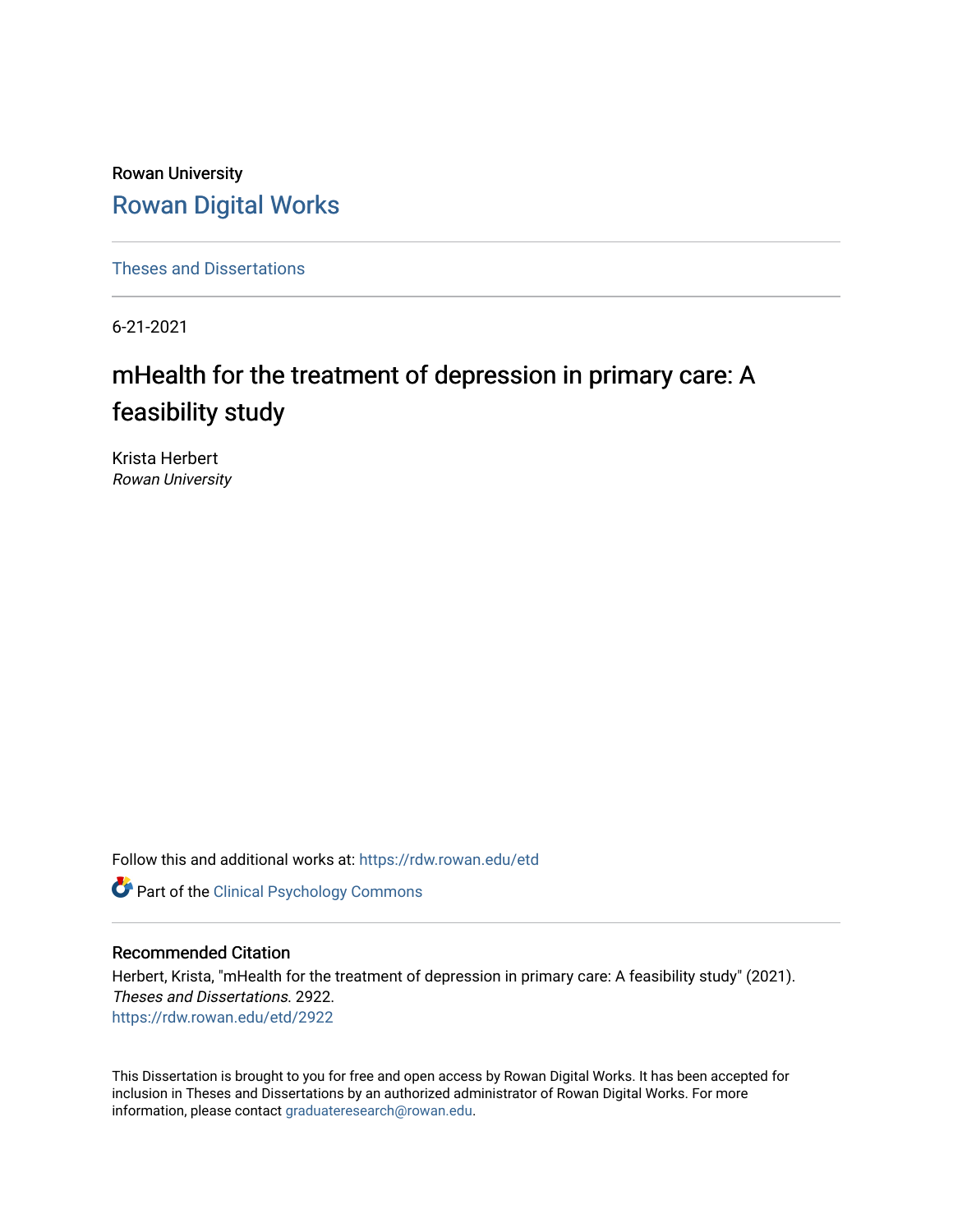### **MHEALTH FOR THE TREATMENT OF DEPRESSION IN PRIMARY CARE: A FEASIBILITY STUDY**

by Krista L. Herbert

A Dissertation

Submitted to the Department of Psychology College of Science and Mathematics In partial fulfillment of the requirement For the degree of Doctor of Philosophy at Rowan University April 29, 2021

Dissertation Chair: Jim A. Haugh, Ph.D.

Committee Members: Danielle R. Arigo, Ph.D. Jeffrey M. Greeson, Ph.D. Joanna Petrides, Psy.D.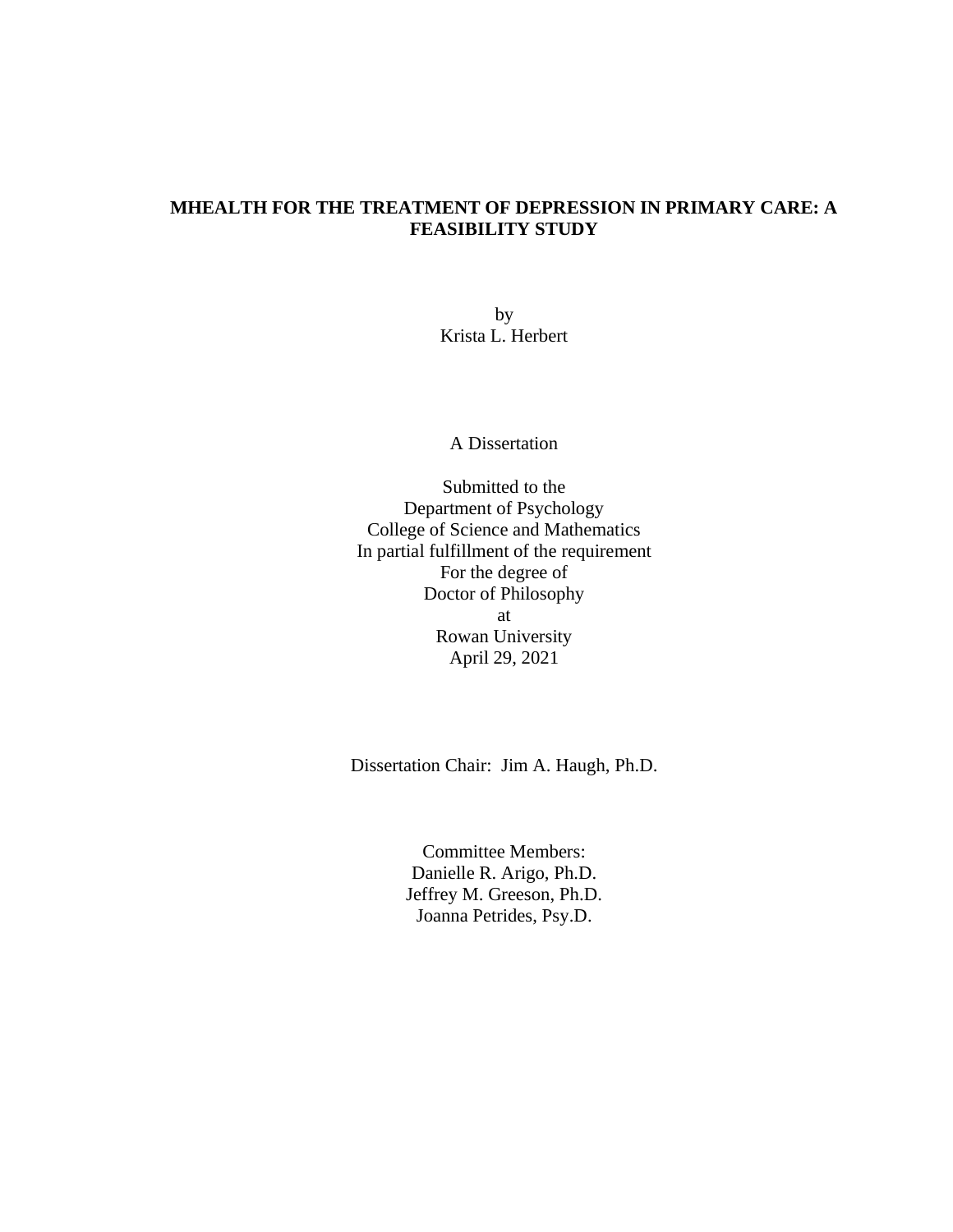© 2021 Krista L. Herbert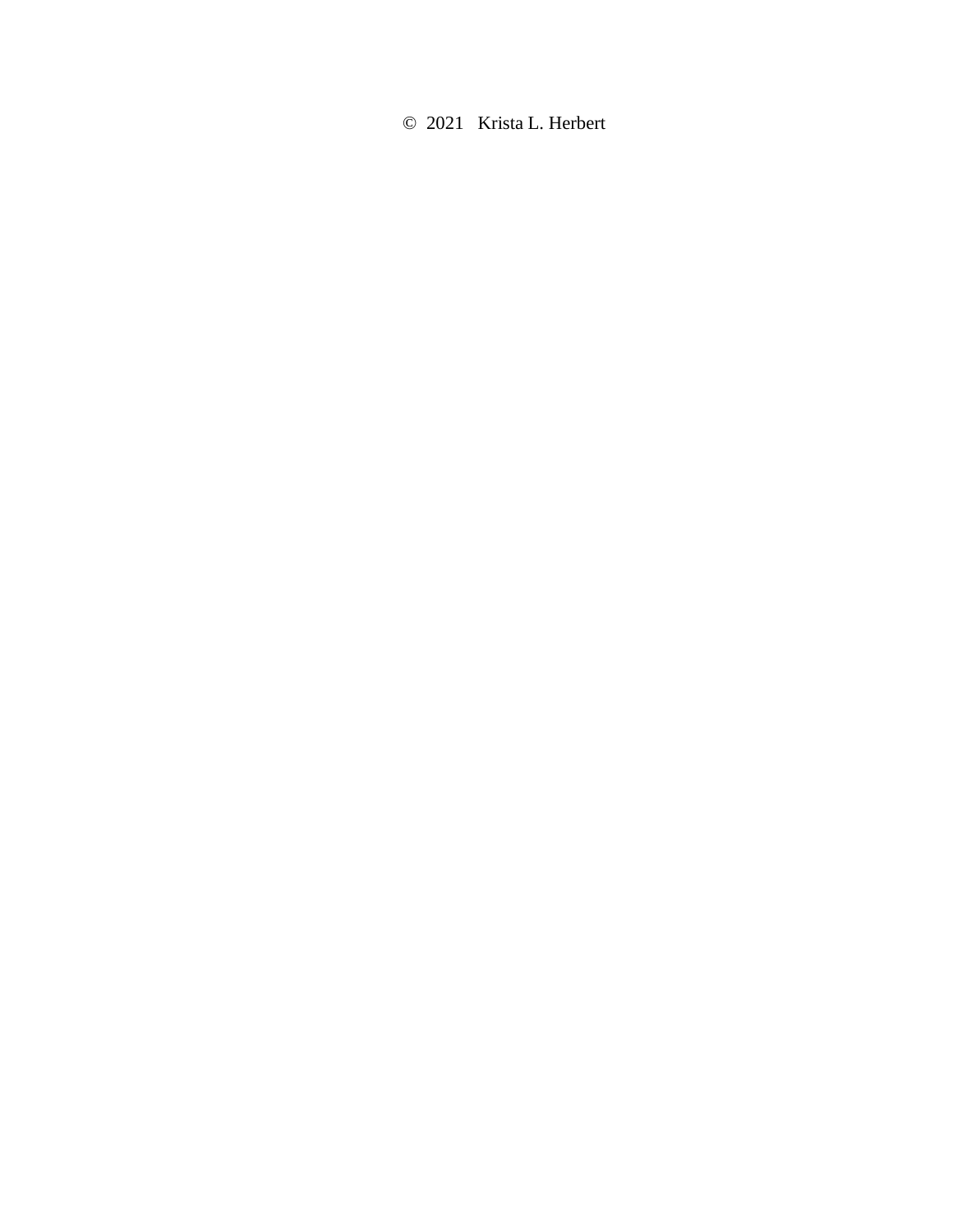### **Dedications**

I would like to dedicate this manuscript to my parents, Cheri and James, and my sister, Jessica.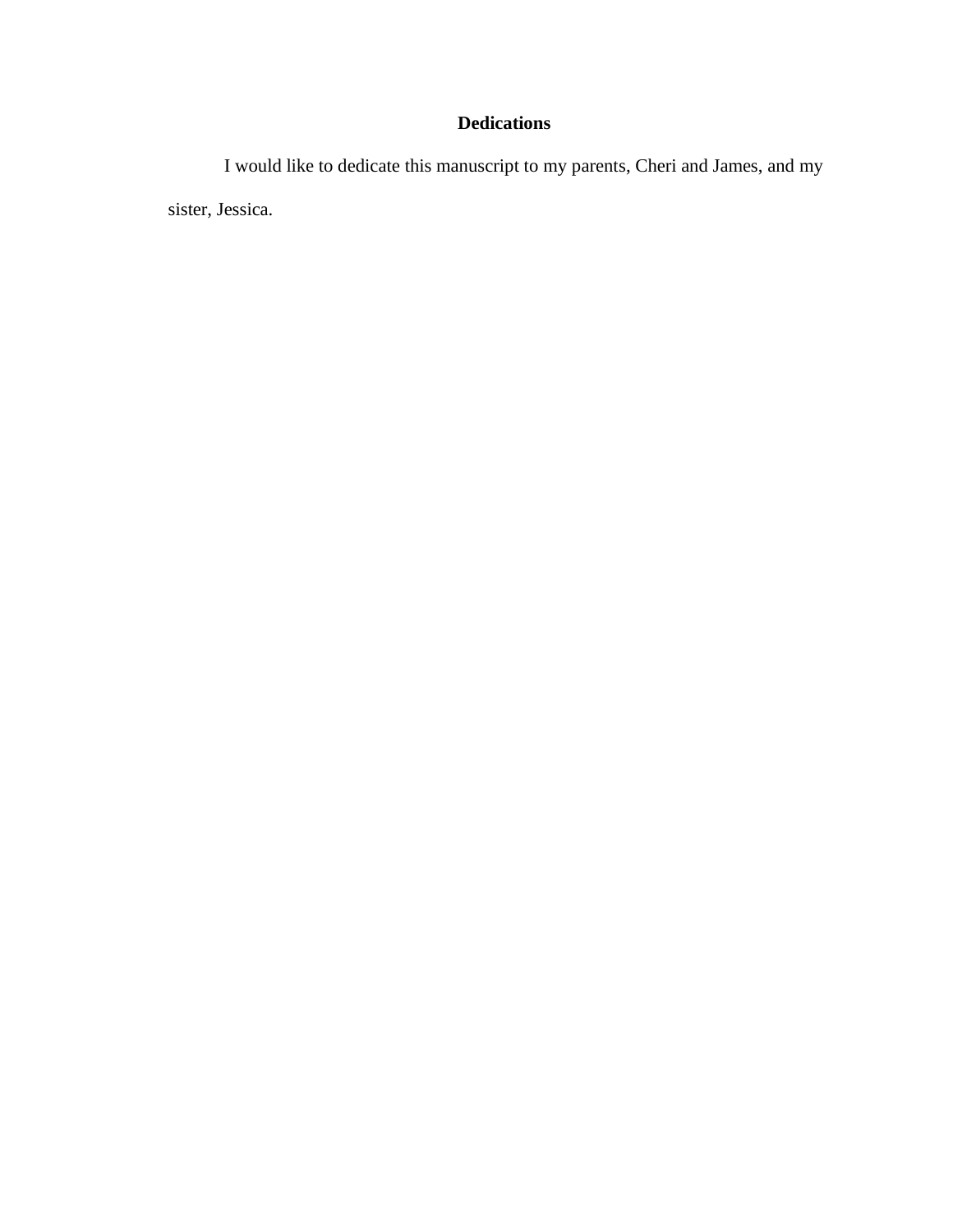#### **Acknowledgments**

I would like to express my gratitude to Dr. Jim A. Haugh for his continued mentorship, support, and guidance. I am very grateful to have you as my mentor and sincerely thank you for the skills and knowledge you have imparted to me. I would also like to thank Drs. Danielle Arigo, Jeffrey Greeson, and Joanna Petrides for being active members of my dissertation committee. I would also like to express gratitude to Dr. Meagan Vermeulen for her collaboration on this project. Finally, I would like to thank Juliana D'Onofrio, Sean Martin, Danielle Schweitzer, and the rest of the research team for assisting me on this project.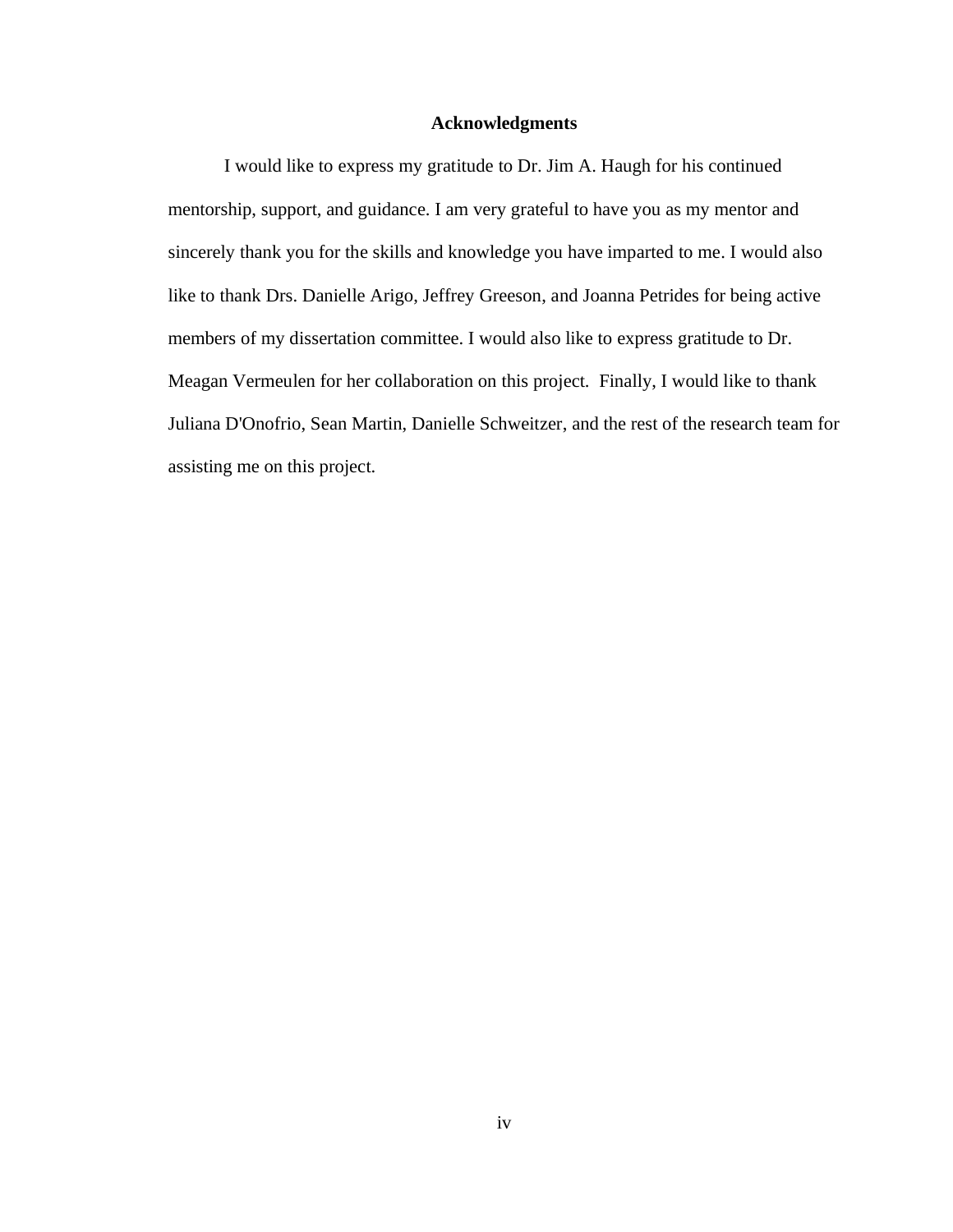#### **Abstract**

### Krista L. Herbert MHEALTH FOR THE TREATMENT OF DEPRESSION IN PRIMARY CARE: A FEASIBILITY STUDY 2020-2021 Jim A. Haugh, Ph.D. Doctor of Philosophy

The primary aim of this study was to evaluate the feasibility and acceptability of using mobile applications (apps) designed to ameliorate depressive symptoms in primary care. The secondary aim was to examine whether participants utilizing a mobile app would experience reductions in depressive symptoms and improvements in quality of life. Recruitment was conducted in two primary care practices. Participants who agreed to be part of the trial completed measures of depressive symptoms and quality of life at baseline, post-treatment, and a one-month follow-up. Measures of acceptability and feasibility were also gathered throughout the study duration. Results provided partial support for the feasibility of conducting such a trial on a larger scale. However, specific difficulties in recruitment were noted that warrant correction in additional trials. On the other hand, individuals who did use the apps were retained across the study duration, reported a reduction of depressive symptoms at post-intervention, and found the intervention acceptable. Additionally, improvements in certain areas of quality of life, such as energy level, fatigue, and emotional well-being at post-intervention were also reported. Together, the results provide preliminary evidence in support of the acceptability and effectiveness of using mobile apps in a primary care setting.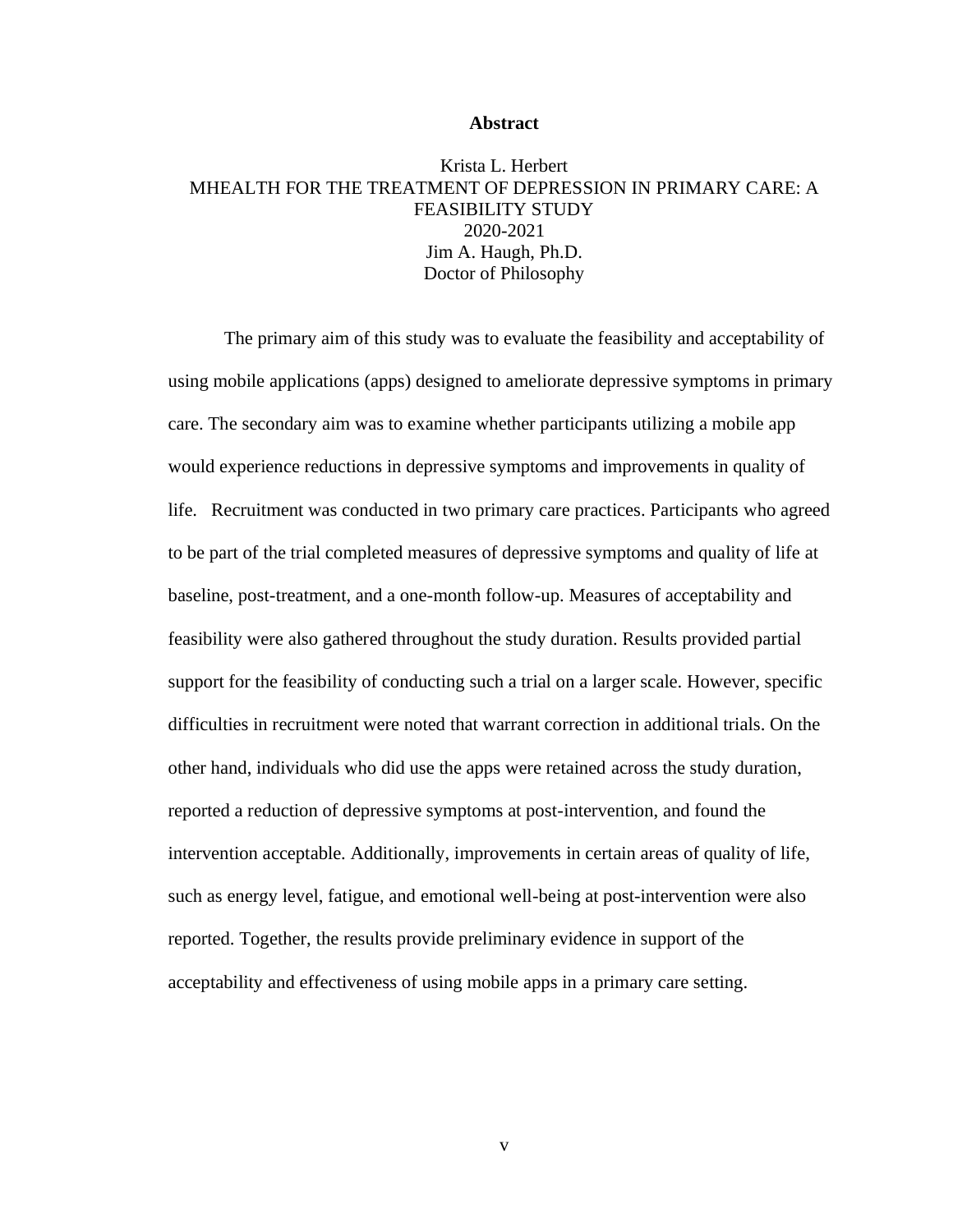| The Social Problem-Solving Inventory-Revised: Short-Form (SPSI-R: SF) 18 |
|--------------------------------------------------------------------------|

### **Table of Contents**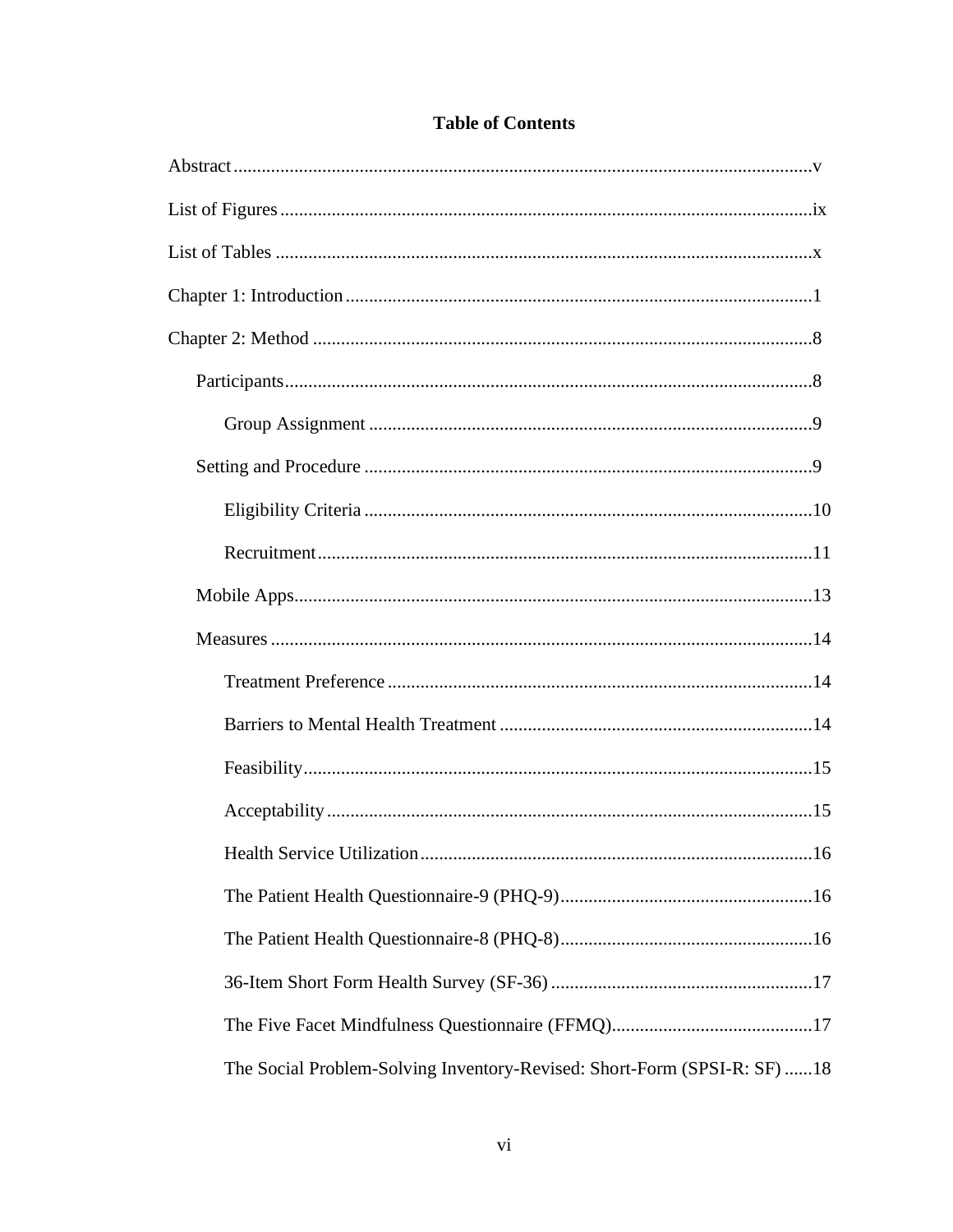### **Table of Contents (Continued)**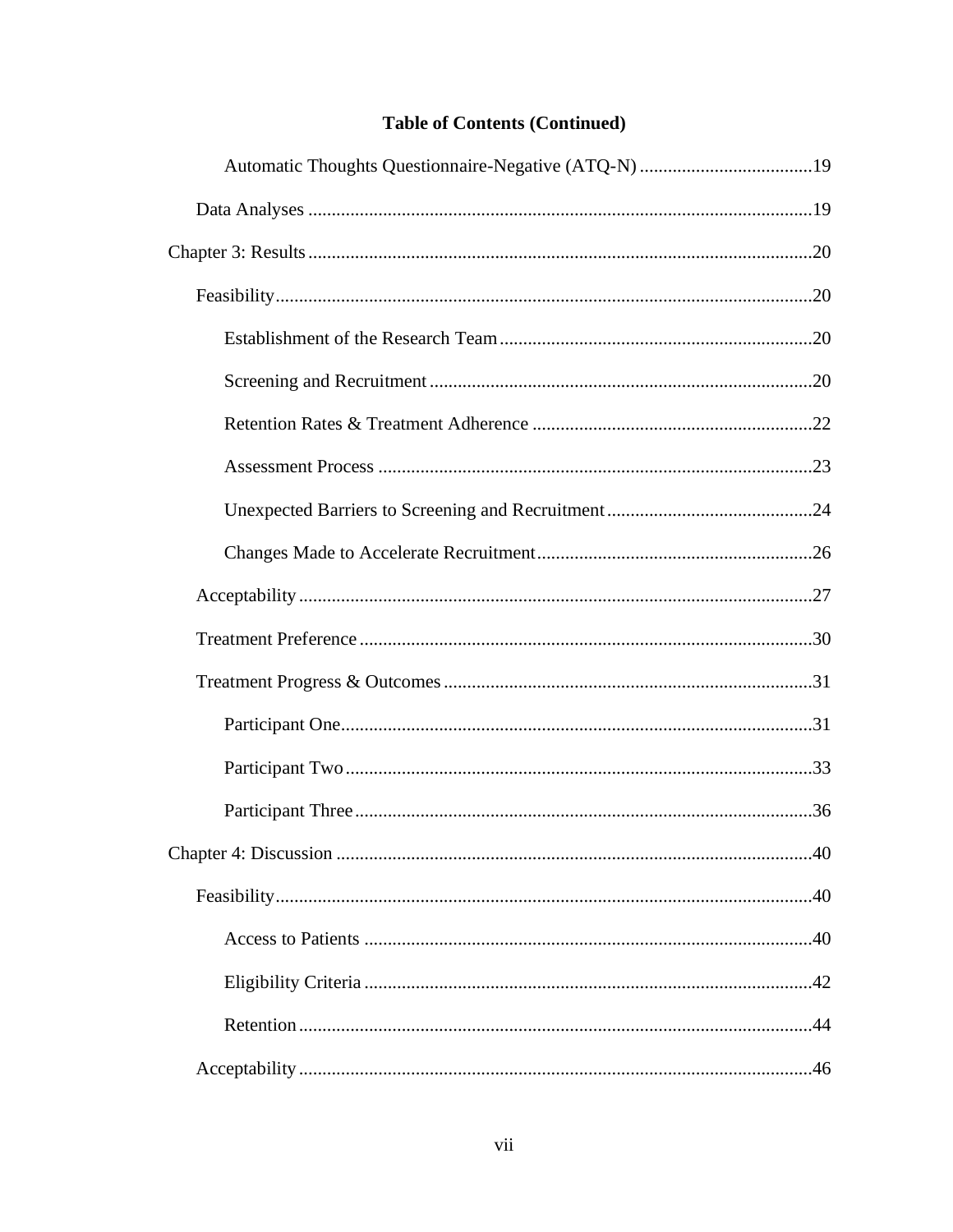### **Table of Contents (Continued)**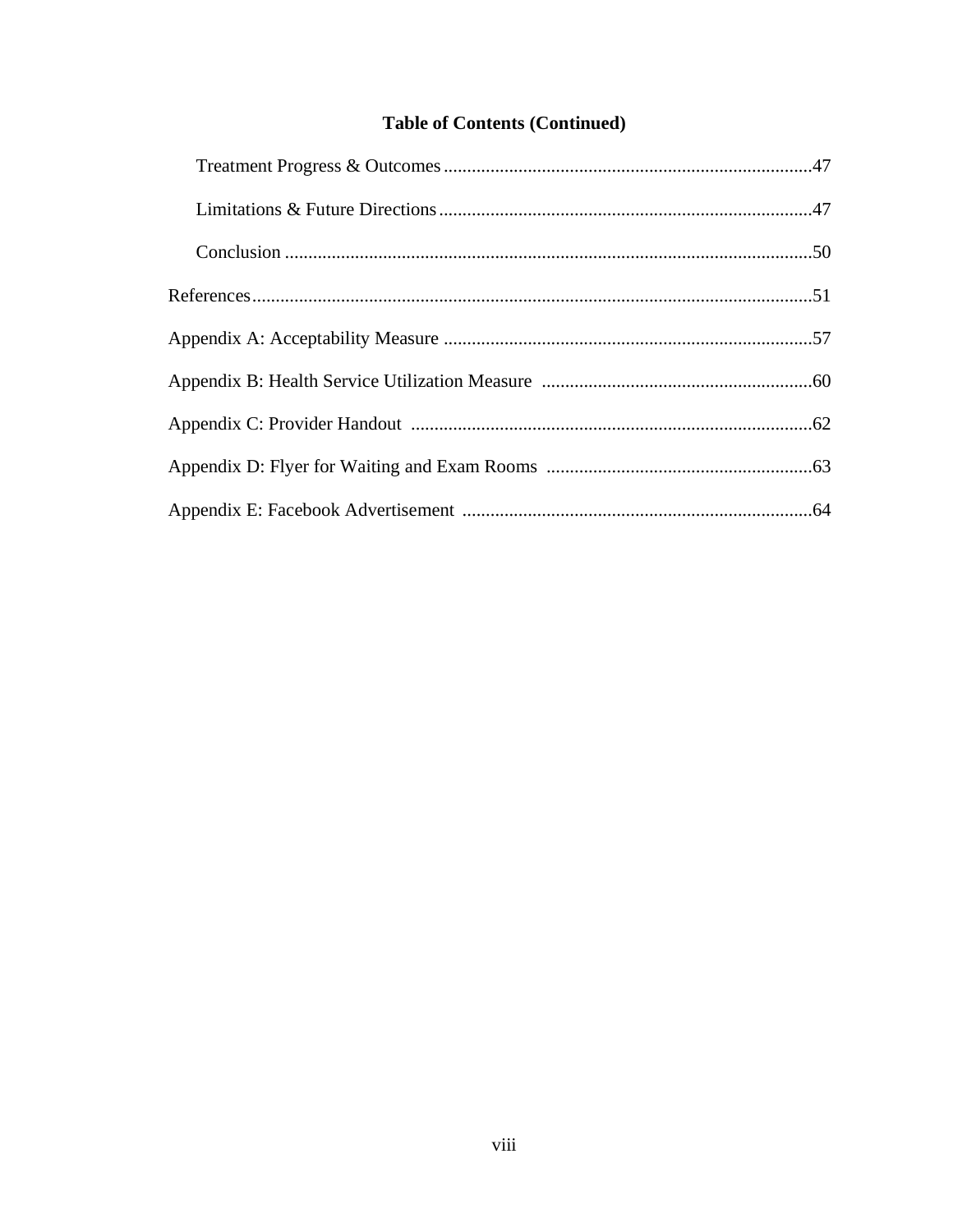# **List of Figures**

| Figure                                                                          | Page |
|---------------------------------------------------------------------------------|------|
| Figure 1. Consolidated Standards of Reporting Trials (CONSORT) Diagram 21       |      |
|                                                                                 |      |
| Figure 3. Participant One: SF-36 Total Scores, Role Functioning and Fatigue 32  |      |
| Figure 4. Participant One: SF-36 Total Scores, Social and Overall Health33      |      |
|                                                                                 |      |
| Figure 6. Participant Two: SF-36 Total Scores, Role Functioning and Fatigue35   |      |
| Figure 7. Participant Two: SF-36 Total Scores, Social and Overall Health36      |      |
|                                                                                 |      |
| Figure 9. Participant Three: SF-36 Total Scores, Role Functioning and Fatigue38 |      |
| Figure 10. Participant Three: SF-36 Total Scores, Social and Overall Health 39  |      |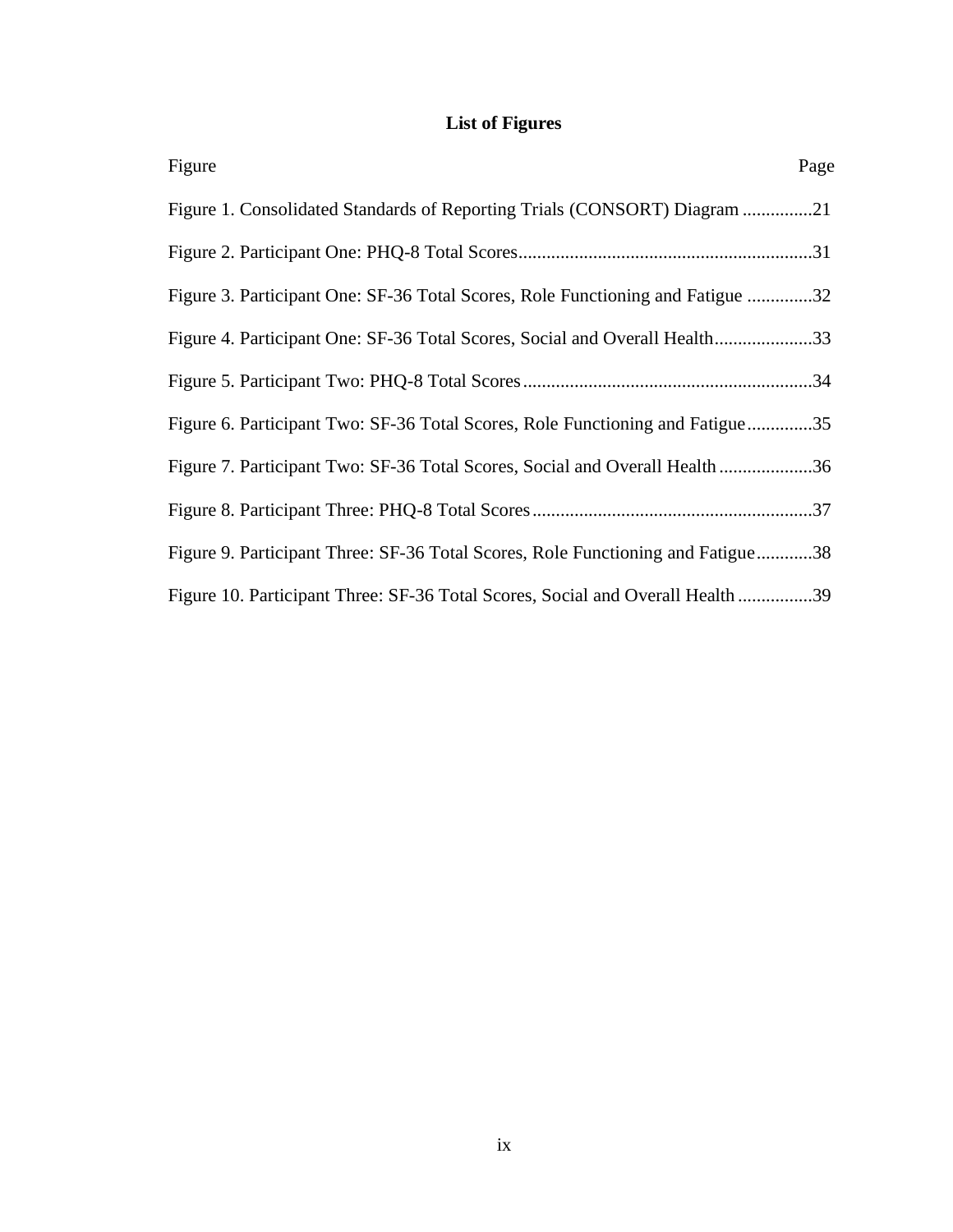### **List of Tables**

| Table | Page |
|-------|------|
|       |      |
|       |      |
|       |      |
|       |      |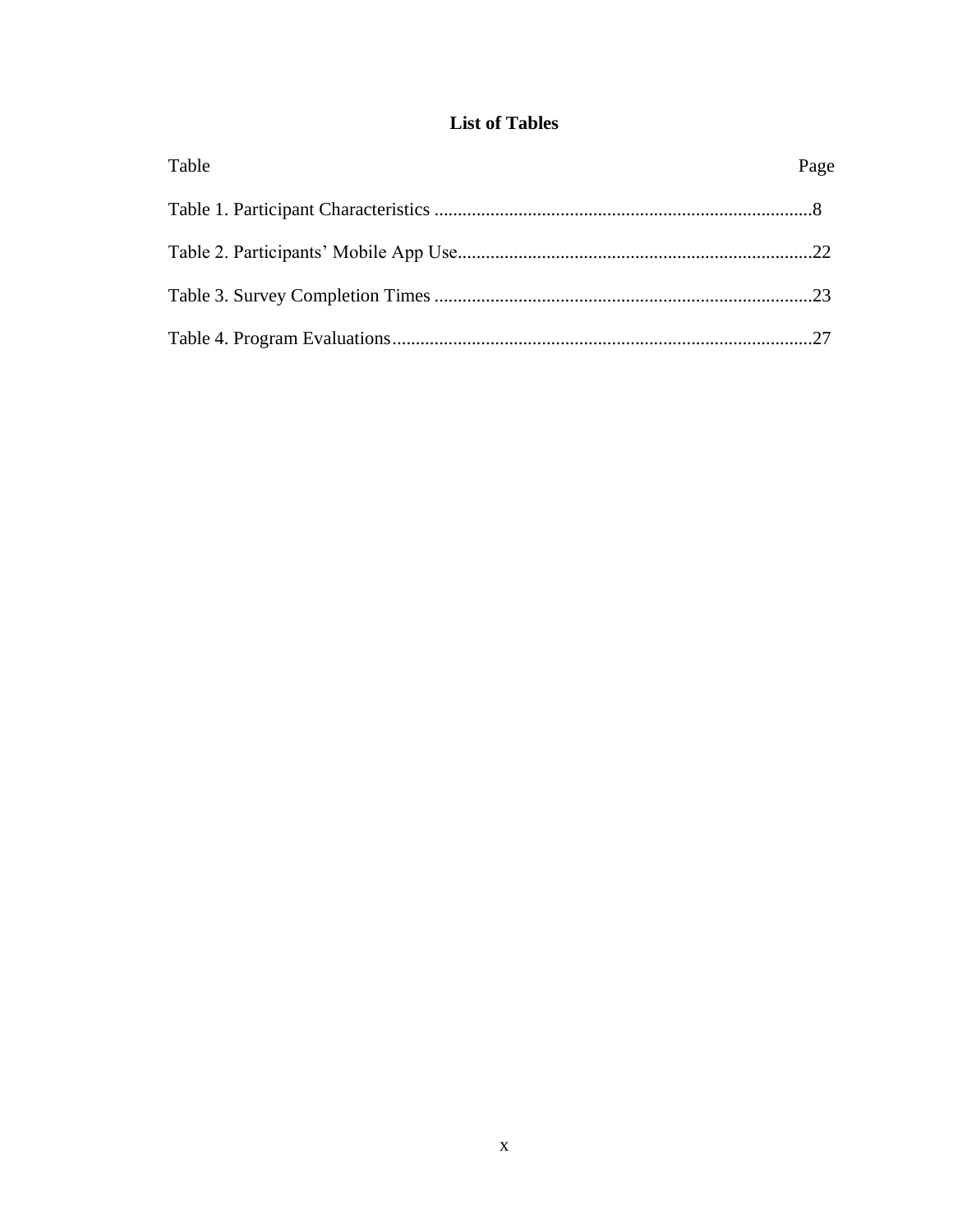#### **Chapter 1**

#### **Introduction**

Primary care has become the first point of contact for a majority of individuals experiencing depressive symptoms (Kessler & Stafford, 2008). It is estimated that 5 to 13% of patients seen by primary care providers are diagnosed with major depressive disorder, while the 12-month prevalence of depressive symptoms in primary care is 12.5% (Mitchell et al., 2009; Pignone et al., 2002). According to Moussavi et al. (2007), individuals with a history of depression endorse lower scores on measures of overall health when compared to those diagnosed with cardiovascular disease, asthma, arthritis, or diabetes. Further, symptoms of depression not only impact an individual's functionality in terms of missed work and reduced productivity (Wang et al., 2004), but those diagnosed with depression are more likely to report poorer overall physical health and experience higher rates of comorbid chronic diseases (Katon, 2003; Kessler & Stafford, 2008). As a result, individuals diagnosed with depression utilize a significantly greater amount of healthcare services and emergency room visits when compared to nondepressed individuals (Kessler & Stafford, 2008). Of the \$201 billion spent on mental health disorders in 2013, \$98.9 billion were spent on treating major depressive disorder (MDD) alone (Greenberg et al., 2015).

The standard of care for treating depression within primary care typically involves prescribing antidepressant medication, referral for outpatient psychotherapy, or some combination of these two treatments (Trangle et al., 2016). However, many patients do not adhere to treatment recommendations, discontinue treatment prematurely, or do not respond to antidepressants or psychotherapy (Kessler & Stafford, 2008; Sansone &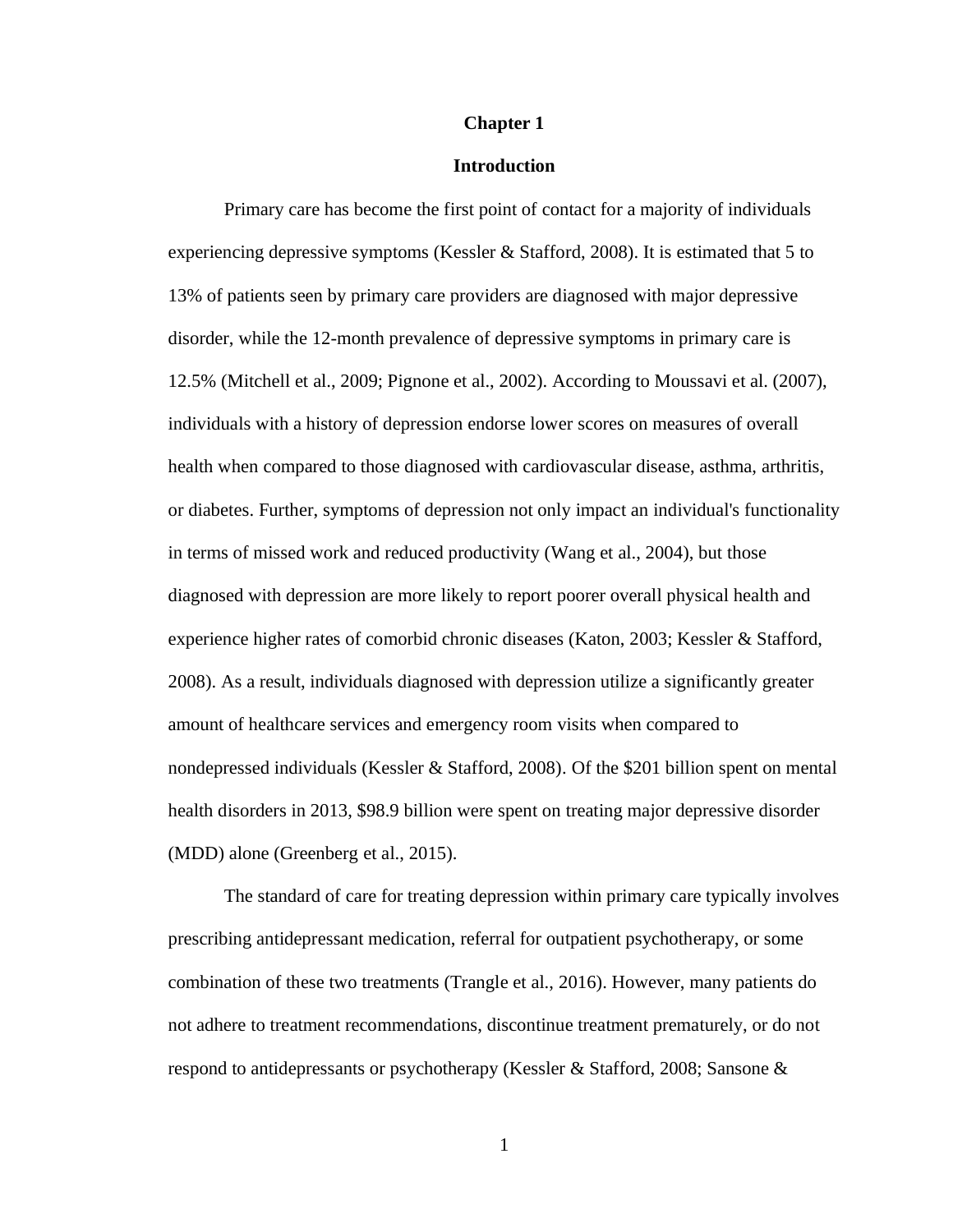Sansone, 2012; Trangle et al., 2016). Additionally, these treatments may be too intensive for individuals with less severe depressive symptomatology. Given the problems associated with treating depression in primary care, alternative modes of treatment delivery have been proposed to increase the efficiency, accessibility, and effectiveness of mental health services.

One alternative to traditional, clinic-based care is the use of less intensive, more personalized mHealth interventions, which include mobile applications (apps). Mobile apps have distinct advantages over traditional mental health interventions, including lower costs, increased treatment accessibility, and greater retention (Donker et al., 2013). Additionally, these apps are generally available at little to no cost and can circumvent the stigmas associated with receiving professional help for psychological symptoms. Further, mobile apps provide individuals with the opportunity to track and monitor their symptoms and progress in real-time, which is a more accurate representation of their experience of symptoms and impact on daily life (Donker et al., 2013; Proudfoot et al., 2010). Thus, if individuals can monitor and track their symptoms and progress, they may be more inclined to adhere to the recommended treatment (Proudfoot et al., 2010). These advantages have led to the rapid development of mobile apps in recent years, with one recent review reporting the existence of over 1,000 apps available for the management of depression (Shen et al., 2015).

Numerous studies have examined the impact of using mobile apps on depression. One way in which researchers have explored the effectiveness of apps is by investigating whether individuals who utilize an app experience a statistically significant reduction of depressive symptoms. Preliminary evidence suggests that using mobile apps can reduce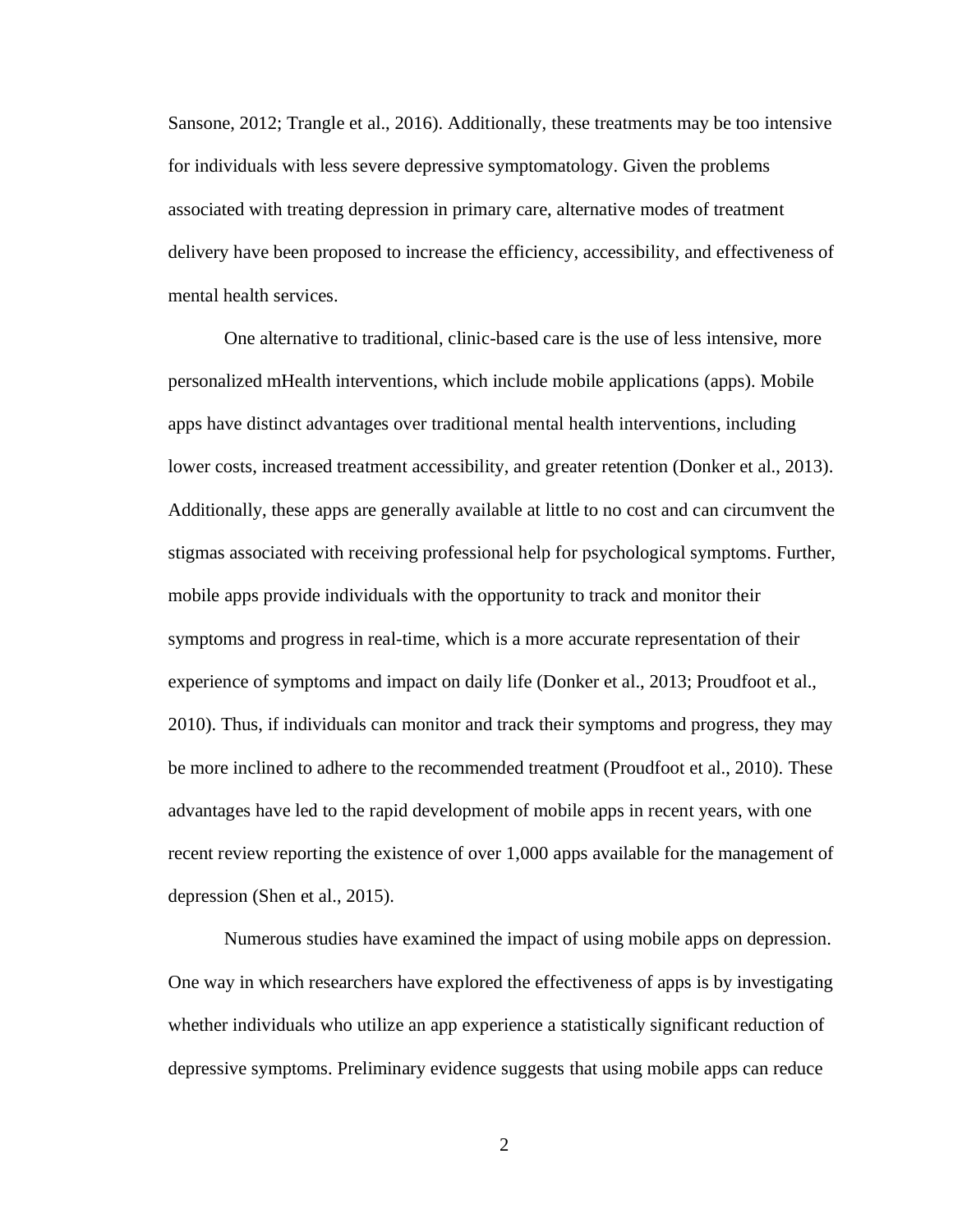depressive symptoms. For example, in their meta-analysis of 18 randomized controlled trials with 22 mobile apps, Firth et al. (2017) found that individuals using mobile apps to manage depressive symptoms experienced a significant reduction of symptoms when compared to control conditions  $(g=0.38, p<0.001)$ . The authors reported moderate effect sizes compared to inactive control groups (*g=*0.56) and small effect sizes compared to an active control condition (*g=*0.22). In a large scale randomized controlled trial, Moberg et al. (2019) found that participants utilizing the mobile app Sanvello (i.e., Pacifica) experienced greater decreases in depression (*d*=0.54, *p*<.001), anxiety (*d*=0.40, *p*<.01), and the Depression Anxiety and Stress Scales-21 (DASS-21) scores (*d*=0.46, *p*<.001) at 4-weeks post-intervention when compared to the waitlist control condition.

Another way of defining outcome is through examining remission rates or clinically significant reductions of depressive symptoms. While definitions of remission rates vary across studies, evidence suggests that some individuals experience remission of depressive symptoms when utilizing mobile apps. Arean et al. (2016) evaluated remission rates, as defined by a reduction of pre-treatment Patient Health Questionnaire-9 (PHQ-9) scores of at least 50%, in three self-guided mobile apps: a problem-solving application, a cognitive training application, and a health information application, which served as the active control group. Results indicated that 45 out of the 100 participants (45%) randomized to the cognitive training application and 36 out of 79 participants (46%) randomized to the problem-solving therapy app experienced a remission of symptoms. In comparison, 34 out of 100 participants (34%) of the control condition participants experienced remission. Pratap et al. (2018) evaluated recruitment, engagement, and remission rates of individuals experiencing depressive symptoms, utilizing the same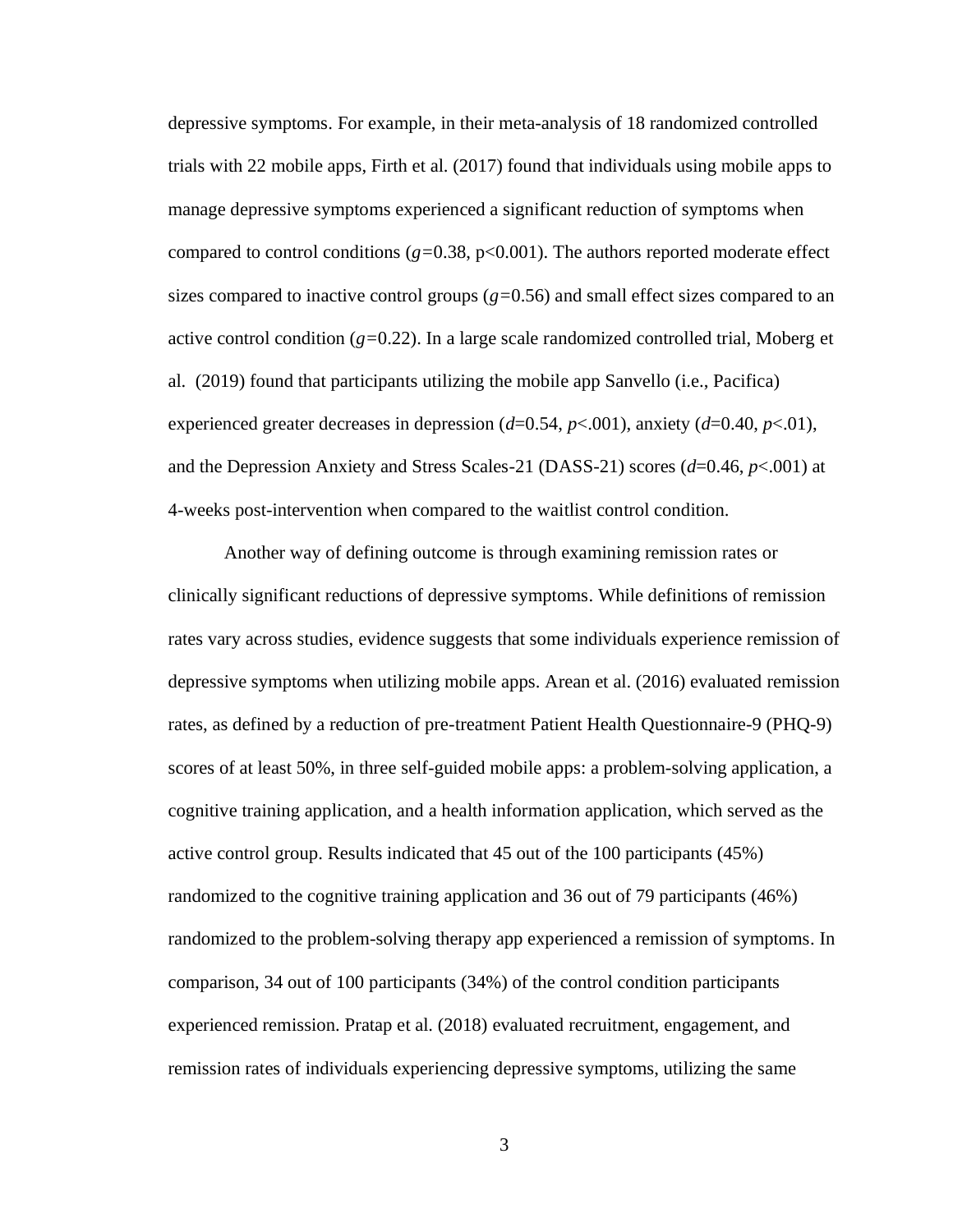conditions as Arean and colleagues. In this study, remission was defined as a decrease in PHQ-9 scores of at least 5 points or more from baseline. They found 117 out of 345 participants (34%) experienced a remission of symptoms. However, results also indicated that 51% of participants were "nonresponders" (i.e., experiencing a change in PHQ-9 scores of <5 points), and 11% experienced an increase in depressive symptomology.

In addition to examining whether apps can reduce depressive symptoms or cause a remission of symptoms, studies have also explored whether the severity of symptoms one experiences influences the effectiveness of mobile apps. Results from these studies are mixed. For example, a recent meta-analysis revealed moderate effect sizes  $(g=0.51)$ for individuals with self-reported mild to moderate depressive symptoms, suggesting that mobile apps may be most effective for this subsample of depressed patients (Firth et al., 2017). In contrast, Pratap et al. (2018) found that changes in depressive symptomology were significantly associated with baseline severity of symptoms, in that participants who endorsed severe depressive symptoms experienced the greatest reduction of depressive symptoms during the first four weeks of treatment (beta=4.19, *p*<.001). The findings from Pratap et al. (2018) not only stand in contrast to results from Firth et al. (2017) but also to the existing self-help literature, which recommends the use of self-help interventions for mild to moderate depressive symptoms (Clarke et al., 2009; Cuijpers et al., 2010). Therefore, they may need further replication.

A more recent question being explored in the literature is related to the long-term effects of mobile apps for depression. Results from these studies are also mixed. For instance, Arean et al. (2016) found no significant changes in PHQ-9 scores at the 12 week follow-up. Similarly, Pratap et al. (2018) found no significant reductions of PHQ-9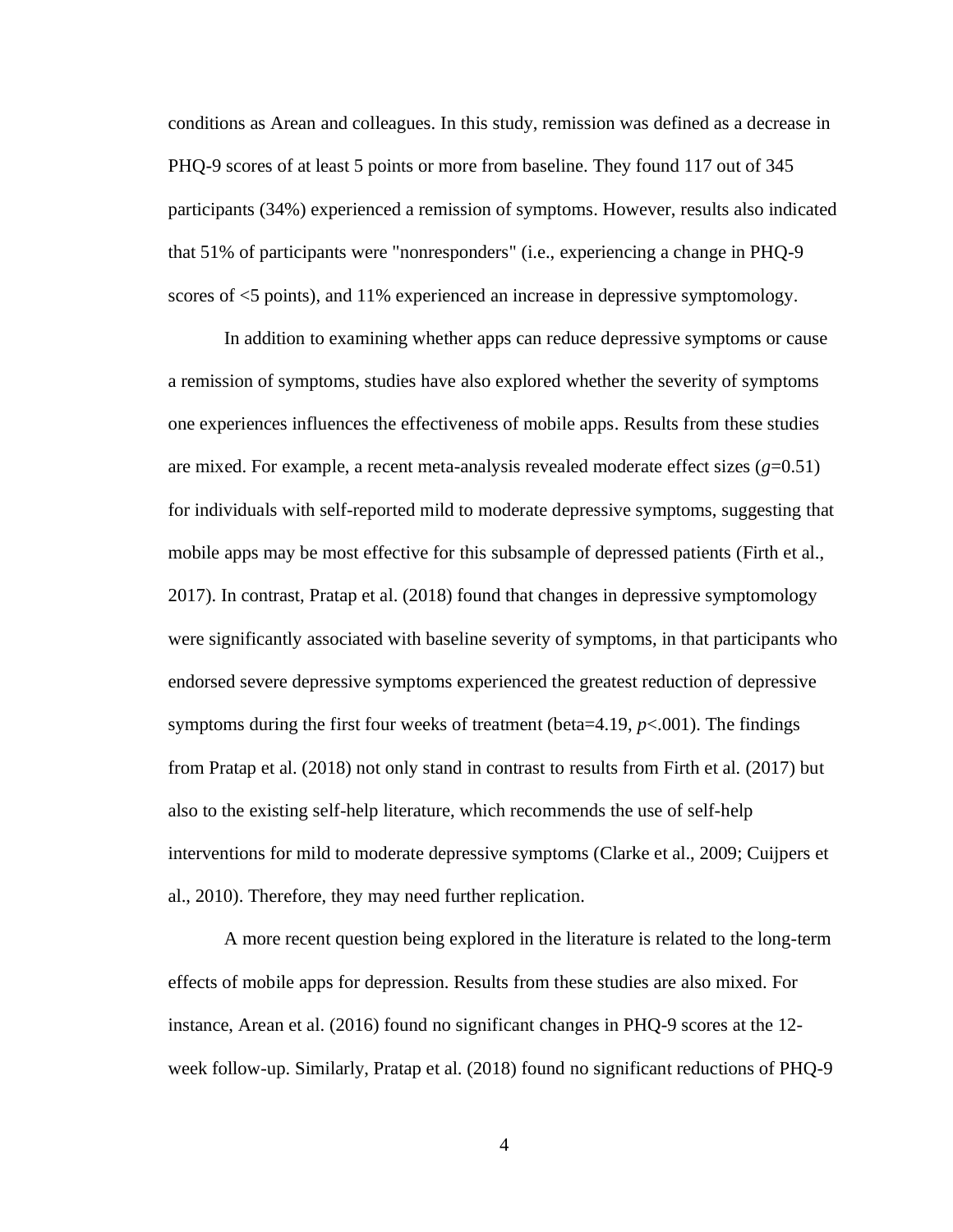scores across conditions at the 12-week follow-up. On the other hand, Moberg et al. (2019) found that two months post-intervention, the rates of clinically significant changes for participants in the Pacifica condition was 35% for the PHQ-8 (compared to 42% at four weeks-post baseline). Given the issues with retention and engagement in both Arean et al. (2016) and Pratap et al.'s (2018) studies, the long-term effects of mobile apps may be related to one's engagement with the mobile app.

While the results from these studies indicate that mobile apps have the potential to effectively treat depressive symptoms, there are several gaps within the current literature. First, most mobile apps currently available to the general public have been inadequately evaluated for their effectiveness in treating depressive symptoms (Donker et al., 2013; Firth et al., 2017). For example, Martinez-Perez et al. (2013) found that out of the 1,536 depression apps available to the general public, only 32 published articles evaluated the effectiveness of depression apps.

Second, many of the published studies have been plagued with retention and engagement issues; however, it is unclear what factors contribute to these issues and the user end experience of utilizing a mobile app. For example, Arean et al. (2016) reported that 58% of the 626 participants did not download either of the two intervention apps. Those who did download and use the app, only used the mobile app an average of eleven times over the course of four weeks. Pratap et al. (2018) successfully enrolled 1040 participants; however, only approximately 34% (348 out of 1040) were active in the study, as defined by completing at least one PHQ-9 measure. Furthermore, by week 4 of the study, approximately 50% of participants dropped out. Given these issues with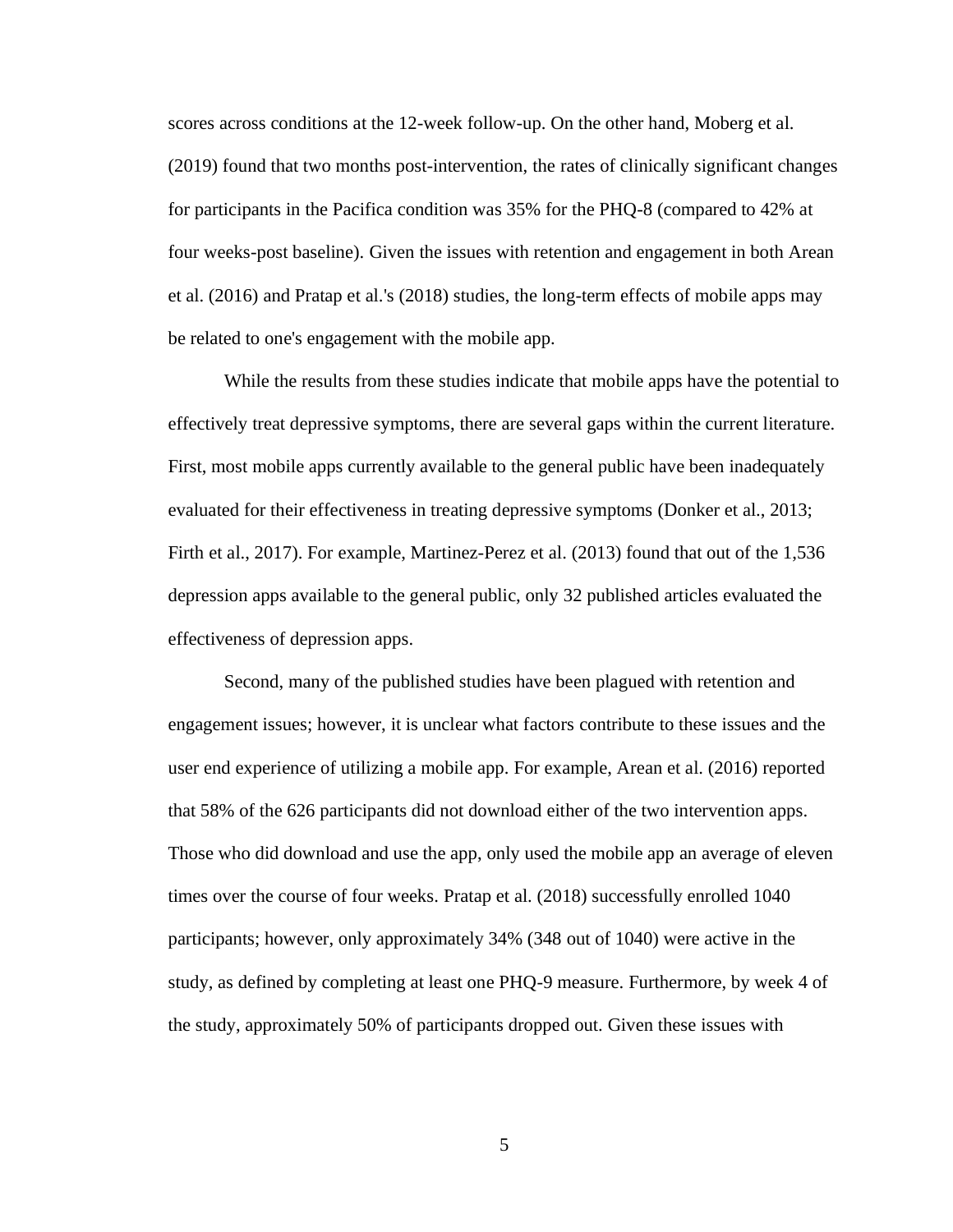engagement and retention, it is important to understand factors that might motivate app engagement and prolong app usage.

Third, the studies to date have neglected to examine patient preferences towards specific mobile apps. Mobile apps offer more flexibility than routine clinical care, as patients can select mobile apps based on their individual preferences. Additionally, there is evidence to suggest that primary care patients have specific preferences regarding the type of psychotherapy they would prefer to receive (e.g., cognitive therapy, behavioral activation, problem-solving therapy, interpersonal psychotherapy, and mindfulness) if they were to seek treatment for depression (Haugh et al., 2019). Specifically, Haugh et al. (2019) conducted a cross-section survey to assess the acceptability of the stepped care model of depression treatment and treatment preferences in a group of primary care patients. Results indicated that participants most frequently preferred cognitive therapy (28%, *n=*26), followed by problem-solving therapy (25%, *n=*24), mindfulness (18%, *n=*17), behavioral activation (17%, *n=*16), and interpersonal (12%, *n=*11). Further, numerous studies have indicated that incorporating patient treatment preferences throughout treatment improves clinical outcome (Firth et al., 2015; Lin et al., 2005; Swift & Callahan, 2009), increases adherence (Kwan et al., 2010), and reduces rates of attrition (Swift & Greenberg, 2015). Thus, examining patient preference for mobile apps might help us understand factors that could enhance treatment outcomes.

Finally, these apps have yet to be examined within the context of primary care. Due to the barriers of accessing mental health care, the potential costs of untreated or inadequately treated depression, and existing gaps in the literature regarding the modest quantity and poor quality of most empirical evidence to date, it is necessary to explore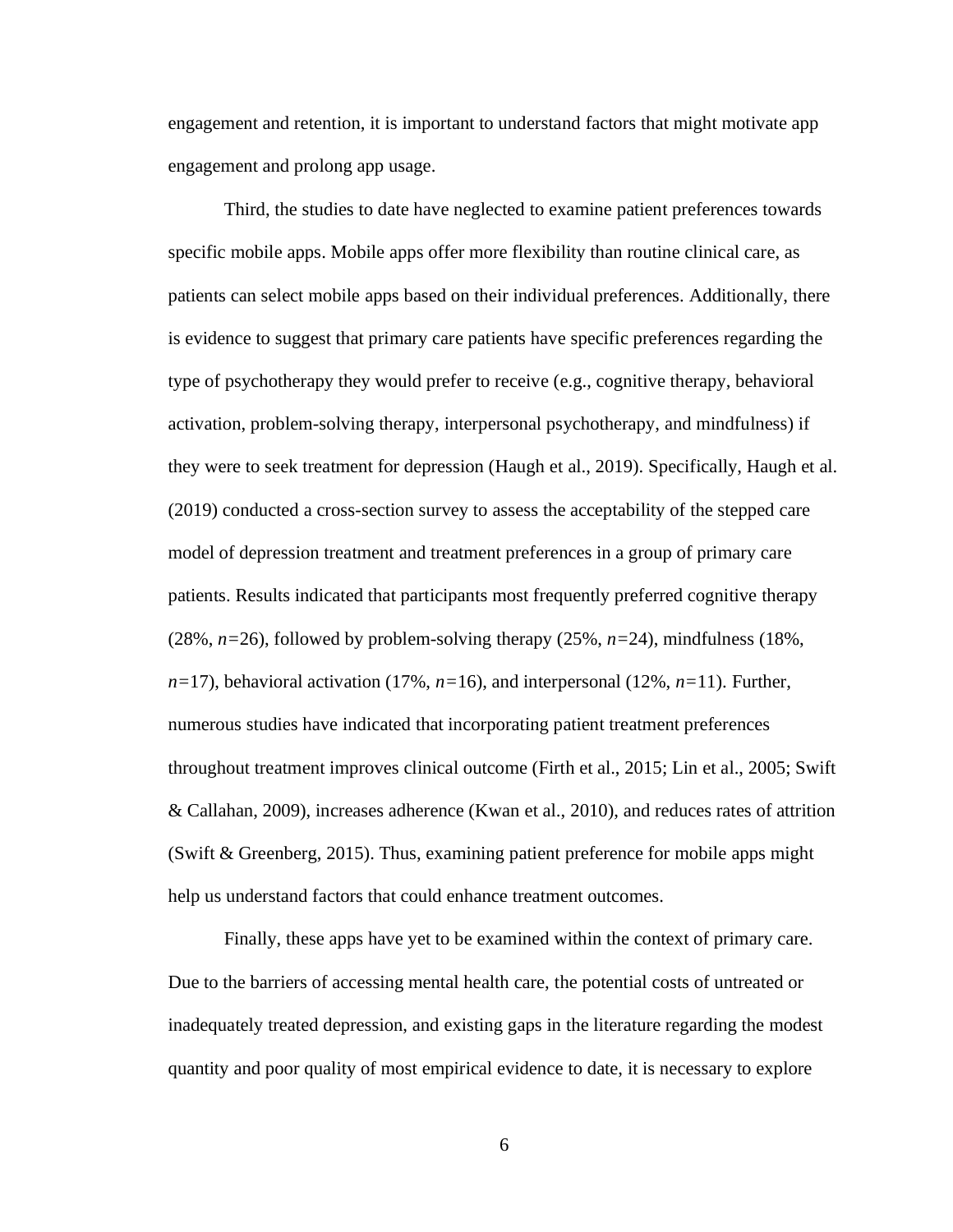mobile apps for treating depression in primary care settings. Through such research, we might improve the accessibility, efficiency, and effectiveness of mental health services within primary care.

Therefore, this study's primary aim is to evaluate the feasibility and acceptability of implementing three mobile apps designed to ameliorate depressive symptoms within primary care. Specifically, this study aims to evaluate the feasibility of recruitment, randomization, retention, assessment procedures, and participant engagement with the mobile apps. Participants will be randomized, with a 1:1:1:1 allocation, to receive a) MoodTools, a cognitive behavioral therapy app, b) Moving Forward, a problem-solving therapy app, c) Mindfulness Coach, a mindfulness-based app, or d) the waitlist control condition. Regarding acceptability, previous research suggests that both patients and physicians in primary care find these mobile delivery methods acceptable (Haugh et al., 2019). Furthermore, most patients in that sample (44%, *n*=57) reported if they were to seek treatment for depressive symptoms, they would prefer to begin treatment with a selfhelp intervention, specifically delivered via a mobile app.

The secondary aim is to examine whether participants utilizing a mobile application will experience a reduction of depressive symptomology and improvements in quality of life when compared to a waitlist control condition. Based on previous literature, we hypothesize that patients utilizing mobile apps will show a clinically significant reduction in depressive symptoms and improved quality of life when compared to the waitlist control condition.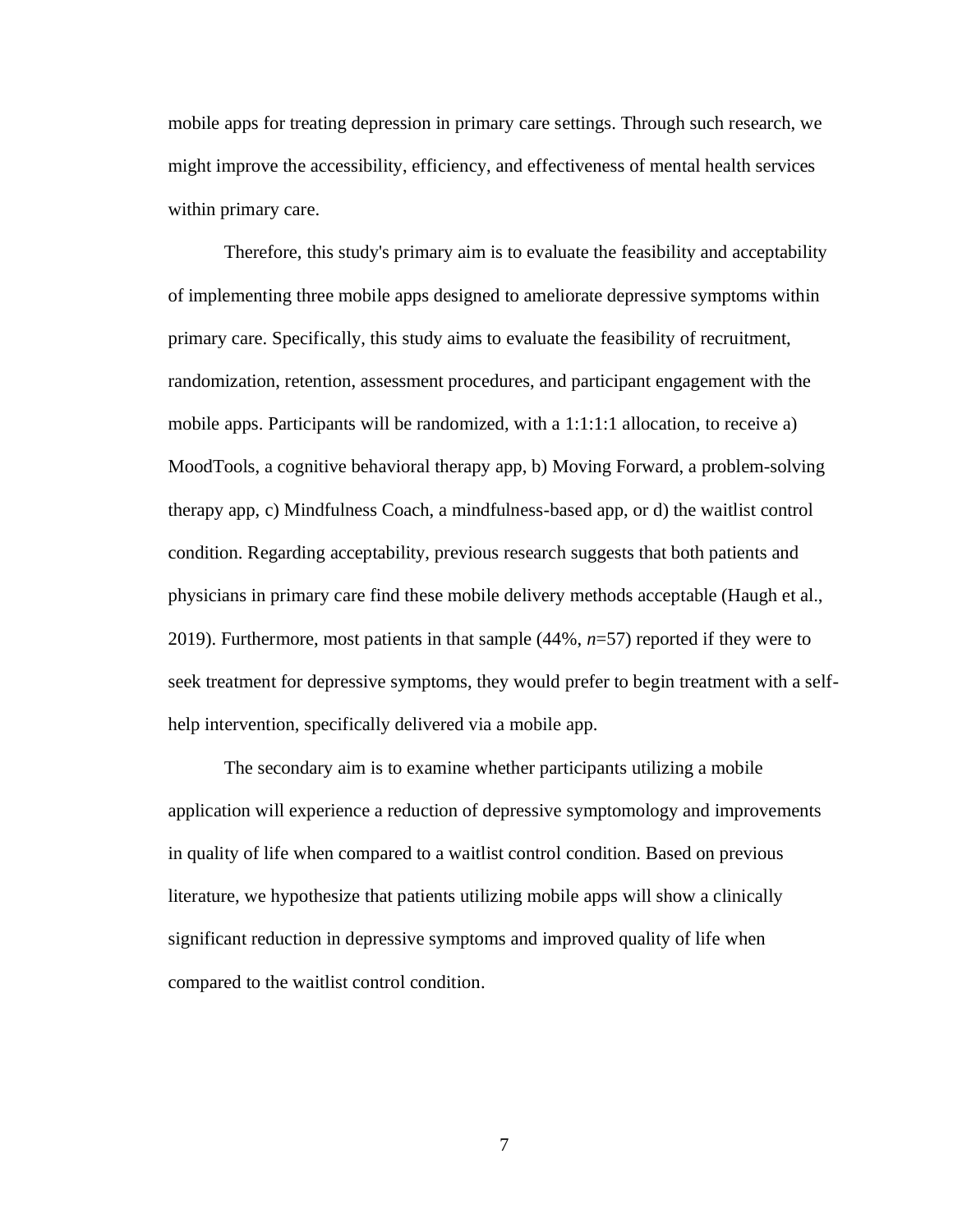# **Chapter 2**

### **Method**

# **Participants**

Participant characteristics (*N*=3) are displayed in Table 1.

### **Table 1**

# *Participant Characteristics*

| Variable                 | Participant 1           | Participant 2           | Participant 3                         |
|--------------------------|-------------------------|-------------------------|---------------------------------------|
| Age                      | 21                      | 33                      | 27                                    |
| Gender Identity          | Man                     | Woman                   | Woman                                 |
| <b>Marital Status</b>    | Prefer not to<br>answer | Never married           | Married                               |
| Race                     | White                   | White                   | White                                 |
| Ethnicity                | Prefer not to<br>answer | Non-<br>Hispanic/Latinx | Non-<br>Hispanic/Latinx               |
| Education                | <b>Associate Degree</b> | <b>Associate Degree</b> | <b>Associate Degree</b>               |
| <b>Employment Status</b> | Full-time               | Part-time               | Full-time                             |
| Income                   | \$25,000-\$49,000       | Less than \$14,999      | \$25,000-\$49,000                     |
| Insurance                | Medicare only           | Medicaid                | Private or<br>commercial<br>insurance |
| Medication               |                         | Zoloft                  | Lexapro $&$<br>Wellbutrin             |
| Length                   |                         | 3 years                 | 2 years                               |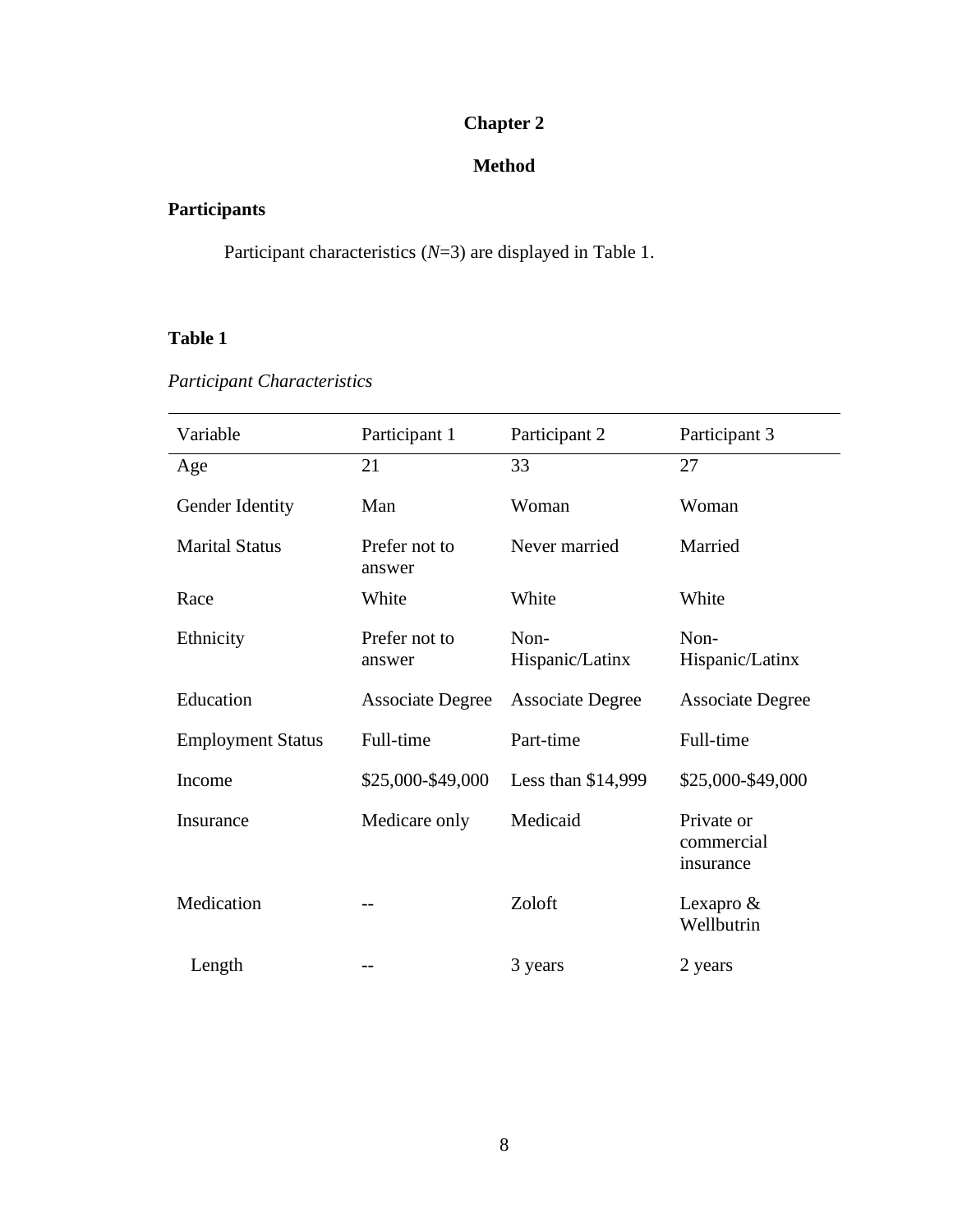| Variable                                                                                                                 | Participant 1  | Participant 2       | Participant 3                    |
|--------------------------------------------------------------------------------------------------------------------------|----------------|---------------------|----------------------------------|
| Previous<br>Psychotherapy                                                                                                | N <sub>o</sub> | Yes                 | Yes                              |
| How long ago did you<br>receive psychotherapy<br>for depression?                                                         |                | 3 or more years ago | 3 to 6 months ago                |
| Satisfaction with<br>Treatment                                                                                           |                | Somewhat satisfied  | Somewhat satisfied               |
| Do you believe that<br>the treatment you<br>received was helpful?                                                        |                | Somewhat agree      | Somewhat agree                   |
| During the past 12<br>months, was there any<br>time when you<br>needed mental health<br>treatment but did not<br>get it? |                | No                  | Yes                              |
| Reasons for not<br>seeking treatment                                                                                     |                |                     | The hours were not<br>convenient |

### *Group Assignment*

Participants one and two were randomized to the Mindfulness Coach app, and participant three was randomized to the MoodTools App. Due to low enrollment rates, there were no participants randomized to the waitlist control condition as initially planned.

### **Setting and Procedure**

Participants were recruited between August 25, 2019 and March 12, 2020 from two Family Medicine clinics affiliated with the School of Osteopathic Medicine at Rowan University. Due to the COVID-19 pandemic, recruitment for this project was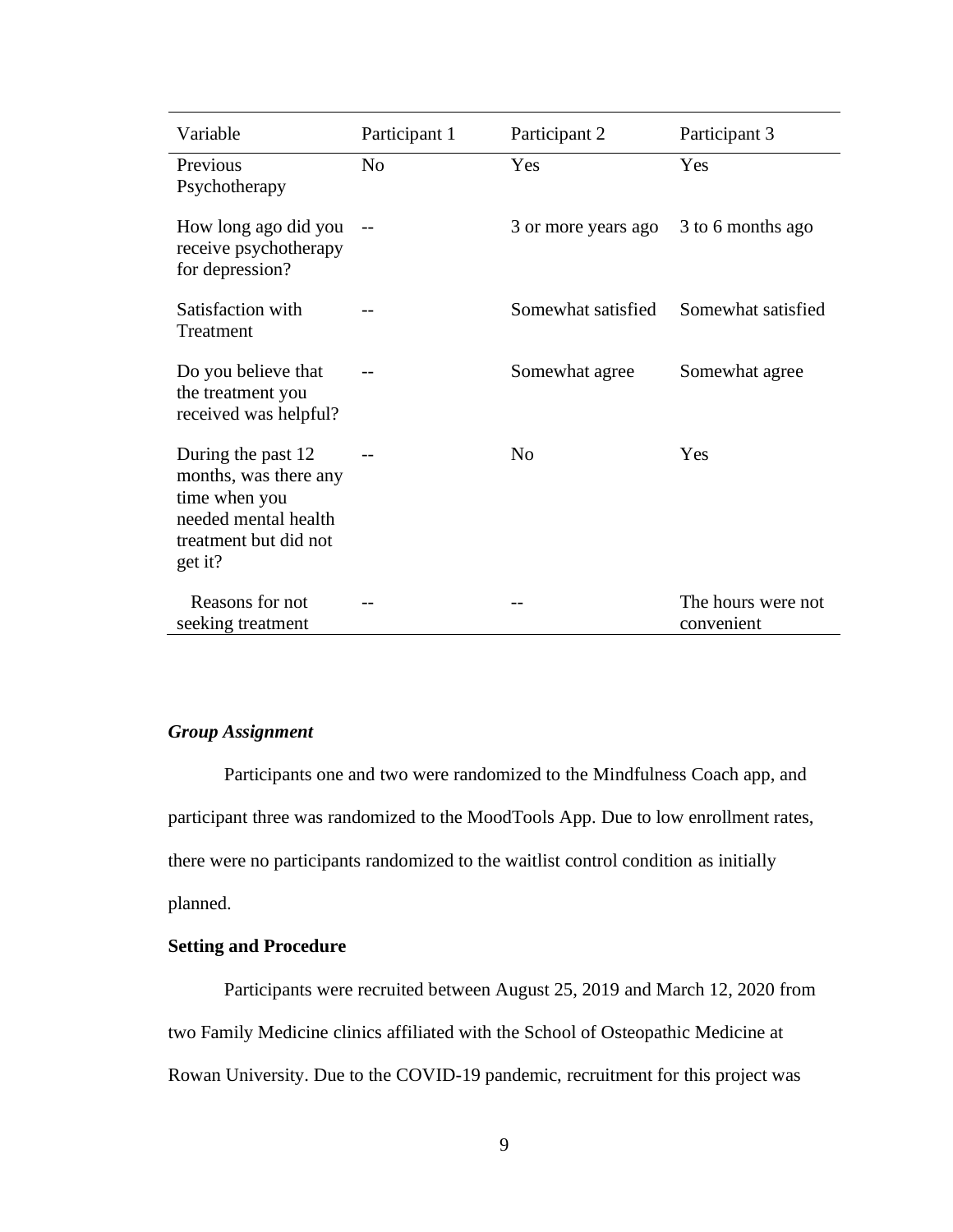prematurely terminated on March 15, 2020. At that time, Rowan University required all students to cease all in-person data collection that would put them in direct contact with the public. Additionally, the Family Medicine clinics affiliated with the School of Osteopathic Medicine only allowed essential employees in the facility and did not allow in-person recruitment for research protocols. When the first author left for a doctoral internship in June of 2020, these policies remained.

#### *Eligibility Criteria*

Initial eligibility criteria required participants to (1) be at least 18 years of age or older, (2) own an iPhone with Wi-Fi or 3G/4G capabilities, and (3) obtain a score between five and fourteen on the nine-item Patient Health Questionnaire (PHQ-9). For those who were managing their depression through psychotropic medication, their medication regimen must have been stable for six weeks. This information was confirmed through the patient and their primary healthcare provider.

Participants were deemed ineligible if they (1) scored fifteen or higher on the PHQ-9 at prescreening, (2) were actively suicidal or exhibiting suicidal ideation (as determined by an endorsement of one or higher on item 9 on the PHQ-9 at prescreening), (3) were receiving psychotherapy (by self-report), (4) were pregnant (by self-report), or (5) had a self-reported history of bipolar disorder, substance use disorder, dementia, neuro-developmental disorders, or schizophrenia spectrum disorders. Before approaching a patient, a member of the research team asked their primary care provider if the patient had a history of the psychiatric diagnoses mentioned above.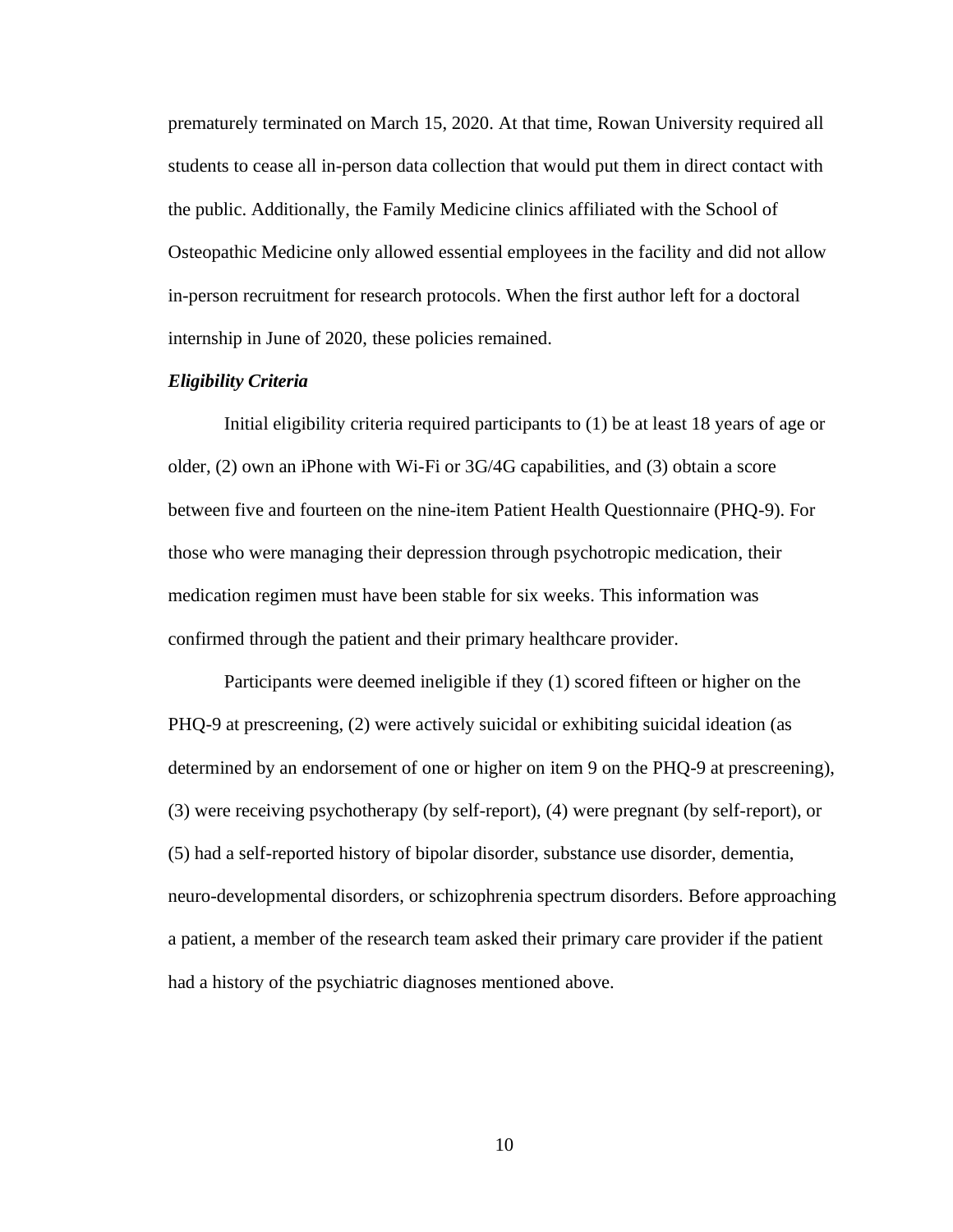#### *Recruitment*

Participants were prescreened using the PHQ-9. Yearly administration of this instrument was already a routine practice at these locations. The certified medical assistants notified a member of the research team of patients who scored between five and fourteen on the PHQ-9. A member of the research team approached those patients following their visit with their provider to explain the study, assessed interest and eligibility, and completed informed consent. After informed consent, participants completed the baseline survey. The first section of the baseline survey comprised questions inquiring about sociodemographic information, mental health treatment history, barriers to engaging in mental health treatment, treatment preferences, and health service utilization. Additionally, participants completed the following measures: The Patient Health Questionnaire-8 (PHQ-8), Self-Report Quality of Life (SF-36), The Five Facet Mindfulness Questionnaire (FFMQ), The Social Problem-Solving Inventory-Revised: Short Form (SPSI-R: SF), and the Automatic Thoughts Questionnaire-Negative (ATQ-N). The survey was administered through Qualtrics, an online survey platform, via an iPad.

After completing the baseline assessment, all participants were then randomized with a 1:1:1:1 allocation to receive a) MoodTools, a cognitive behavioral therapy app, b) Moving Forward, a problem-solving therapy app, c) Mindfulness Coach, a mindfulnessbased app, or d) the waitlist control condition. Participants randomized to the waitlist control condition would be informed that they would have access to the mobile apps after completing the final study survey. They would also be given the opportunity to be reentered into the study using their most preferred mobile application.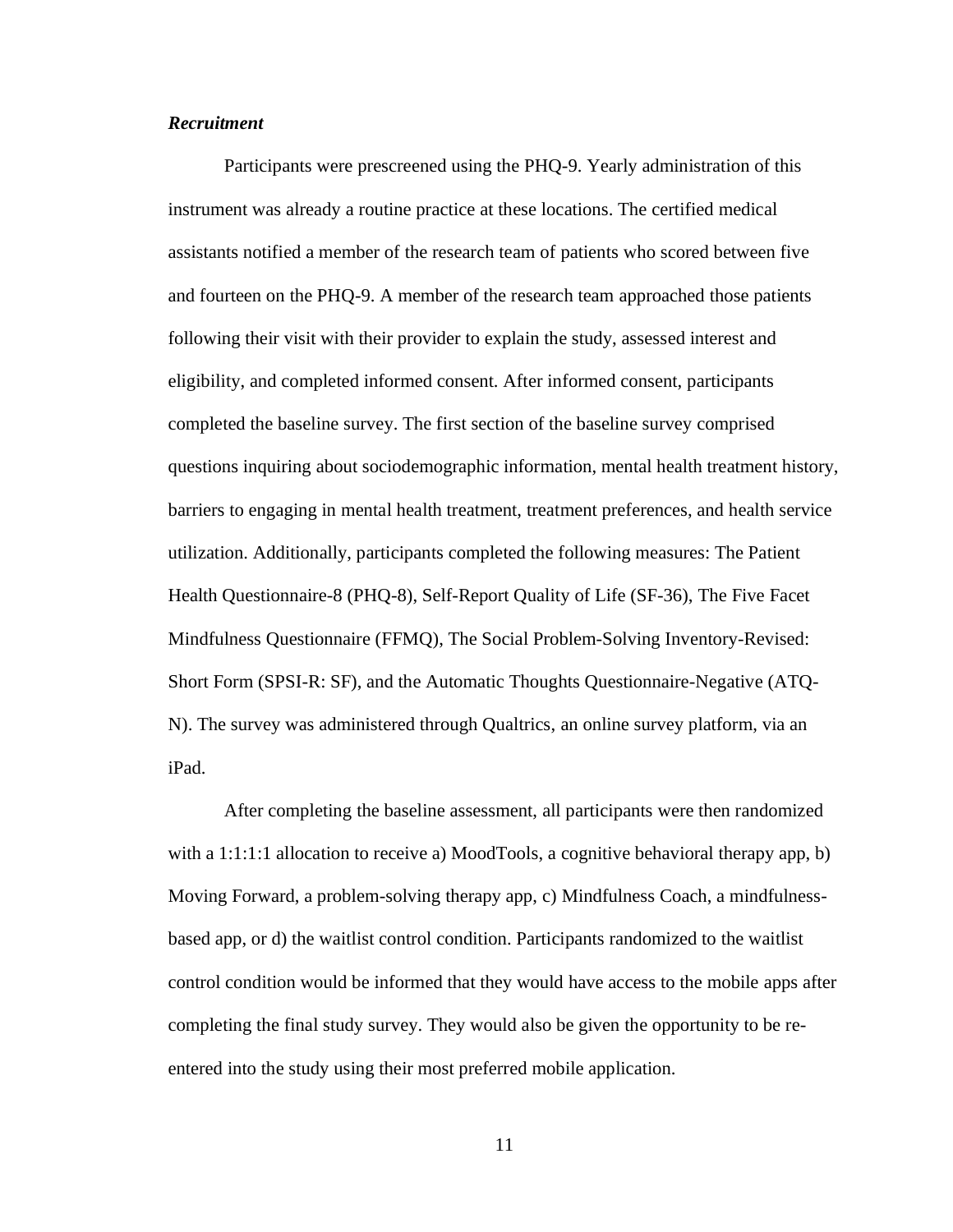For participants randomized to a mobile app condition, a member of the research team helped all participants download the mobile application and provided brief training (~10 minutes) on the mobile application's specific features and how to use the mobile application effectively. Participants were also provided with a link to an instructional YouTube video created by the study coordinator on the app's specific features and how to use it effectively. Participants were encouraged to use the mobile app daily but were asked to use it at least once per week.

Participants were contacted via email weekly by the research study coordinator to help with any difficulties or problems encountered when using the mobile application. Within that email, participants were provided with a link to a brief Qualtrics survey containing the PHQ-8 and two questions inquiring about how often they use the mobile app (i.e., "How many days per week, on average, did you use the app" and "On average, how many total minutes do you spend using the app per day").

All measures were completed via Qualtrics. Outcomes were assessed at three time points: baseline, post-treatment (i.e., six weeks later), and follow-up (i.e., ten weeks after baseline). The post-treatment and follow-up surveys comprised the same questions and measures as the baseline, except for questions inquiring about sociodemographic information, mental health treatment history, barriers to engaging in mental health treatment, and treatment preferences. Additionally, for participants who were randomly assigned to an app condition, the post-treatment survey included questions about the acceptability of and satisfaction with the mobile app used throughout the study.

Participants received compensation for each survey packet they returned. Specifically, participants were given a \$10 gift card for completing the baseline survey, a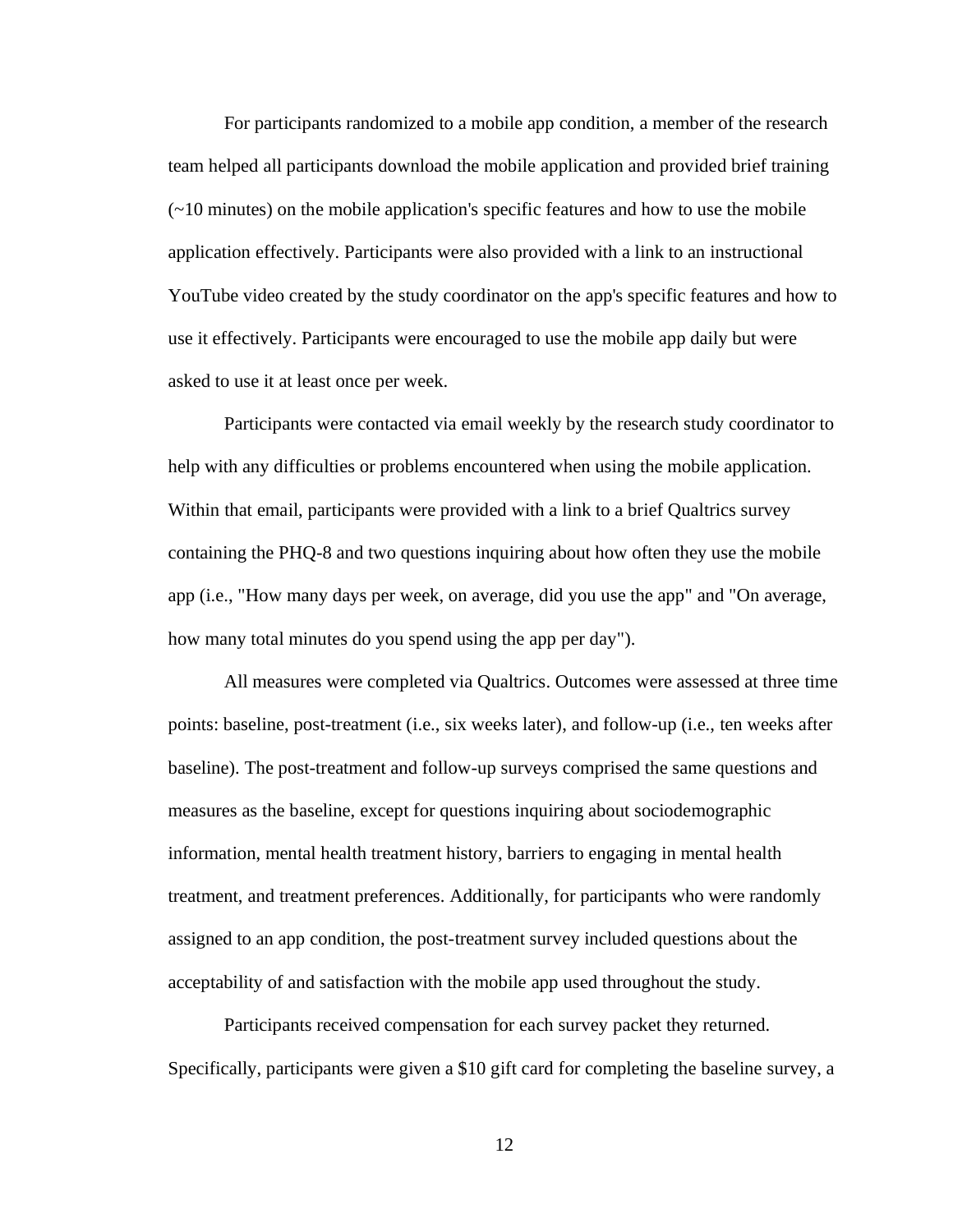\$15 gift card for completing the post-treatment survey, and a \$20 gift card for completing the follow-up survey (total possible compensation for completion of all surveys was \$45). The University's Institutional Review Board approved this study.

#### **Mobile Apps**

The mobile apps used in this study were chosen based on their consistency with evidence-based treatments for depression as outlined on the American Psychological Association's Society for Clinical Psychology's website (Society for Clinical Psychology, 2020) and those endorsed by the American Academy of Family Medicine (Rebebrew, 2018). Clinical practice guidelines for treating depression recommend the use of empirically supported treatments, including behavioral therapy, cognitive therapy, cognitive-behavioral, mindfulness-based cognitive therapy, interpersonal psychotherapy, psychodynamic psychotherapies, and problem-solving therapy (American Psychological Association, 2019; Society for Clinical Psychology, 2020). Based on the apps available within the Apple app store, three treatments were selected: cognitive-behavioral, social problem-solving, and mindfulness. We then selected three apps based on their consistency with the underlying theory, ease of use, design quality, and cost (i.e., free).

The cognitive-behavioral-based app, MoodTools (version 1.6), was created by Inquiry Health LLC. MoodTools provides users with information on the components of cognitive-behavioral therapy. The application focuses on teaching individuals how to monitor and challenge maladaptive beliefs and increase engagement in previously enjoyable activities. The social problem-solving app, Moving Forward (version 1.3), was created by the Department of Veterans Affairs and the Department of Defense. This application was designed to help individuals identify their problem-solving style,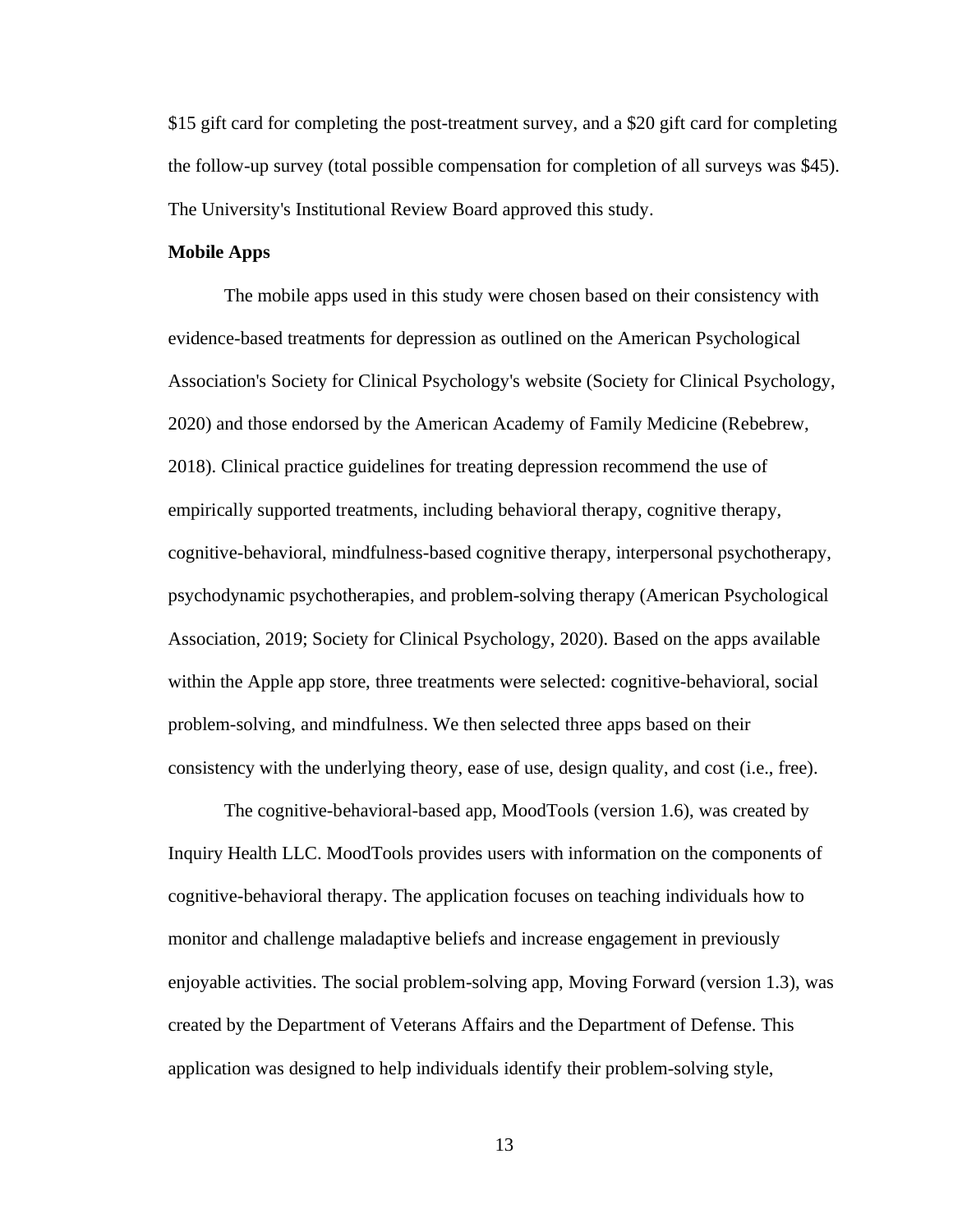understand factors that inhibit problem-solving abilities, teach patients how to effectively solve problems, and provide the ability to track progress over time. The mindfulnessbased app, Mindfulness Coach (version 2.3), was created by the Department of Veterans Affairs. This application focuses on teaching individuals how to engage in mindfulness practice. The application provides users with information on mindfulness, 21 audioguided mindfulness exercises, and allows users to track their progress over time.

#### **Measures**

Participants were asked to indicate their gender identity, age, marital status, racial identity, ethnicity, level of education, employment status, and income. Participants were also asked to provide information regarding their current health insurance status, prior engagement in psychotherapy, and prior and current psychopharmacological treatment. The following variables were also measured.

#### *Treatment Preference*

Participants were asked to indicate their strength of preference for the mobile application on a 5-point Likert scale ranging from 1 *(Not strong)* to 5 *(Very strong)*. Prior to this, they were provided with a brief overview of problem-solving therapy, cognitivebehavioral therapy, and mindfulness and asked to indicate which of those treatments they would prefer and the strength of that preference.

#### *Barriers to Mental Health Treatment*

One question from the National Comorbidity Survey Replication (Mojtabi et al., 2011) regarding reasons for not seeking mental health treatment was included in this survey. More specifically, participants were asked, "During the past 12 months, was there any time when you needed mental health treatment or counseling for yourself but did not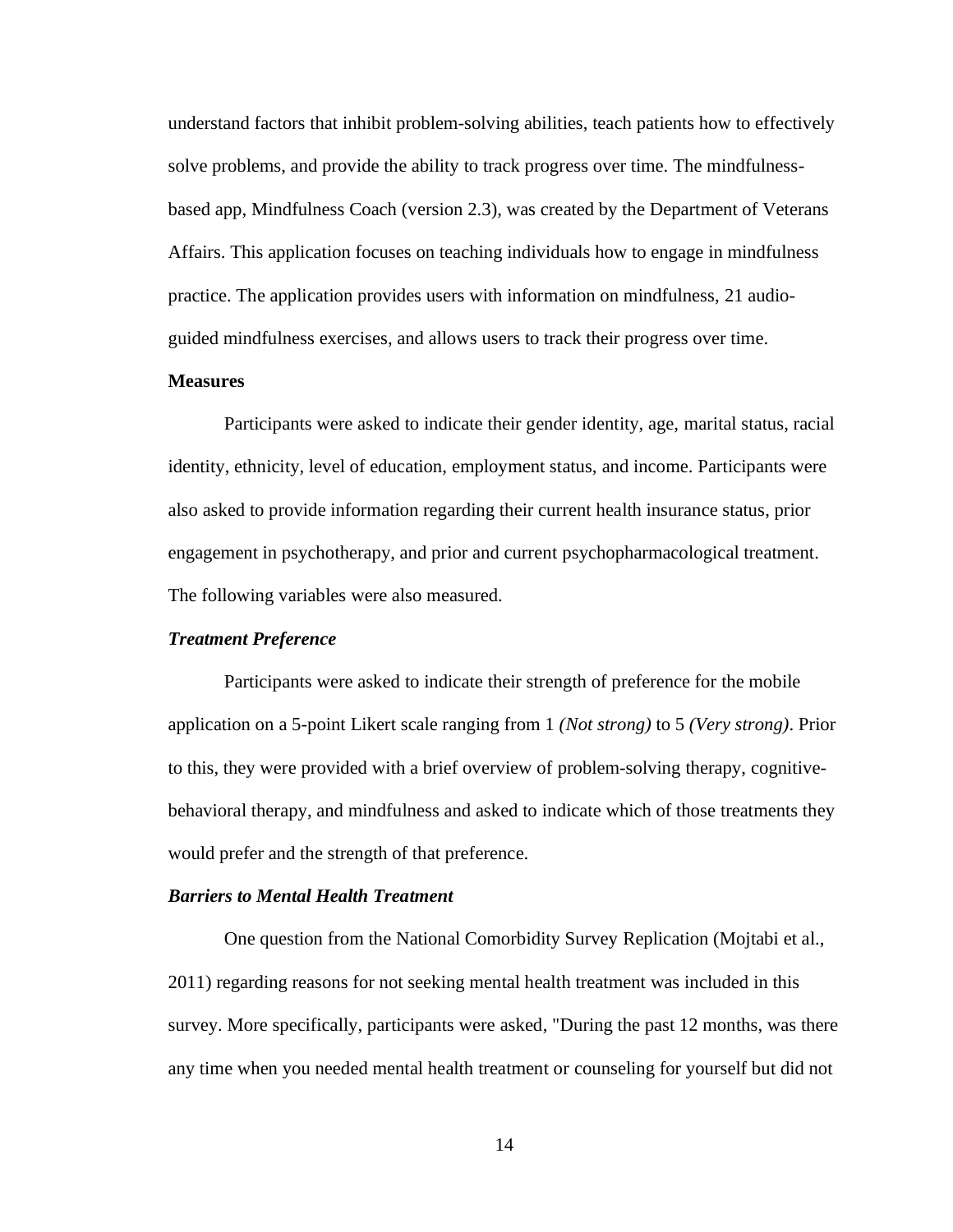get it?" If participants answered "yes" to this question, they were then able to select from a list of 14 statements that included reasons involving structural barriers (e.g., transportation, financial/insurance concerns), low perceived need for treatment, the desire to handle the problem on their own, the presence of stigma, and concerns that therapy or counseling would not be helpful.

#### *Feasibility*

In accordance with recommendations from Leon et al. (2011), feasibility was assessed through the following variables: number of participants screened per month; number enrolled per month; the proportion of those eligible participants who enrolled in the study; participant adherence to the protocol, as measured through self-reported daily use of the app; the proportion of planned assessments completed by participants; and duration of assessments.

#### *Acceptability*

Acceptability was assessed via a self-report measure created by the author. These questions were modified from Arigo et al. (2015). Participants were surveyed about their satisfaction with the application, perceived effectiveness, the likelihood of participating in the study again, whether they would recommend the application to a friend or family member with depression, and level of confidence regarding future use of the app and use of specific skills. Items were rated on a 5-point Likert scale. Participants were also encouraged to provide written feedback about the mobile app features they liked the most and least, specific ways in which the mobile app helped them manage depressive symptoms, recommendations for improvements, and whether they still needed assistance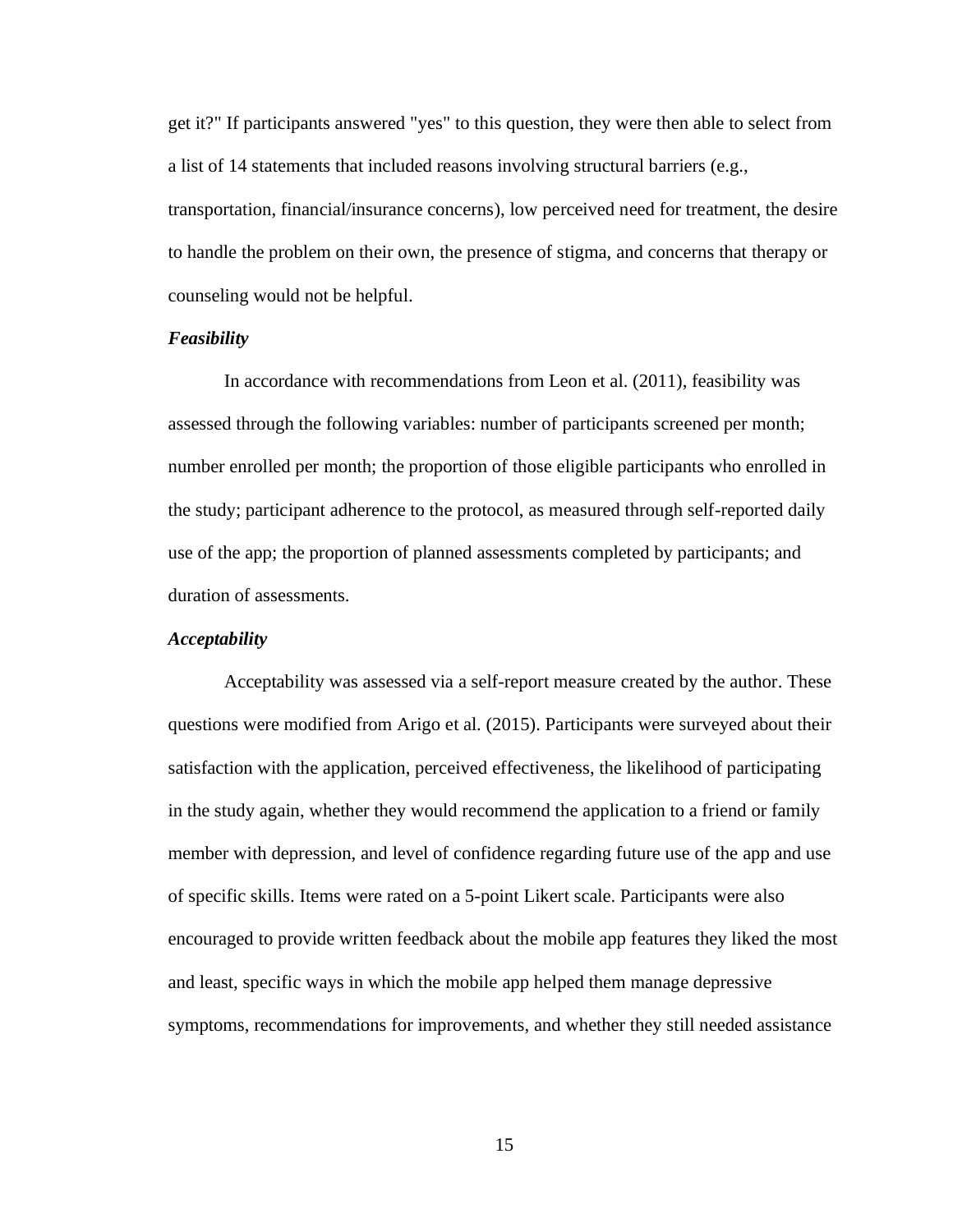managing specific depressive symptoms. This measure contains a total of 12 items. See Appendix A for the full measure.

#### *Health Service Utilization*

Health service utilization was evaluated using a self-report measure created by the author. Participants were asked to indicate how often they used specific health care services (i.e., medical/specialty services, primary care, emergency department, and psychiatry services) in the past month and the purpose of those visits. This measure consisted of 10 items. See Appendix B for the full measure.

#### *The Patient Health Questionnaire-9 (PHQ-9)*

The PHQ-9 is a 9-item self-report questionnaire that assesses each of the DSM-5 criteria for Major Depressive Disorder (MDD; Kroenke et al., 2001). Items are rated on a 4-point Likert scale, ranging from 0 (not at all) to 3 (nearly every day). Total scores on the PHQ-9 range from 0 to 27, and a total score of 10 or greater is used as a clinical cutoff for the indication for a probable DSM-5 diagnosis of MDD. The PHQ-9 has high sensitivity (88%) and specificity (88%); (Kroenke et al., 2001) and excellent validity and reliability (Kroenke et al., 2001).

#### *The Patient Health Questionnaire-8 (PHQ-8)*

The PHQ-8 is an 8-item self-report questionnaire that assesses eight of the nine DSM-5 criteria for Major Depressive Disorder (MDD; Kroenke et al., 2009). The ninth item, which assesses thoughts of death and self-harm, is omitted. Items are rated on a 4 point Likert scale, ranging from 0 (not at all) to 3 (nearly every day). Total scores on the PHQ-8 range from 0 to 24, and a total score of 10 or greater is used as a clinical cut-off for the indication for a probable DSM-5 diagnosis of MDD (Kroenke et al., 2009).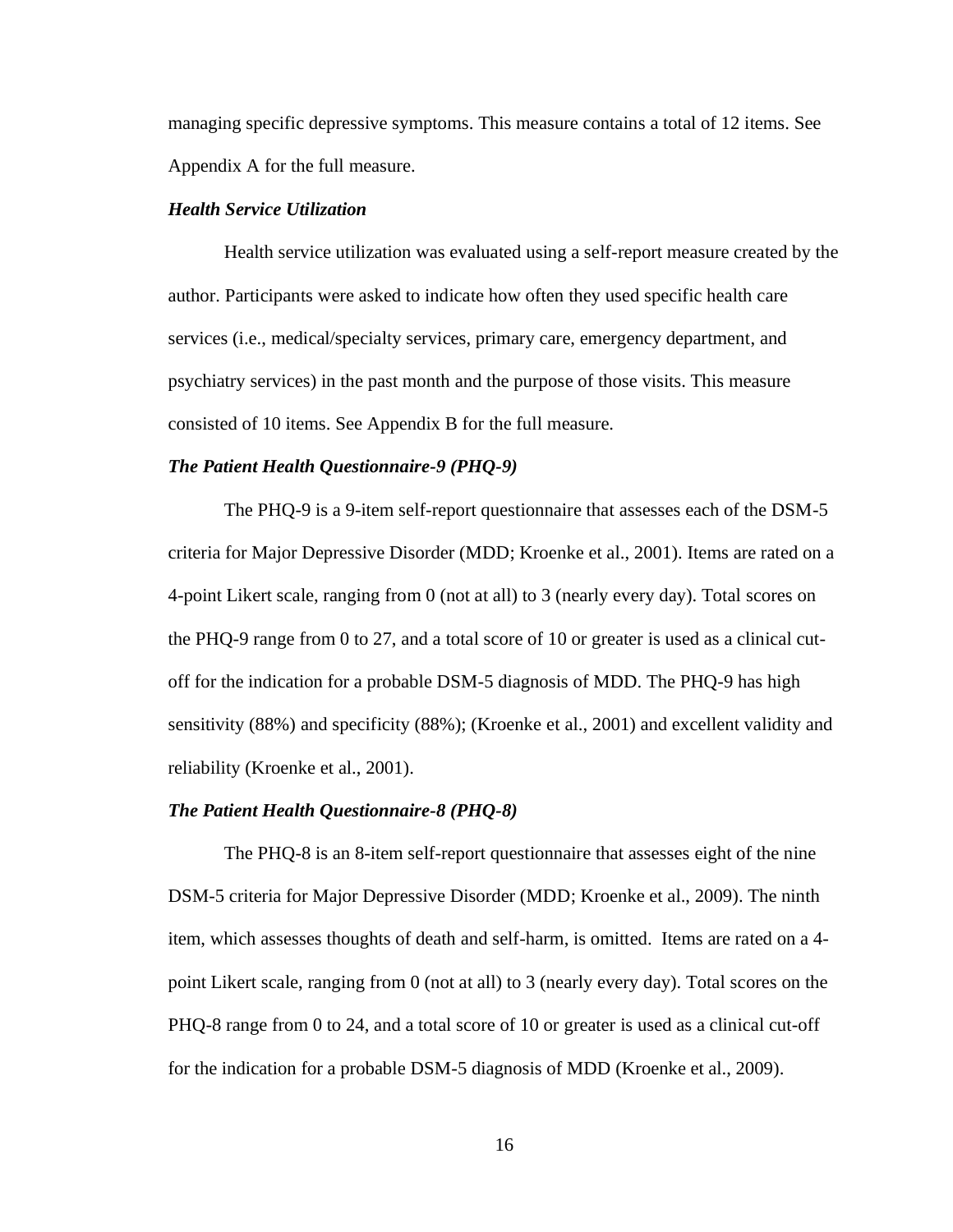Treatment recommendations for individuals who endorse scores between five and fourteen include watchful waiting, education, self-management, psychotherapy, or medication (DeJesus et al., 2007). Individuals who endorsed scores of fifteen or higher warrant treatment for depression using antidepressant medication, psychotherapy, or a combination of the two (DeJesus et al., 2007). Therefore, these individuals proceeded with the level of care recommended by their primary care provider.

#### *36-Item Short Form Health Survey (SF-36)*

The SF-36 is a 36-item self-report questionnaire that assesses health status and quality of life (McHorney et al., 1993). The SF-36 consists of eight subscales that are intended to measure health-related quality of life: the physical functioning subscale consists of 10 items, the role limitations due to physical health subscale consists of 4 items, the role limitations due to emotional problems subscale consists of 3 items, the energy/fatigue subscale consists of 4 items, the emotional well-being subscale consists of 5 items, the social functioning subscale consists of 2 items, the pain subscale consists of 2 items, and the general health subscale consists of 5 items. Items are rated on a Likertscale, with some items rated on a 5 or 6-point scale and others on a 2 or 3-point scale. The eight subscales demonstrate excellent reliability, with alpha coefficients of .93, .84, .83, .86, .90, .85, .78, and .78, respectively (McHorney et al., 1993).

As part of a larger project, participants also completed the following measures. *The Five Facet Mindfulness Questionnaire (FFMQ)*

The FFMQ is a 39-item self-report questionnaire developed to assess mindfulness skills (Baer et al., 2006). Baer et al. (2006) used exploratory factor analysis to examine the facet structure of five independently developed self-reported mindfulness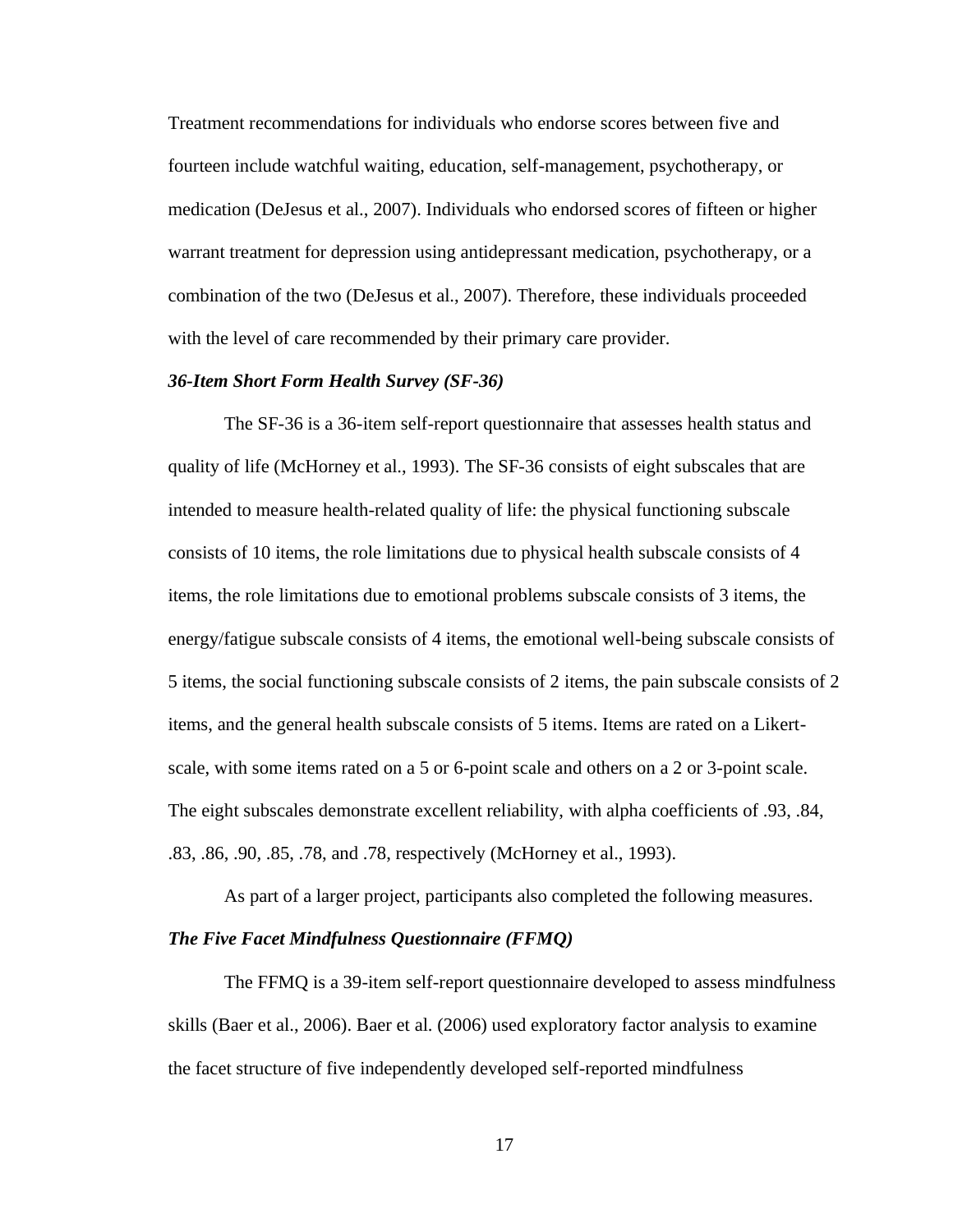questionnaires: The Mindful Attention Awareness Scale, The Freiburg Mindfulness Inventory, The Kentucky Inventory of Mindfulness Skills, The Cognitive and Affective Mindfulness Scale, and The Mindfulness Questionnaire. Results from the exploratory factor analysis yielded five independent, yet related, facets of mindfulness: the *Observe*  subscale consists of 8 items, the *Describe* subscale consists of 8 items, the *Acting with Awareness* subscale consists of 8 items, the *Nonjudging of inner experience* subscale consists of 8 items, and the *Nonreactivity to inner experience* subscale consists of 7 items. Items are rated on a 5-point Likert scale, ranging from (1) *never or very rarely true*  to (5) *very often or always true*. The five separate subscales, Observe, Describe, Acting with Awareness, Nonjudging of inner experience, and Nonreactivity to inner experience demonstrate high internal consistency (Cronbach's alpha = .83, .91, .87, .87, and .75, respectively; Baer et al., 2006).

#### *The Social Problem-Solving Inventory-Revised: Short Form (SPSI-R: SF)*

The SPSI-R: SF is a 25-item self-report questionnaire that assesses two kinds of problem-solving orientations and three problem-solving styles (D'Zurilla et al., 2002). Items are rated on a 5–point Likert, ranging from (0) *not at all true of me* to (4) *extremely true of me*. The SPSI-R-SF measures all five dimensions of the social problem-solving model, including Positive Problem Orientation (PPO; 5 items), Negative Problem Orientation (NPO; 5 items), Rational Problem-solving Style (RPS; 5 items), Impulsive– Careless Style (ICS; 5 items), and Avoidance Style (AS; 5 items). The SPSI-R-SF demonstrates high internal consistency (Cronbach's alpha = .93) and test-retest reliability (*r*=.84) for the total score. The five separate subscales (PPO, NPO, RPS, ICS, and AS) demonstrate moderate to high internal consistency (Cronbach's alpha = .79, .80, .88, .78,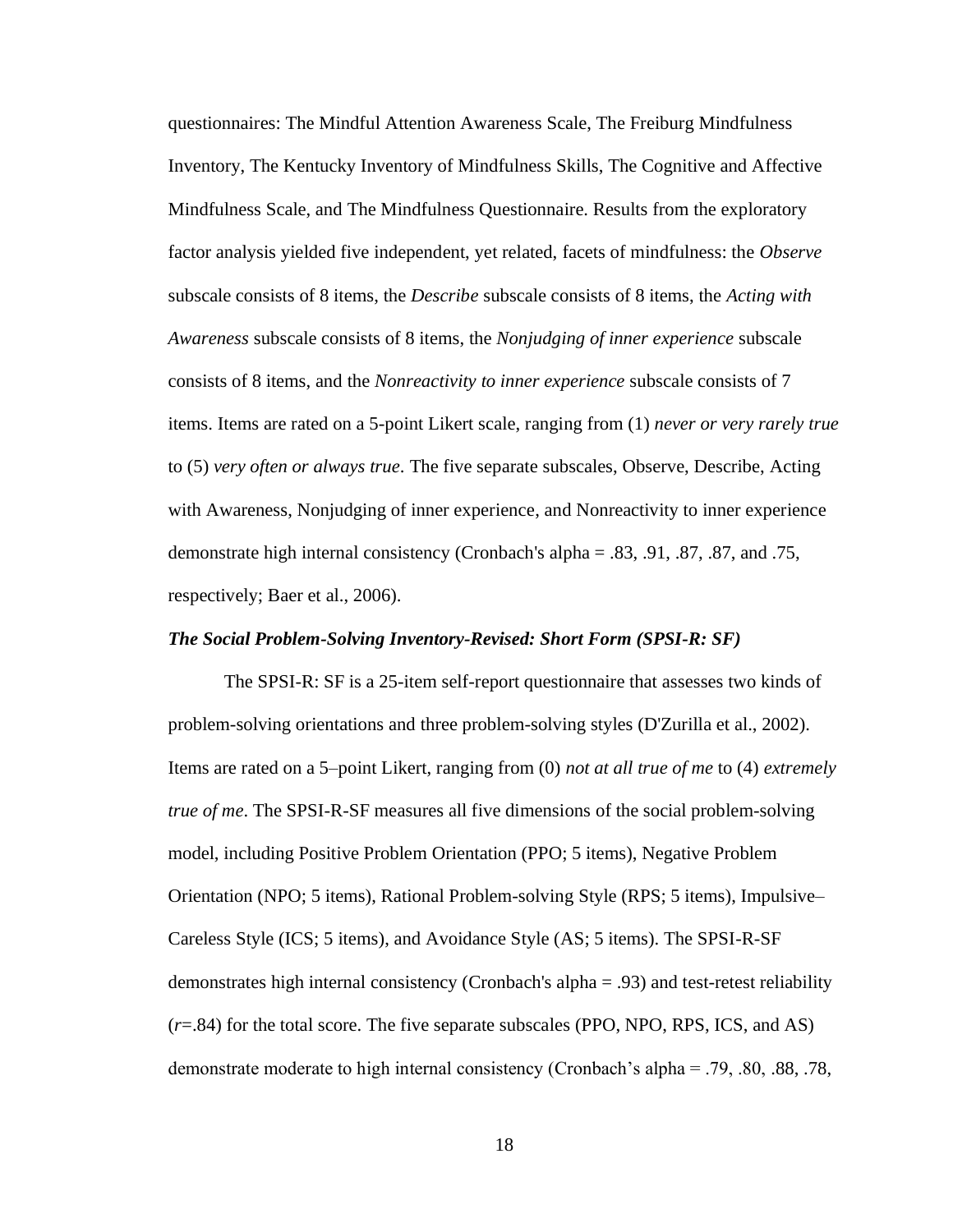and .89 respectively) and adequate test re-test reliability (*r*=.72, .79, .74, .72, and .73, respectively, D'Zurilla et al., 2002) in young adult and adult samples.

#### *Automatic Thoughts Questionnaire –Negative (ATQ-N)*

The ATQ-N is a 30-item self-report questionnaire that assesses the frequency of negative automatic cognitions associated with depressive symptoms (Hollon & Kendall, 1980). Items are rated on a 5–point Likert scale, ranging from (1) *not at all* to (5) *all the time.* Total scores range from 30 to 150. The ATQ-N demonstrates high internal consistency (Cronbach's alpha = .96; Hollon & Kendall, 1980).

#### **Data Analyses**

Data analyses were conducted using IBM SPSS 27 and Microsoft Excel 2020 for graphical representations of data. Descriptive analyses are used to present the frequency and duration of app use, completion time of study surveys, and acceptability of the mobile apps. Individual participant changes in depressive symptoms and self-reported quality of life are depicted graphically.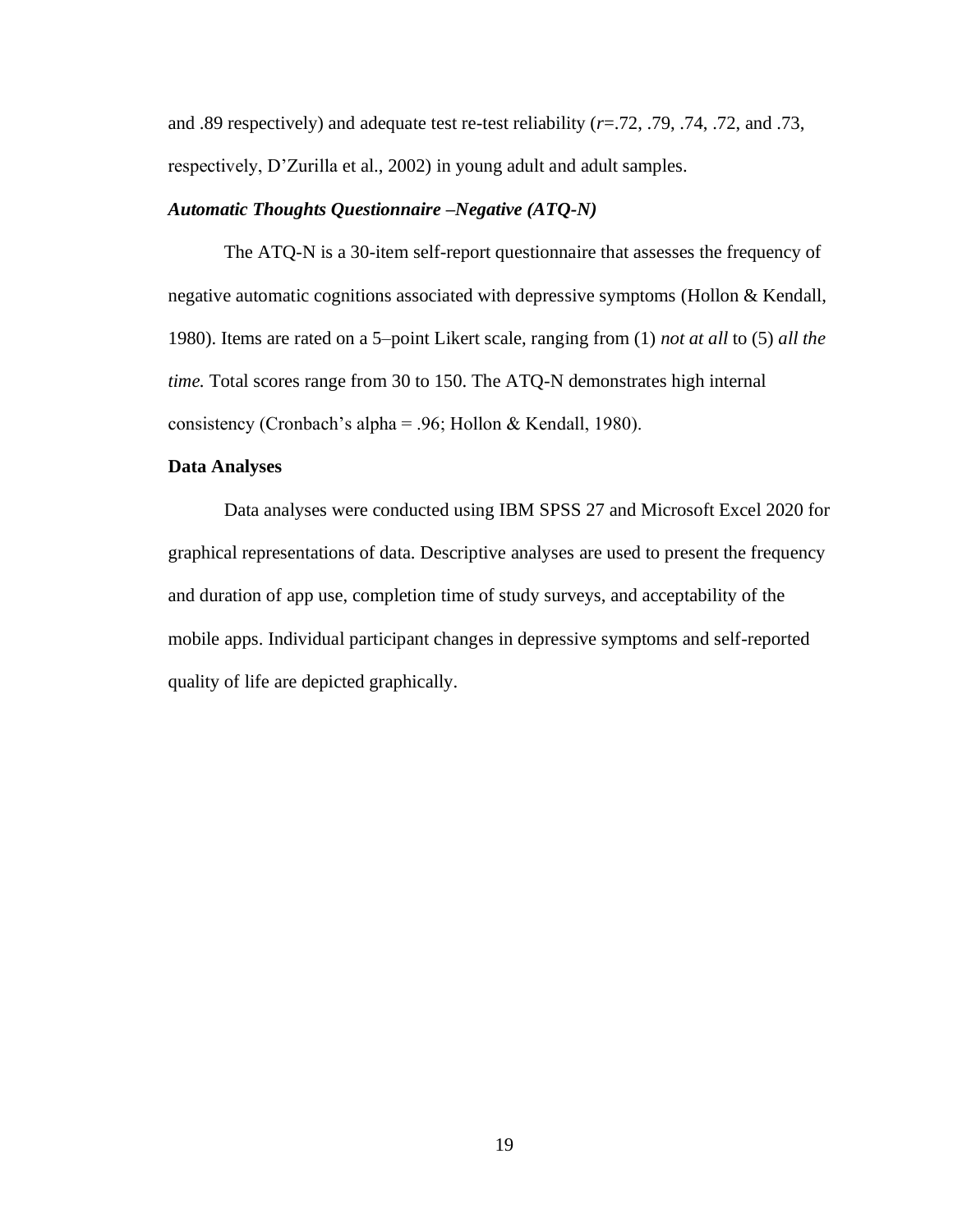#### **Chapter 3**

#### **Results**

#### **Feasibility**

#### *Establishment of the Research Team*

The research team comprised a full-time faculty member within the Psychology Department at Rowan University, a Licensed Clinical Psychologist and Physician from the Department of Family Medicine, two advanced level doctoral students, one undergraduate research assistant, and one post-baccalaureate research assistant.

**Recruitment Team.** Recruitment was completed by one doctoral-level student, one undergraduate research assistant, and one post-baccalaureate research assistant. Recruitment team members were available for recruitment for a total of 16 hours per week. The licensed clinical psychologist and physician from the Department of Family medicine prescreened potential patients at the beginning of each week for the research assistants to approach.

**Primary Care Office Staff.** The primary care staff comprised family medicine residents, physicians, nurse practitioners, and certified medical assistants.

#### *Screening and Recruitment*

Screening and recruitment data are displayed in Figure 1. Approximately 5.33 patients were screened per month, resulting in 35 potential participants. Over a six-month period, 35 primary care patients were screened, and three were enrolled, resulting in an 8.6% screening to enrolled ratio. Of those not enrolled, sixteen did not meet the inclusion criteria, seven declined to participate, three did not finish screening, and six patients could not be contacted after expressing interest in the study. As displayed in Figure 1,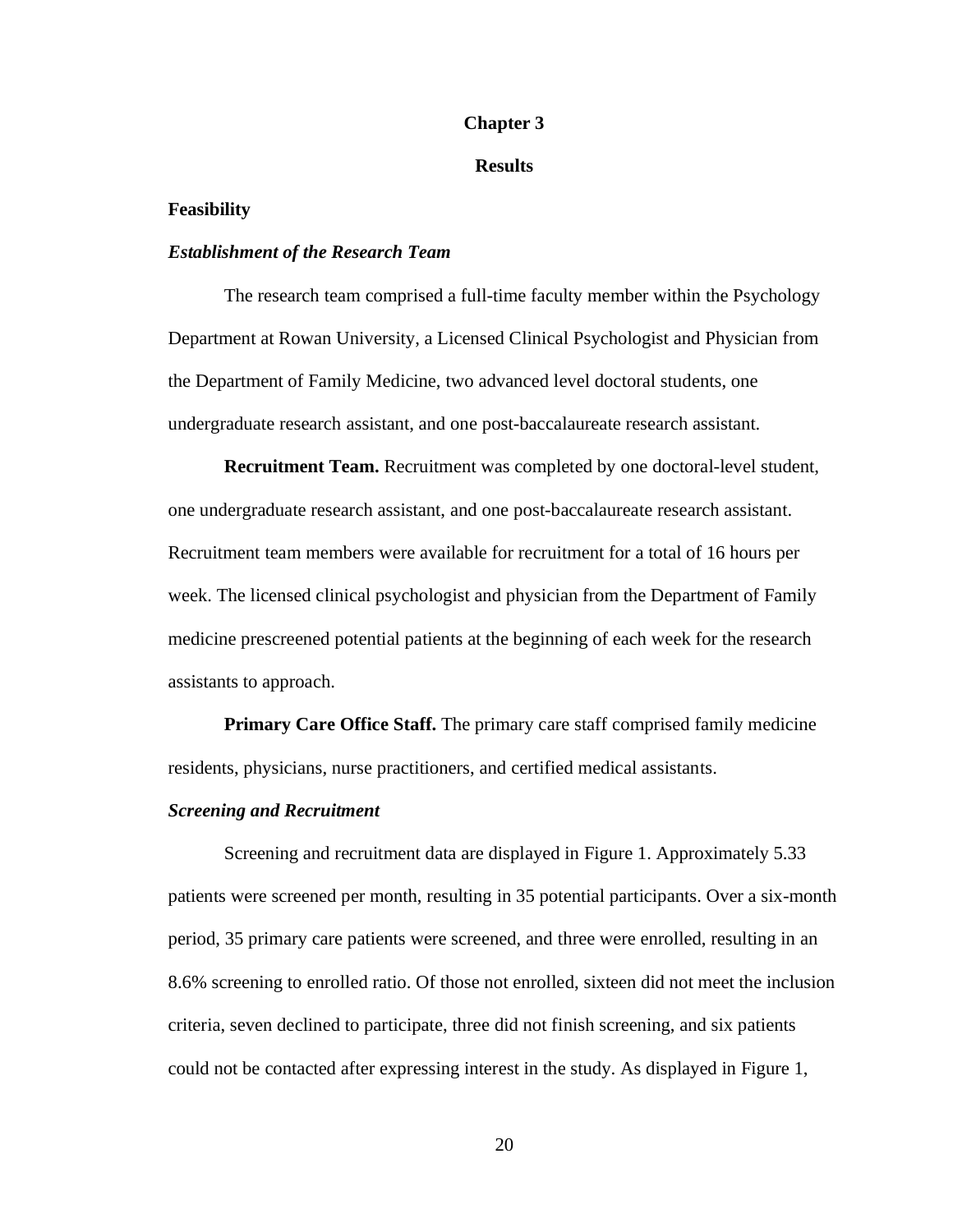two participants were randomized to the Mindfulness Coach condition and one participant was randomized to the MoodTools condition. No participants were randomized to the MovingForward or Waitlist Control conditions because of initial low enrollment. However, and most importantly, pandemic circumstances precluded additional data collection.

#### **Figure 1**



*Consolidated Standards of Reporting Trials (CONSORT) Diagram*

Note. Due to low enrollment rates, there were no participants randomized to the waitlist control condition.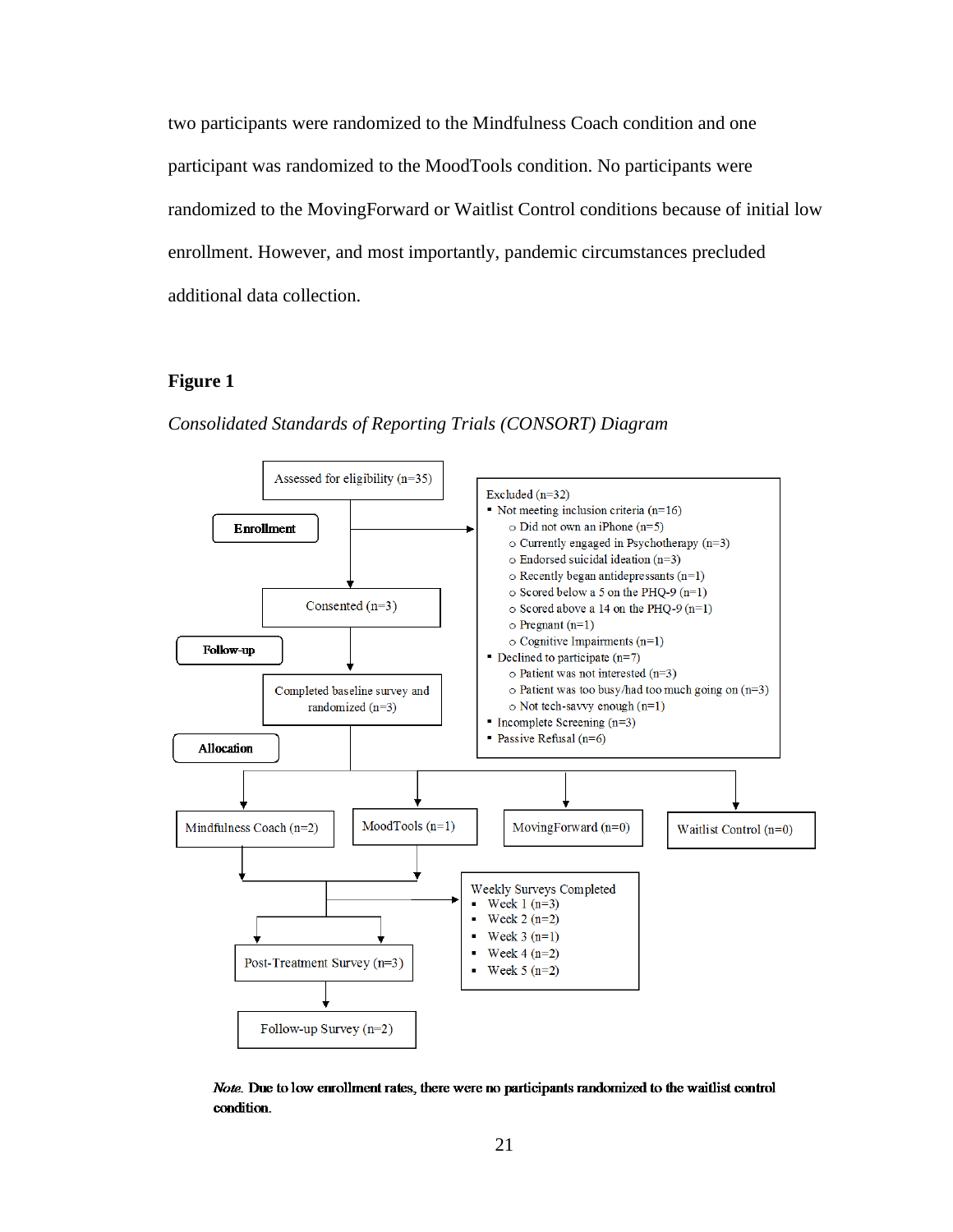### *Retention Rates & Treatment Adherence*

As displayed in Figure 1, all three participants completed the 6-week intervention and the post-treatment survey, yielding a 100% retention rate. Participants were encouraged to use the mobile app daily but were asked to use it at least once per week. Participants' app use (i.e., days per week and minutes per day) is presented in Table 2.

#### **Table 2**

*Participants' Mobile App Use*

| Participant One <sup>a</sup>   |                                       |                 |  |
|--------------------------------|---------------------------------------|-----------------|--|
| Survey                         | App Use (Average days per week)       | Minutes per use |  |
| Week 1                         | Rarely (1 Day)                        | 7               |  |
| Week 2                         | Some of the time (2-3 days)           | 5               |  |
| Week 3                         | Did not complete survey               |                 |  |
| Week 4                         | Did not complete survey               |                 |  |
| Week 5                         | Some of the time (2-3 days)           | 5               |  |
| Week 6                         | Some of the time (2-3 days)           | 7               |  |
|                                | Participant Twob                      |                 |  |
| Survey                         | App Use (Average days per week)       | Minutes per use |  |
| Week 1                         | A moderate amount of the time (4-5)   | 5               |  |
|                                | days)                                 |                 |  |
| Week 2                         | Did not complete survey               |                 |  |
| Week 3                         | Did not complete survey               |                 |  |
| Week 4                         | A moderate amount of the time (4-5)   | 5               |  |
|                                | days)                                 |                 |  |
| Week 5                         | Did not complete survey               |                 |  |
| Week 6                         | Some of the time $(2-3 \text{ days})$ | $\overline{2}$  |  |
| Participant Three <sup>c</sup> |                                       |                 |  |
| Survey                         | App Use (Average days per week)       | Minutes per Use |  |
| Week 1                         | Some of the time $(2-3 \text{ days})$ | 10              |  |
| Week 2                         | Some of the time (2-3 days)           | 10              |  |
| Week 3                         | Some of the time $(2-3 \text{ days})$ | 5               |  |
| Week 4                         | Rarely (1 day)                        | 5               |  |
| Week 5                         | Some of the time $(2-3 \text{ days})$ | 5               |  |
| Week 6                         | Not at all                            | 0               |  |

<sup>a</sup> Participant one tracked their app use for four out of the six weeks of the intervention.

<sup>b</sup> Participant two tracked their app use for three out of the six weeks of the intervention.

c Participant three tracked their app use during all six weeks of the intervention.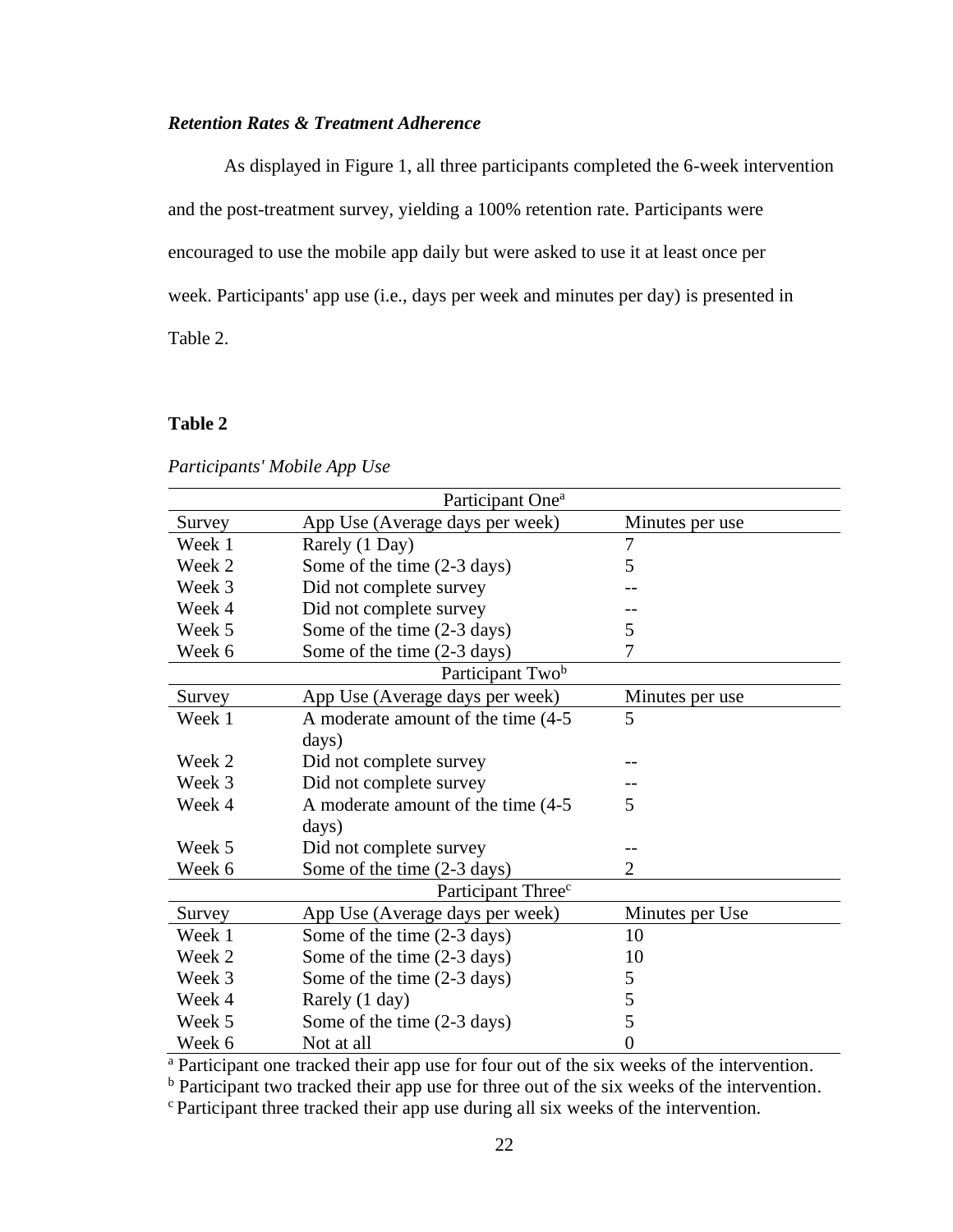As displayed in Table 2, none of the participants engaged with the app daily; however, two of the three participants used the app two to three days per week, for approximately 5 minutes during each use. Participants who completed the follow-up survey indicated they continued to use the app after study completion. One participant used the app two to three days per week for approximately five minutes each time. Another participant reported using the app at least one day per week for approximately five minutes each time.

#### *Assessment Process*

Participants were asked to complete the baseline assessment, five weekly surveys, the post-intervention survey, and the follow-up survey. As presented in Figure 1, participation in the weekly surveys varied, and the week one survey was the only survey completed by all three participants. Two out of three participants completed the weeks two, four, and five surveys, while only one participant completed the week three survey. There was a 100% completion rate for the post-intervention survey, while only two out of three participants (67%) completed the follow-up survey. The average completion times for each survey are presented in Table 3.

#### **Table 3**

| Survey          | $M$ (in minutes) | SD    |
|-----------------|------------------|-------|
| <b>Baseline</b> | 37.19            | 20.78 |
| Week 1          | 1.91             | 0.89  |
| Week 2          | 1.45             | 0.31  |
| Week 3          | 1.03             |       |
| Week 4          | 1.31             | 0.22  |
| Week 5          | 1.13             | 0.08  |
| Week 6          | 19.41            | 3.51  |
| Week 10         | 12.18            | 0.56  |

*Survey Completion Times*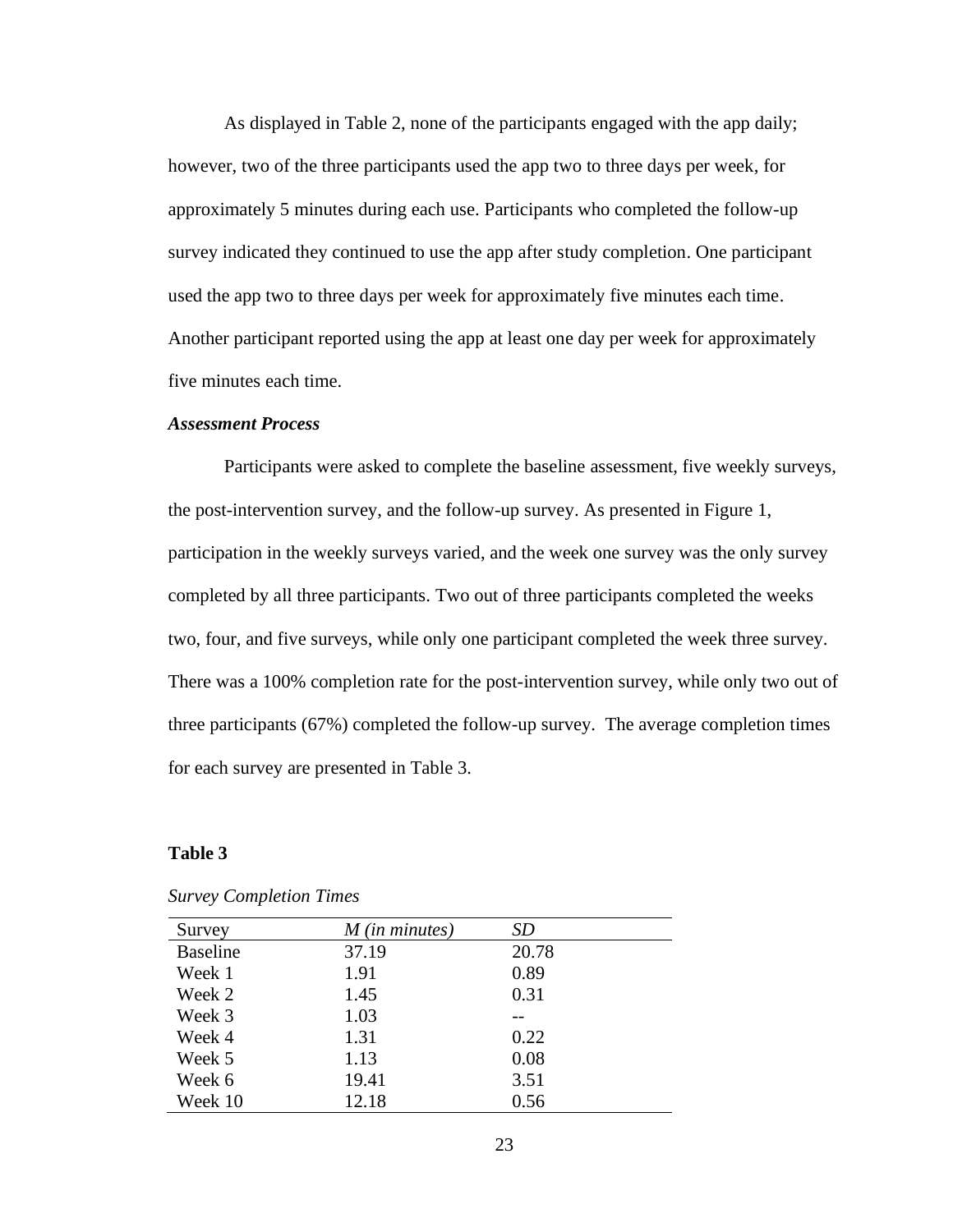#### *Unexpected Barriers to Screening and Recruitment*

As previously mentioned, 5.33 patients were screened per month, which was lower than anticipated. There were several unexpected barriers to screening and enrolling patients throughout the recruitment process. The first barrier was accessing potentially eligible patients. Members of the research team were not granted access to this institution's electronic medical record (EMR) system. Therefore, we were not able to prescreen and identify potentially eligible patients before going to the clinic. To overcome this barrier, both of our collaborators, who are providers within the Department of Family Medicine, prescreened potential participants at the beginning of the week for the research assistants to approach.

A second barrier was achieving a steady referral rate from residents and providers. A handout was created and provided to residents and providers (see Appendix C for a copy of the handout). The handout explained the purpose of the study and the eligibility criteria. Additionally, each week the research assistants would make their presence known to the providers and residents and remind them about the research study. However, members of the research team only received five direct referrals from providers and residents. This could be further explained by the fact that the resident schedules would change every four weeks, and/or a new set of residents would come to the clinics. The research team members would then have to introduce the study to the new residents or review the study protocol and eligibility criteria with the previous residents.

The third barrier to recruitment was the number of potential participants to approach varied at each location. For instance, at one of the locations, research team members recruited for 32 hours over 7 months and approached 11 patients. At the other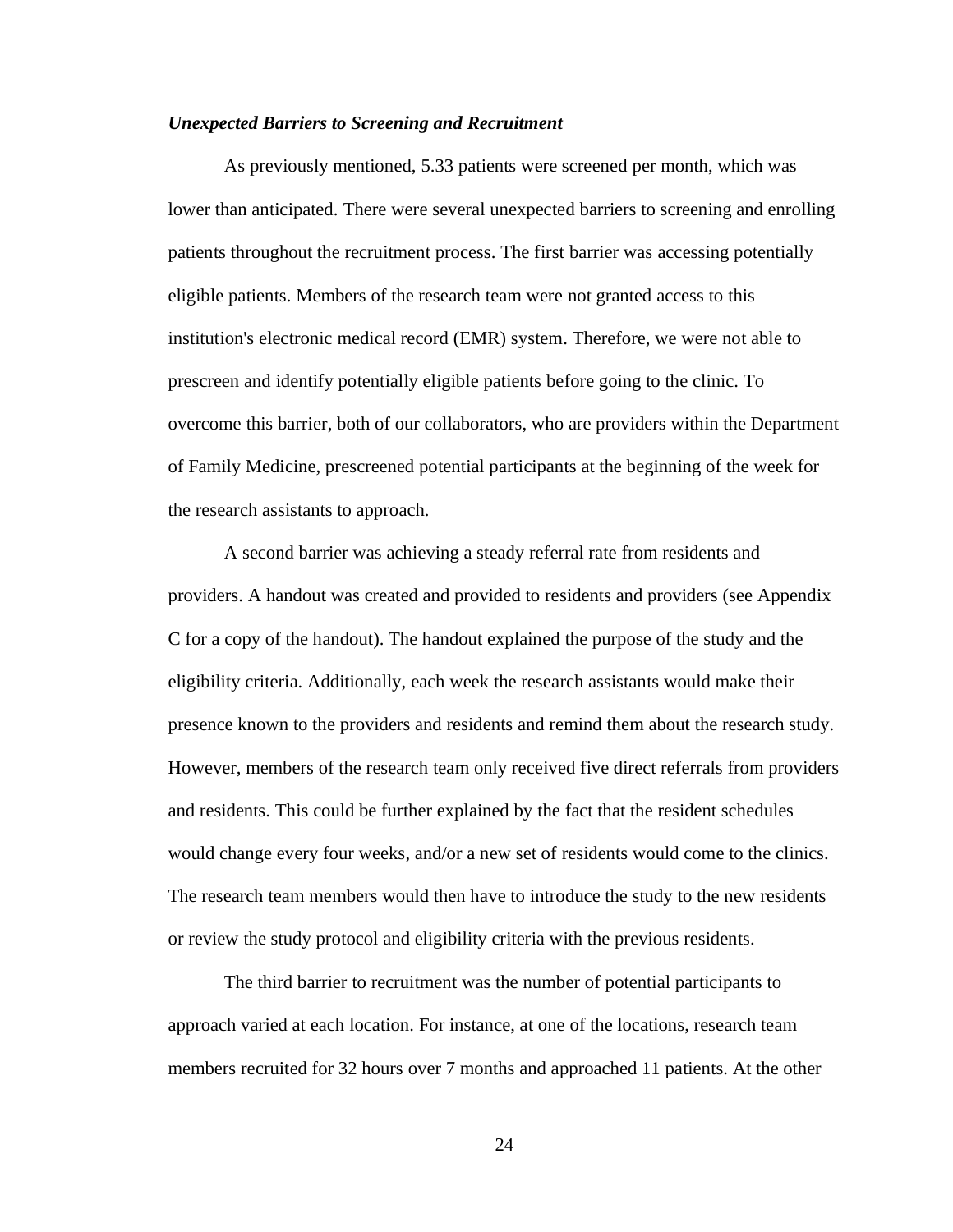location, research team members recruited for 90 hours over 7 months and approached 17 patients.

The fourth barrier to recruitment was patients' ability to stay after their appointments to discuss the research study. To not disrupt clinic flow, research assistants were asked to approach patients after visiting with their provider. However, many patients often waited for extended periods of time for their provider, and some would immediately leave before the research assistants had a chance to approach them. There were also times when the research assistants would attempt to approach the patients right after their appointment, and they would state that they could not stay and asked to be contacted at a later time.

A fifth barrier to recruitment was being unable to contact patients who requested follow-up calls to learn more about the study. For the six patients who requested followup calls, research team members could not reach those patients despite contacting each patient four times after the initial meeting. More specifically, six patients were sent one follow-up email following their appointment. Additionally, a member of the research team called each patient three times on three separate occasions and left voicemails when possible. These patients did not return any phone calls or emails.

The sixth barrier to recruitment was the availability of research staff to assist with the recruitment process. The doctoral-level student was available for recruitment sixteen hours per week. The undergraduate and post-baccalaureate research assistants were each available for recruitment four hours per week and predominantly recruited alongside the doctoral-level student. Additionally, during December and January, when the doctoral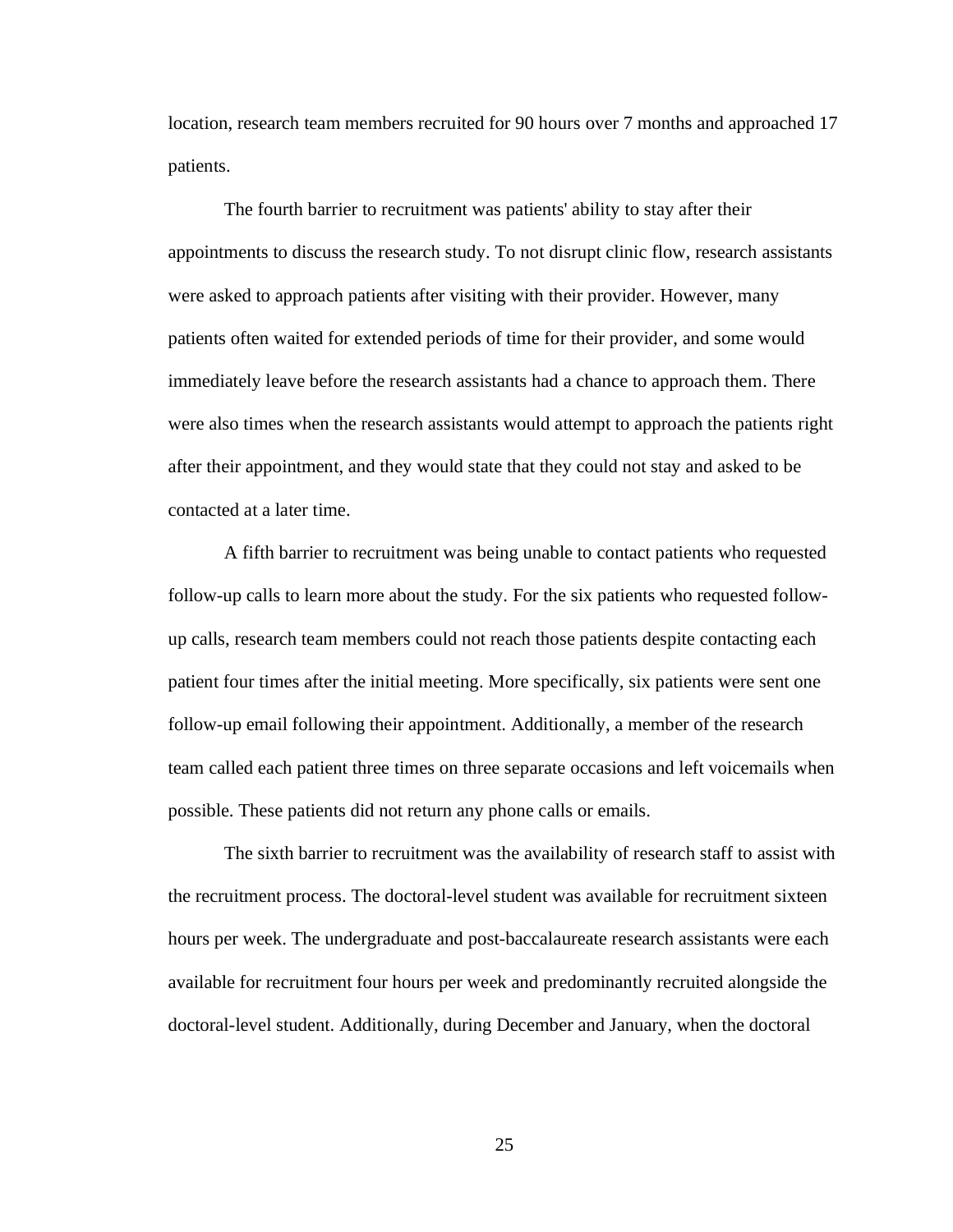level student was interviewing for predoctoral internship positions, recruitment occurred twice.

A final barrier to recruitment was our eligibility criteria. Of the 35 patients approached, 45.7% (*n*=16) were ineligible, suggesting that our initial criteria were too restrictive. As seen in Figure 1, the most common reasons participants were not eligible to participate in this study were because they did not own an iPhone (*n*=5), were currently engaged in psychotherapy (*n*=3), and they endorsed item 9 (i.e., thoughts that you would be better off dead, or thoughts of hurting yourself in some way) on the PHQ-9 (*n*=3).

### *Changes Made to Accelerate Recruitment*

To accelerate recruitment, two modifications were made to the initial research protocol. The first modification was made two months after recruitment began and incorporated the use of flyers advertising the study. Flyers were displayed in examination and waiting rooms (see Appendix D for a copy of the flyer). Additionally, primary care providers could refer patients to the study coordinator. The second modification was made seven months into recruitment and including advertising the study on the Department of Family Medicine's Facebook page (see Appendix E for the Facebook advertisement). Interested patients were directed to a link to the prescreening survey, which consisted of the PHQ-8 and was administered through Qualtrics. Those who were eligible to participate were contacted via phone or email within 24-hours to schedule an in-person meeting with the study coordinator to complete the recruitment and consent process.

An additional change that was made during the second modification was related to the eligibility criteria. The initial criterion appeared too restrictive, given that 50% of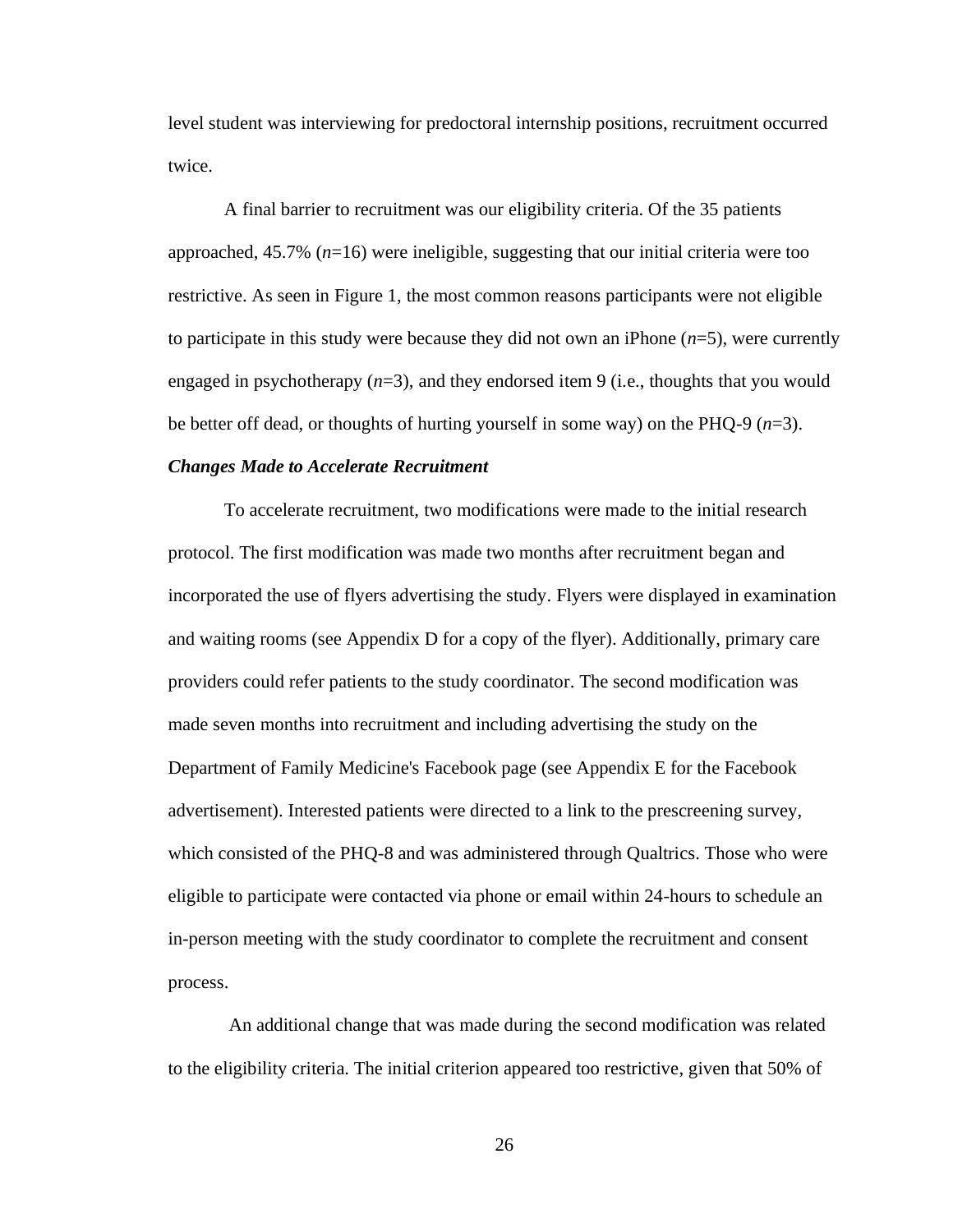the patients approached were deemed ineligible. Thus, it was decided to expand the eligibility criteria. Since two of the three mobile apps were available across all platforms (i.e., MoodTools and Mindfulness Coach) and no participants were randomized to the application that was only available on the iOS platform, it was decided to remove the MovingForward app from randomization. We also expanded the PHQ-9 inclusion criteria to include participants who scored between a five and twenty-four on the PHQ-9. However, due to the COVID-19 pandemic, recruitment for this study prematurely ended on March 12, 2020, and we were unable to assess to what extent the proposed changes would accelerate the recruitment process.

### **Acceptability**

Participants answered six Likert scale questions about their willingness to participate in the study again, satisfaction with the application, perceived effectiveness, the likelihood of participating in the study again, whether they would recommend the application to a friend or family member with depression, and level of confidence regarding future use of the application and use of specific skills. Results from the acceptability survey are presented in Table 4.

## **Table 4**

## *Program Evaluations*

| Survey Item                                                       | Participant One | Participant Two                                    | <b>Participant Three</b> |
|-------------------------------------------------------------------|-----------------|----------------------------------------------------|--------------------------|
| How likely would you<br>be to participate in this<br>study again? |                 | Somewhat likely Extremely unlikely Somewhat likely |                          |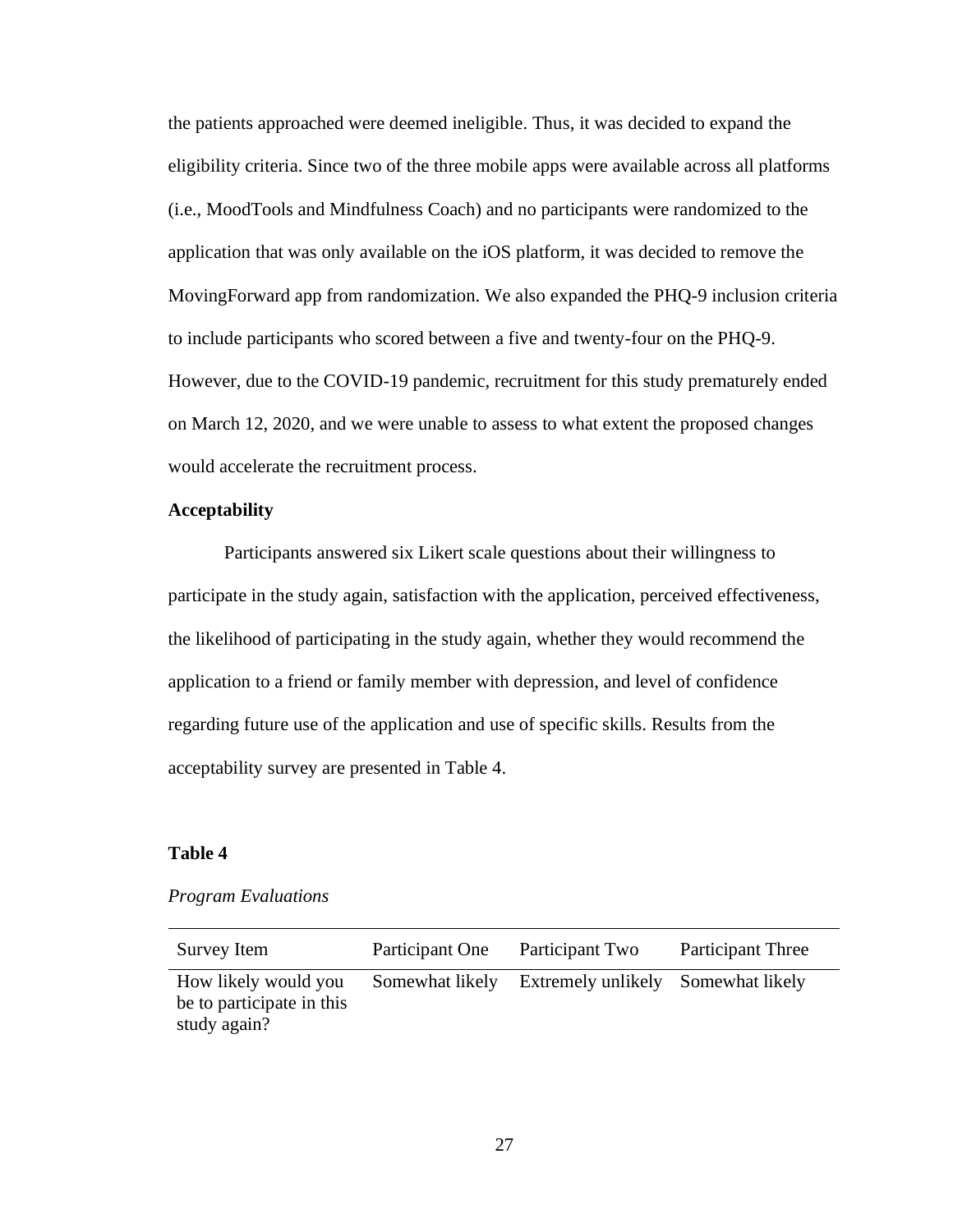| Survey Item                                                                                                                                  | Participant One                                         | Participant Two                          | Participant Three                        |
|----------------------------------------------------------------------------------------------------------------------------------------------|---------------------------------------------------------|------------------------------------------|------------------------------------------|
| How satisfied are you<br>with the mobile<br>application you<br>worked with?                                                                  | Somewhat<br>satisfied                                   | Somewhat satisfied                       | Very satisfied                           |
| Would you<br>recommend this<br>mobile application to<br>a friend or family<br>member with<br>depression?                                     | Yes, I would<br>recommend it<br>with some<br>hesitation | Yes, I would<br>strongly<br>recommend it | Yes, I would<br>strongly<br>recommend it |
| How well do you<br>think you would have<br>managed your<br>depressive symptoms<br>during these 6 weeks<br>without the mobile<br>application? | Slightly better                                         | Slightly better                          | Slightly better                          |
| How effective was the<br>mobile application at<br>helping you with your<br>depression?                                                       | Neither effective<br>nor ineffective                    | Somewhat effective                       | Somewhat effective                       |
| How often did you<br>use the skills<br>suggested by the<br>mobile application?                                                               | Once a week                                             | 2-3 times per week                       | Once a week                              |
| How confident did<br>you feel using the<br>skills that were<br>presented in the<br>mobile app to manage<br>depressive<br>symptoms?           | Neither confident<br>or not confident                   | Somewhat<br>confident                    | Somewhat<br>confident                    |
| Please indicate how<br>confident you are that,<br>over the next three<br>months, you will<br>continue to use the<br>mobile application?      | Neither likely<br>nor unlikely                          | Somewhat likely                          | Somewhat likely                          |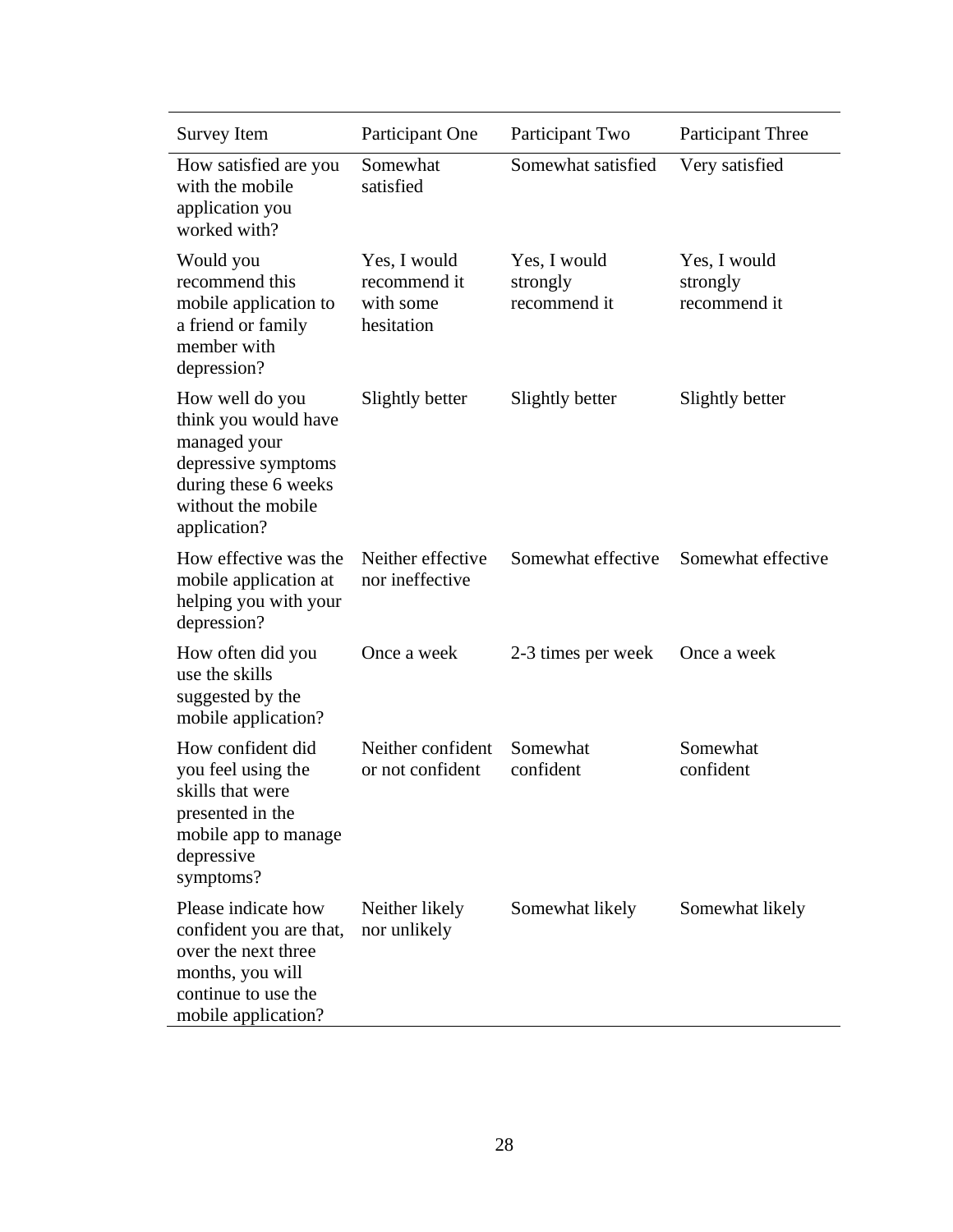Participant feedback varied regarding views on satisfaction with the app, as participants one and two reported that they were "somewhat satisfied." Participant three endorsed being "very satisfied" with the mobile app. Despite some variability in satisfaction with the app, all participants reported that they would recommend the app to a friend or family member with depressive symptoms; however, all participants reported that they believe they would have managed their depressive symptoms "slightly better" without the mobile app. Additionally, participants two and three reported the apps were "somewhat effective" in helping them manage their depressive symptoms. Participant one reported the app was "neither effective nor ineffective".

Acceptability was also assessed through the use of open-ended questions. Participants were asked to indicate factors they liked most and least about participating in the study and the specific features of the app they liked most and least. They were also asked about how the mobile app helped them manage depressive symptoms and what, if anything, they believed they still need help with related to managing their depressive symptoms.

Qualitative feedback showed that participants two and three reported they liked the mobile apps the most, and participant one liked having their depressive symptoms normalized. The factor participants one and two liked least about the study was "having to complete the surveys." Additionally, participants two and three reported that "time" would be the only factor influencing their decision to participate in this study again.

Regarding the mobile apps' specific features, participant one stated that they liked "how easy it is to use the app and how convenient it was having it on my phone." Participant two reported they liked the mindfulness of breath exercise the best, while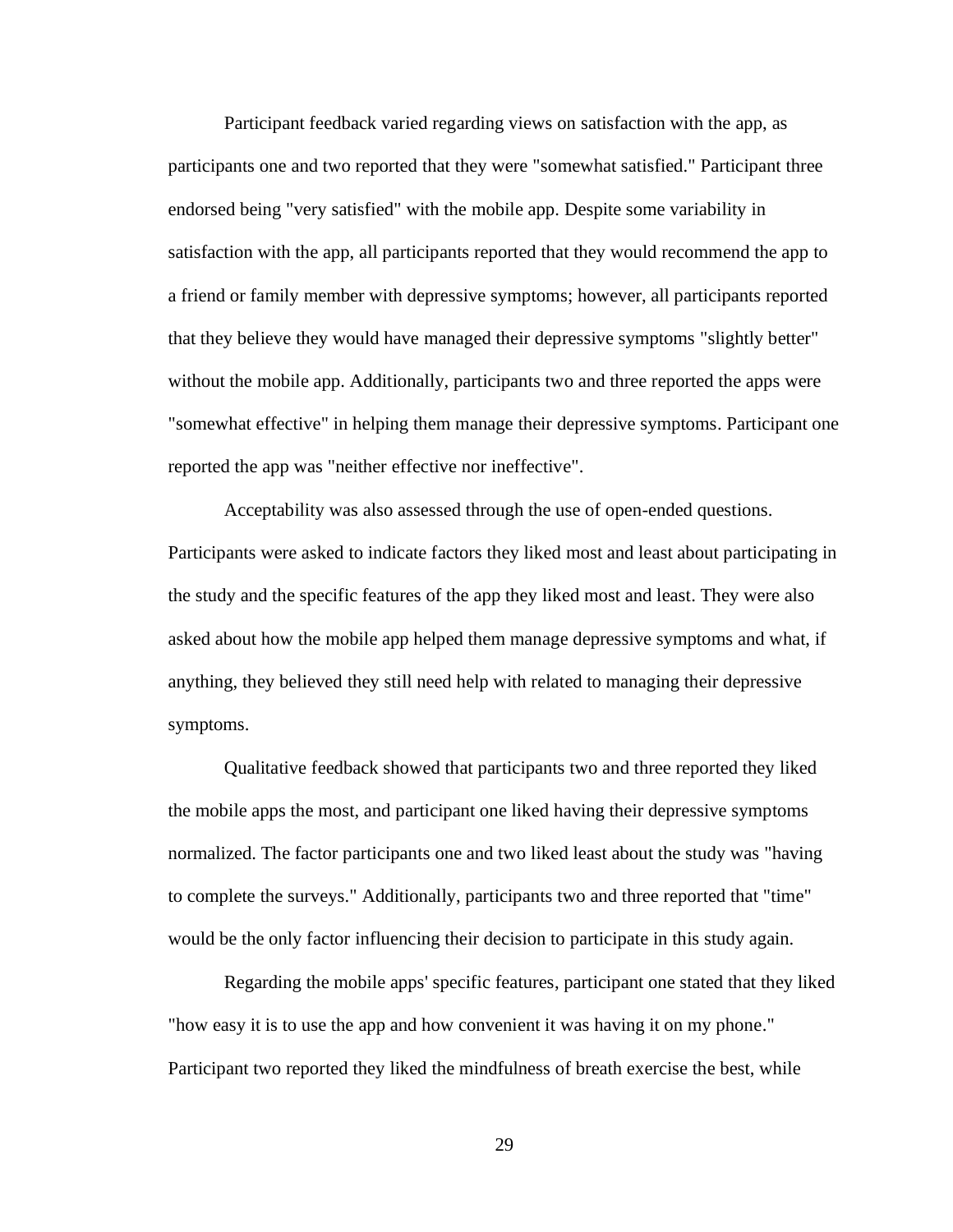participant three stated, "I like how you talk yourself through a bad thought. This made me start to do it automatically without needing the app." Regarding features of the app's participants liked the least, participants two and three did not have any feedback, while participant one reported that they "wished there were less options to choose from."

In terms of the specific ways the mobile app helped them manage their symptoms, participant one stated, "it helped me realize that my symptoms are normal and other people have them, I'm not the only one." Participant two reported that the app was relaxing and calming, while participant three stated, "when I had a negative thought, I thought about the app and how I may be overreacting and such." Regarding continued depressive symptom management, participant one reported "I feel like I'm getting a better grasp on it," participant two reported they need help "lowering stress," and participant three stated "getting motivated to get up and move and not just sit around all day."

### **Treatment Preference**

Preference for the type of mobile app was assessed by first providing participants with a brief overview of problem-solving therapy, cognitive-behavioral therapy, and mindfulness. They were then asked to indicate which of those treatments they would prefer and the strength of that preference on a 5-point Likert scale ranging from 1 (*Not strong*) to 5 (*Very strong*). Preference data is available for two out of the three participants, as one participant skipped this item. Participants two and three answered the preference questions identically. Both participants indicated a moderately strong (i.e., rating of a 3 out of 5 on the Likert Scale) preference for Cognitive Behavioral Therapy.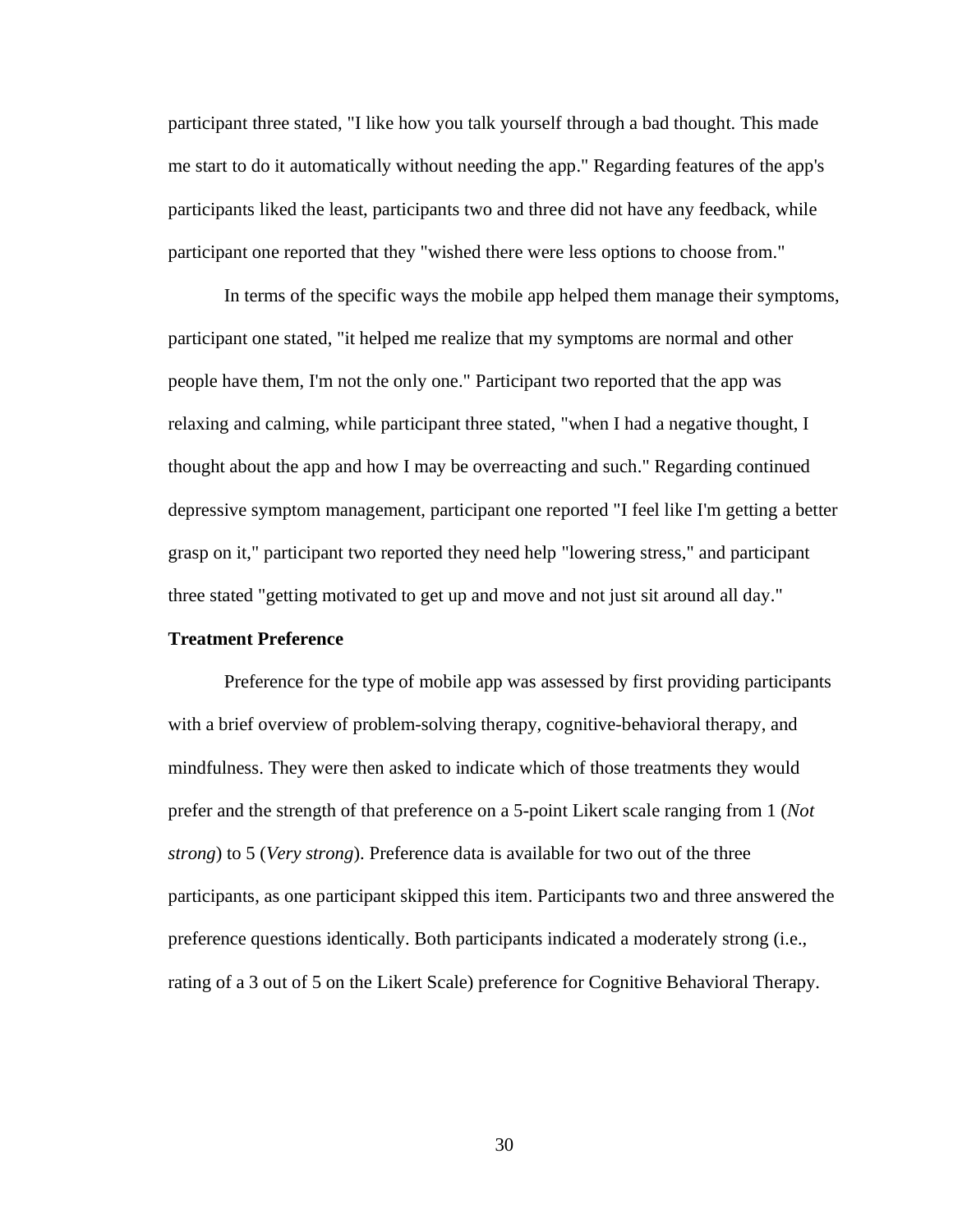## **Treatment Progress & Outcomes**

## *Participant One*

**Depression.** When participant one completed the PHQ-9 in the office, with the CMA administering it, they endorsed a score of six, while their baseline PHQ-8 score was a two. During the six-week period, participant one experienced an eight-point increase in depressive symptoms. See Figure 2 for participant one's PHQ-8 scores throughout the study.

# **Figure 2**

## *Participant One: PHQ-8 Total Scores*



**Quality of Life.** Participant one's SF-36-SF scores are displayed in Figures 3 and 4. During the six-week intervention period, participant one experienced a decline in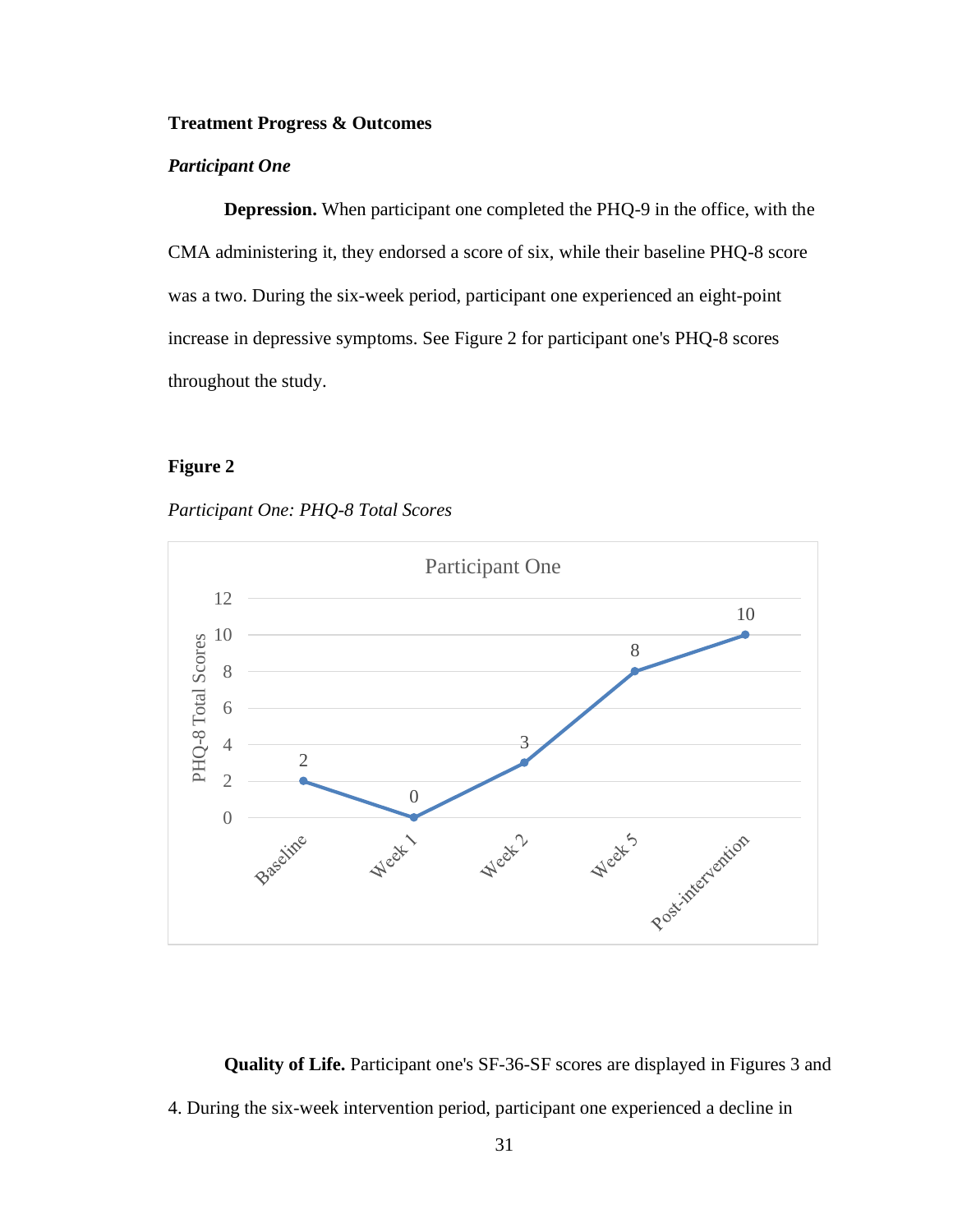physical functioning, as evidenced by a 15-point decrease in their scores on this subscale (please see Figure 3). However, participant one reported an improvement in energy level and fatigue (see Figure 3) and overall health (see Figure 4) during the intervention period.

# **Figure 3**



*Participant One: SF-36 Total Scores, Role Functioning and Fatigue*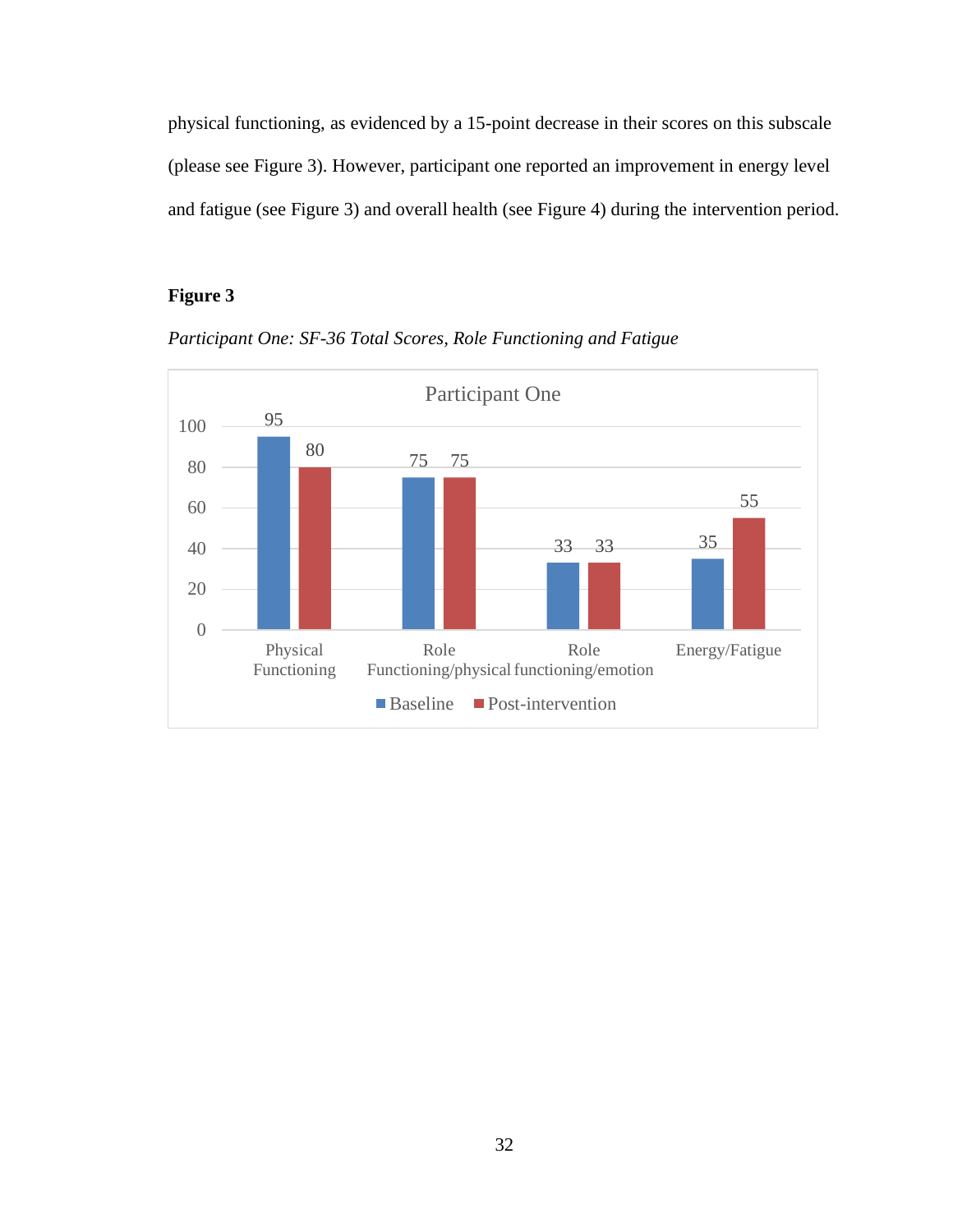## **Figure 4**



*Participant One: SF-36 Total Scores, Social and Overall Health*

**Health Care Utilization.** Participant one did not attend any medical

appointments throughout the study period.

## *Participant Two*

**Depression.** Participant two's prescreen PHQ-9 score, and baseline PHQ-8 scores were a 10. During the six-week period, participant two experienced a four-point decrease in depressive symptoms. On the follow-up survey, participant two reported a two-point increase in depressive symptoms, resulting in a PHQ-8 score of 8; however, their final PHQ-8 score remained two points lower than the score reported at baseline. Participant two's PHQ-8 scores throughout the study are presented in Figure 5.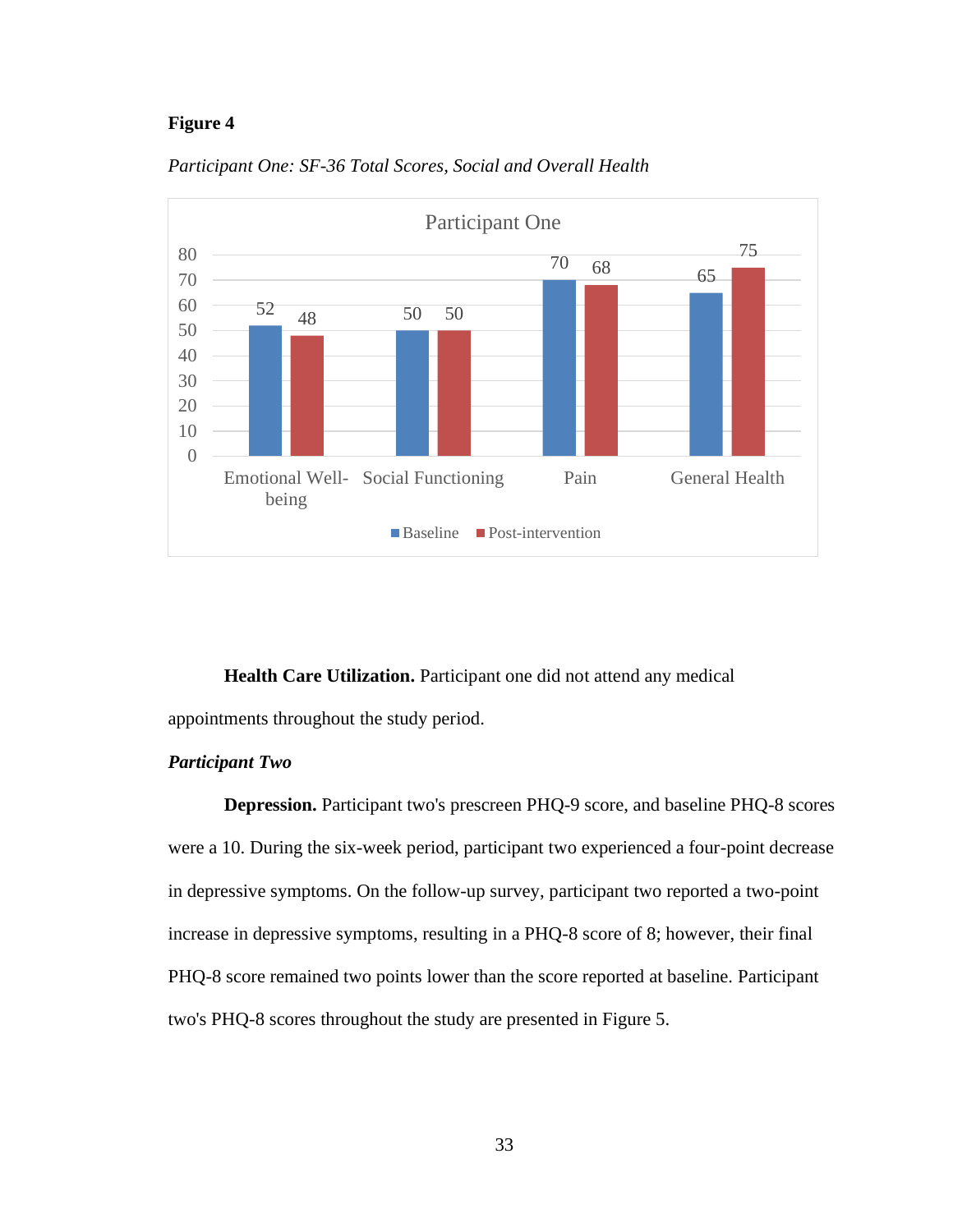## **Figure 5**

*Participant Two: PHQ-8 Total Scores*



**Quality of Life**. Participant two's SF-36-SF scores are displayed in Figures 6 and 7. During the six-week intervention, participant two experienced a decline in physical functioning (a 30-point difference in scores; see Figure 6), role limitations due to emotional problems (a 100-point difference in scores; see Figure 6), energy and fatigue (30-point difference in scores; see Figure 6), and general health (5-point difference; see Figure 7). However, they did experience an improvement in role limitations due to physical functioning (25-point increase; see Figure 6), emotional well-being (8-point increase; see Figure 7), social functioning (13-point increase; see Figure 7), and pain (23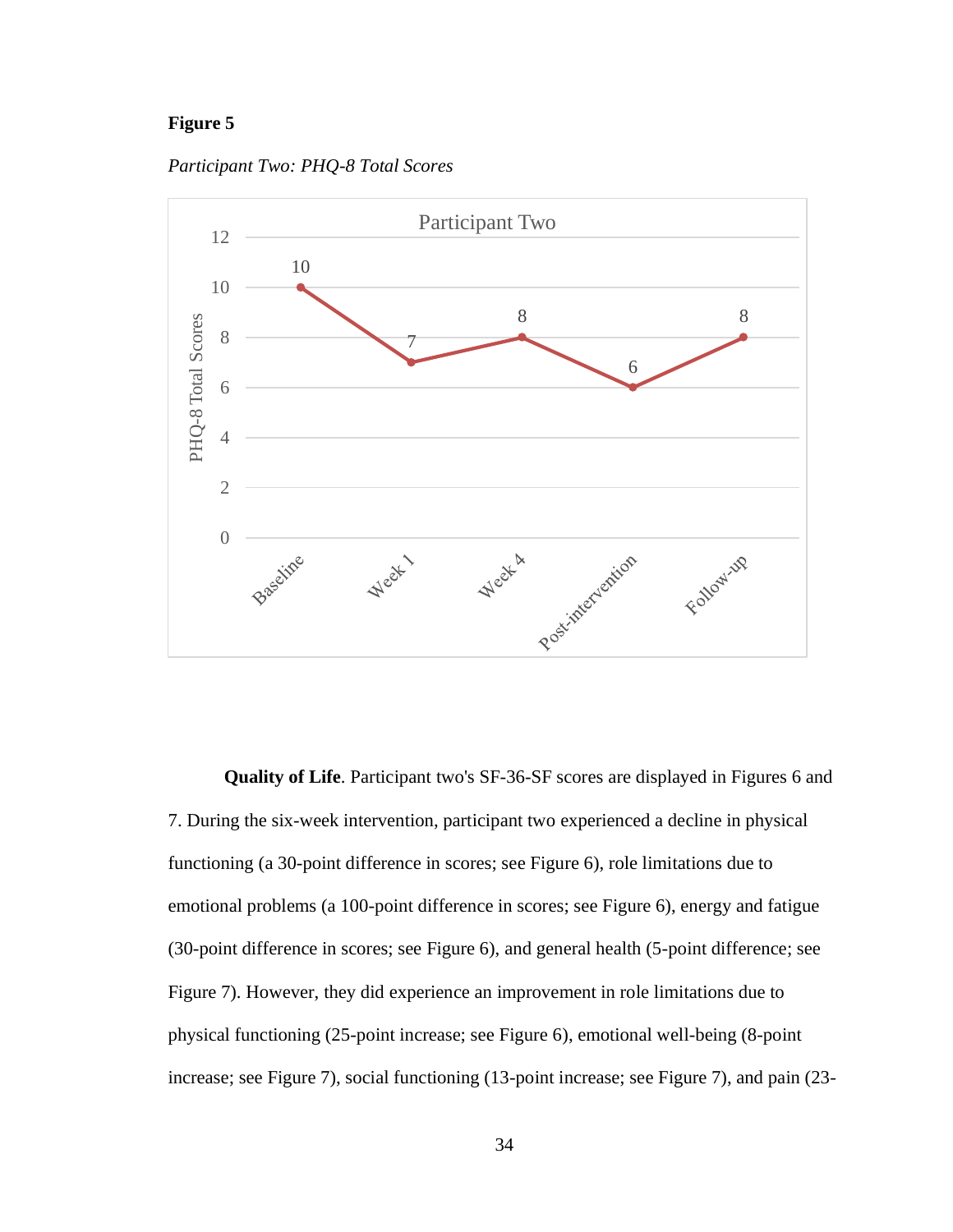point increase; see Figure 7) over the course of the intervention. At the follow-up survey, participant two reported a decline in scores on the following subscales: physical functioning (10-point decrease see Figure 6), emotional well-being (8-point decrease, see Figure 7), pain (20-point decrease, see Figure 7), and general health (12-point decrease, see Figure 7). They endorsed an improvement in role limitations due to emotional problems (100-point increase, see Figure 6) and energy and fatigue (10-point increase, see Figure 6).

# **Figure 6**

*Participant Two: SF-36 Total Scores, Role Functioning and Fatigue*

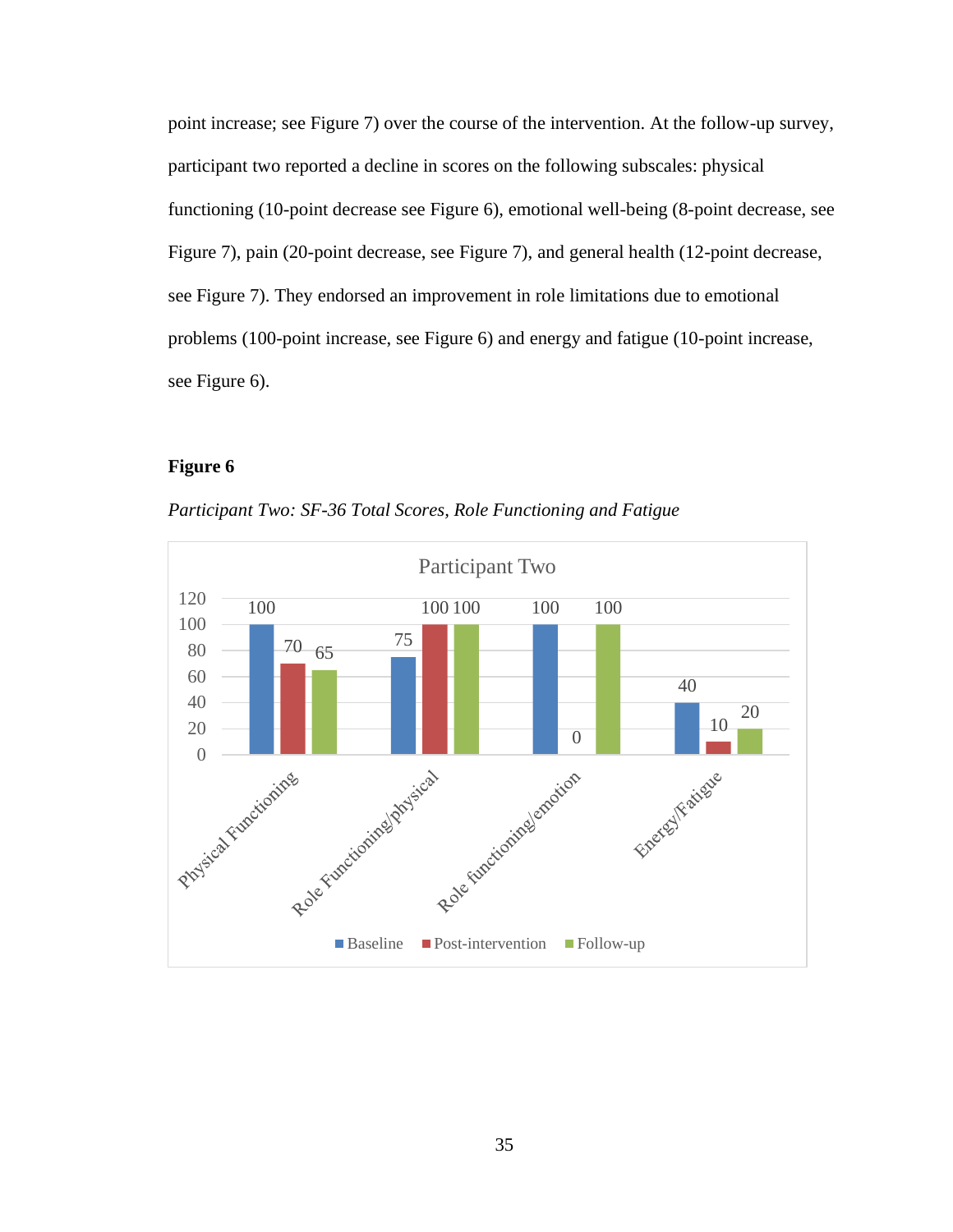## **Figure 7**



*Participant Two: SF-36 Total Scores, Social and Overall Health*

**Health Care Utilization.** Participant two attended five medical appointments during the 10-week period, which includes both specialty and family medicine care. The reasons for all appointments included either getting a "check-up" or refilling prescriptions.

## *Participant Three*

**Depression.** At the prescreen, participant three endorsed a score of 10 on the PHQ-9; however, they endorsed a score of 17 when completing the PHQ-8 at baseline. During the six-week period, participant three experienced a four-point decrease in depressive symptoms, resulting in a PHQ-8 score of 13. On the follow-up survey,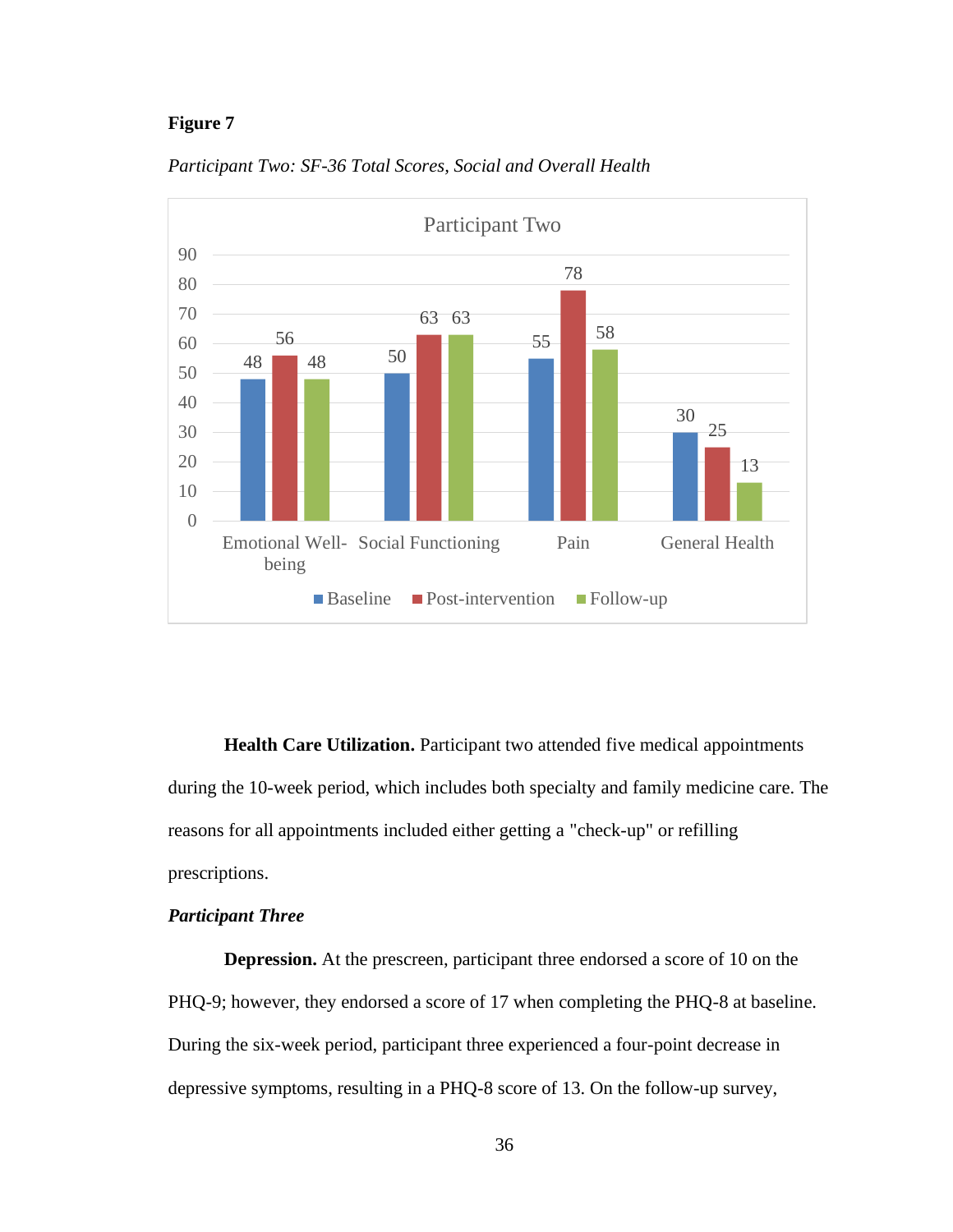participant three reported a two-point decrease in depressive symptoms, resulting in a final PHQ-8 score of 11. Participant three's PHQ-8 scores throughout the study are presented in Figure 8.

## **Figure 8**

*Participant Three: PHQ-8 Total Scores*



**Quality of Life.** Participant three's SF-36-SF scores are displayed in Figures 9 and 10. During the 6-week intervention, participant three experienced an improvement in role limitations due to emotional problems (33-point increase, see Figure 9), energy and fatigue (15-point increase, see Figure 9), emotional well-being (40-point increase, see Figure 10), and social functioning (13-point increase, see Figure 10). They experienced a decline in scores on the role limitations due to physical functioning subscale (25-point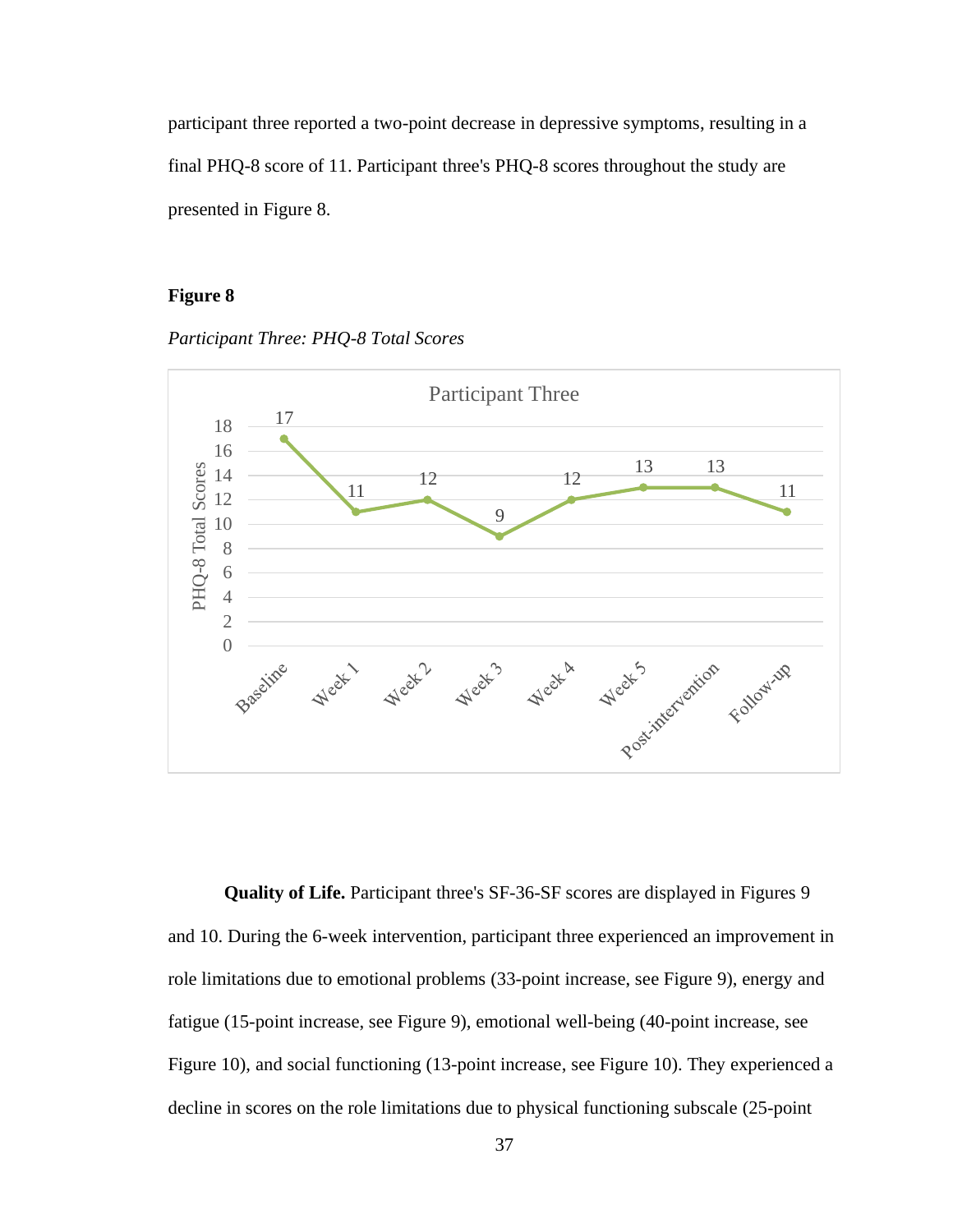decrease, see Figure 9) and no changes in scores on the physical functioning (see Figure 9) and pain subscales (see Figure 10). At the follow-up survey, improvements in role limitations due to emotional problems (see Figure 9) remained. They also experienced an improvement in energy and fatigue (5-point increase, see Figure 9) and role limitations due to physical functioning (25-point increase, see Figure 9). However, they did experience a decline in scores on the following subscales: emotional well-being (20-point decrease, see Figure 10) and social functioning (13-point decrease, see Figure 10). Their scores on the general health subscale did not change from the post-intervention survey to the follow-up survey (see Figure 10).

#### **Figure 9**



*Participant Three: SF-36 Total Scores, Role Functioning and Fatigue*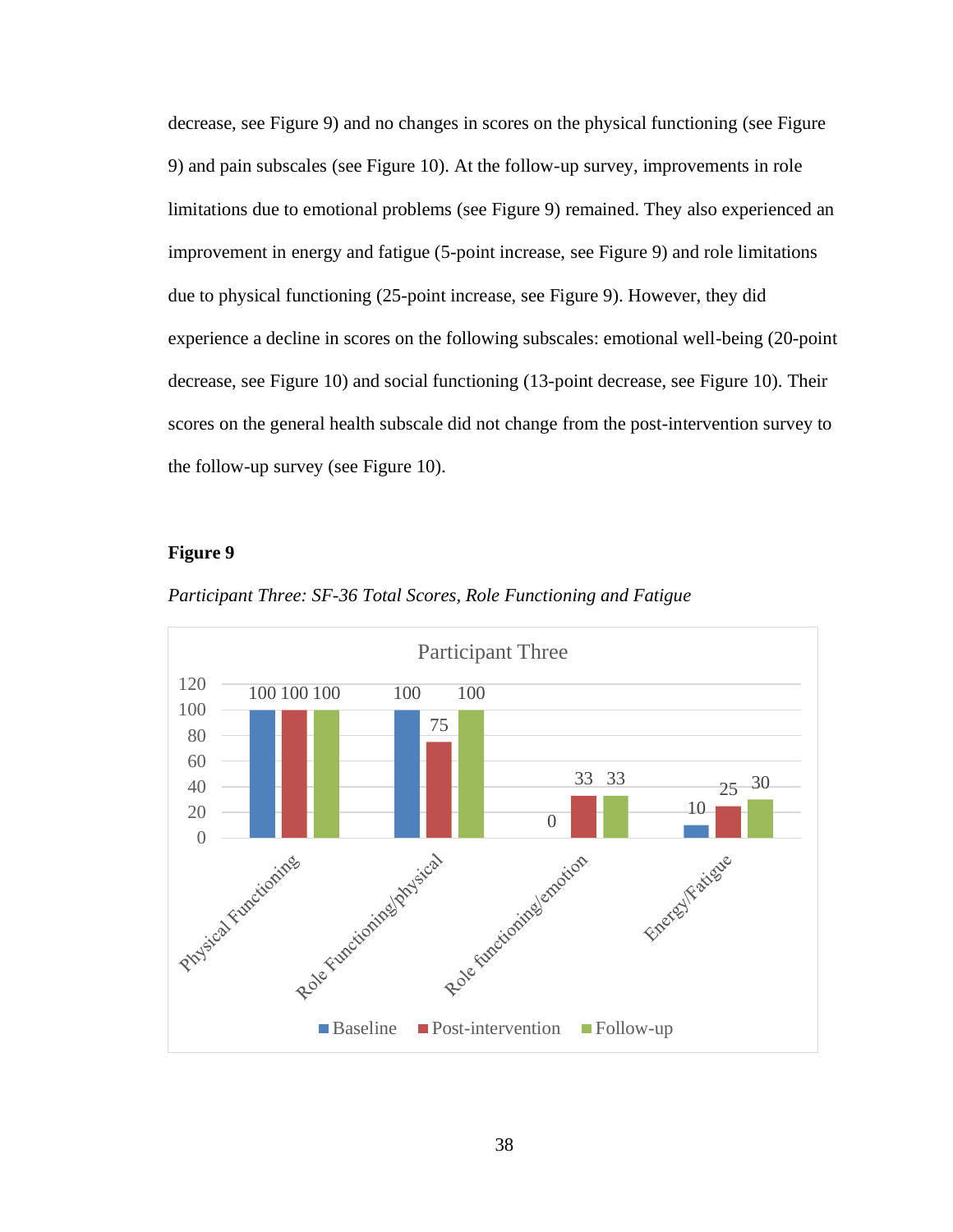# **Figure 10**



*Participant Three: SF-36 Total Scores, Social and Overall Health*

**Health Care Utilization.** Participant three attended two medical appointments during the 10-week period, which also included specialty and family medicine care. The reasons for all appointments included either getting a "check-up" or refilling prescriptions.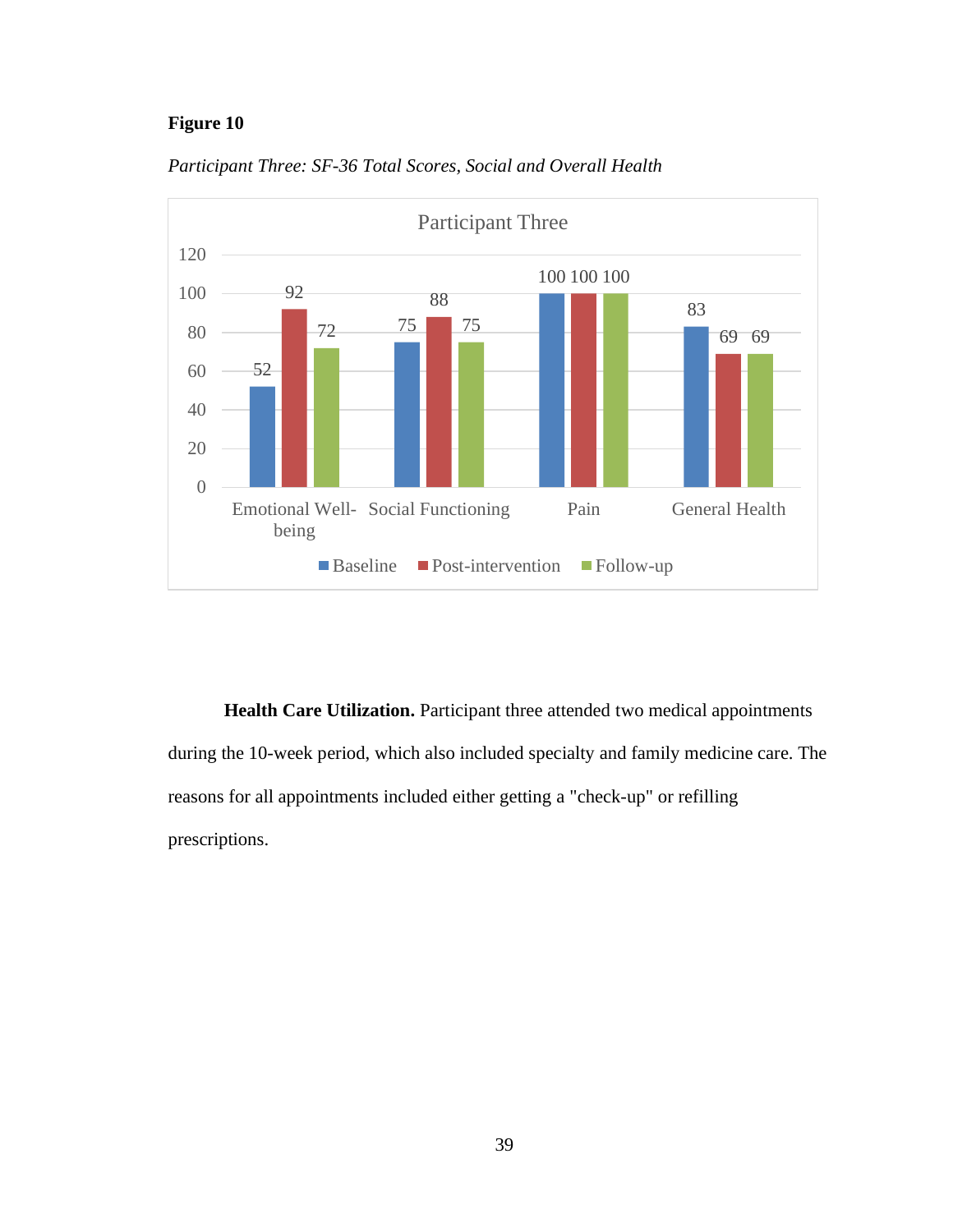### **Chapter 4**

### **Discussion**

The primary aim of this study was to evaluate the feasibility and acceptability of three mobile apps designed to ameliorate depressive symptoms within primary care. The secondary aim was to examine whether mobile app use would reduce depressive symptomology and improve quality of life. The insights gained from this study were examined in order to inform future, larger scale studies in this area. The following is a review the major themes of study regarding feasibility and acceptability, discussion of the study limitations, and implications for future directions of research.

### **Feasibility**

Feasibility outcomes included recruitment, randomization, retention, assessment procedures, and participant engagement with the mobile apps. Recruitment proved to be most challenging. There were two main factors that interfered with the successful recruitment of participants. One was the limited number of patients we were able to approach and the second was the initial eligibility criteria.

## *Access to Patients*

It is possible that the recruitment challenges faced could be best explained by issues related to the number of patients we were able to approach. Over the course of seven months and 122 total hours of recruitment, only 35 patients were approached or contacted about the study. Due to the low volume of patients approached during the first few months of recruitment, several attempts were made to improve recruitment efforts, including advertising the study via flyers posted in the waiting room and exams room, advertising the study on the Department of Family Medicine's Facebook page, and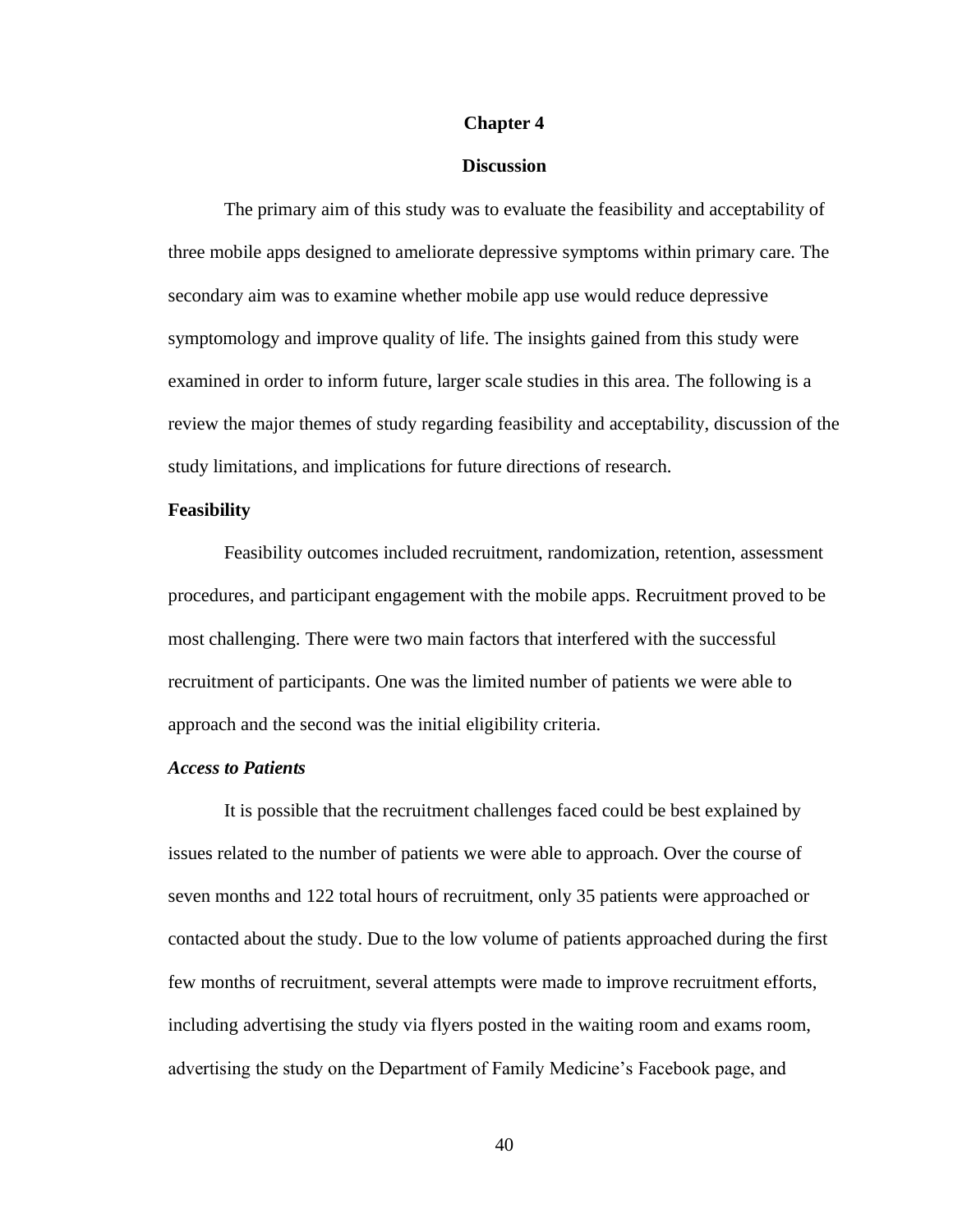receiving referrals from physicians. In addition, a handout, which explained the purpose of the study and eligibility criteria, was given to providers. Each week the research assistants would also make their presence known to the providers and residents and remind them about the research study. The data demonstrates these efforts did not drastically improve the number of patients we had access to, as we only received five referrals from providers and six referrals from the Facebook post and waiting/exam room flyers.

The final modification made to improve recruitment included removal of the iOS specific app and expansion of PHQ-9 inclusion criteria to include scores ranging from five to twenty-four. While the COVID-19 pandemic impacted our ability to assess whether this modification would have accelerated recruitment, difficulty recruiting within primary care is a commonly cited problem within the literature (Bell-Syer & Moffett, 2000; Chew-Graham et al., 2007; Johnston et al., 2010; Kaur et al., 2012; Malhotra et al., 2017). For example, barriers to recruitment have included lack of staff and training, provider time constraints and heavy workload, provider difficulties remembering eligibility criteria, concerns about the demands of the research on the patient, worry about the efficacy of the treatment, interruption of patient flow, lack of familiarity of research objects, forgetfulness, and clinical relevance of the research (Bell-Syer & Moffett, 2000; Kaur et al., 2012). The literature also suggests several strategies to improve recruitment rates, including use of physician recruiters, having an in clinic "champion" for the research project, minimizing the burden of participation on the practice, have clear and simple eligibility criteria, and building personal connections with the providers and staff within the clinics (Johnston et al., 2010). Although much of this research is from the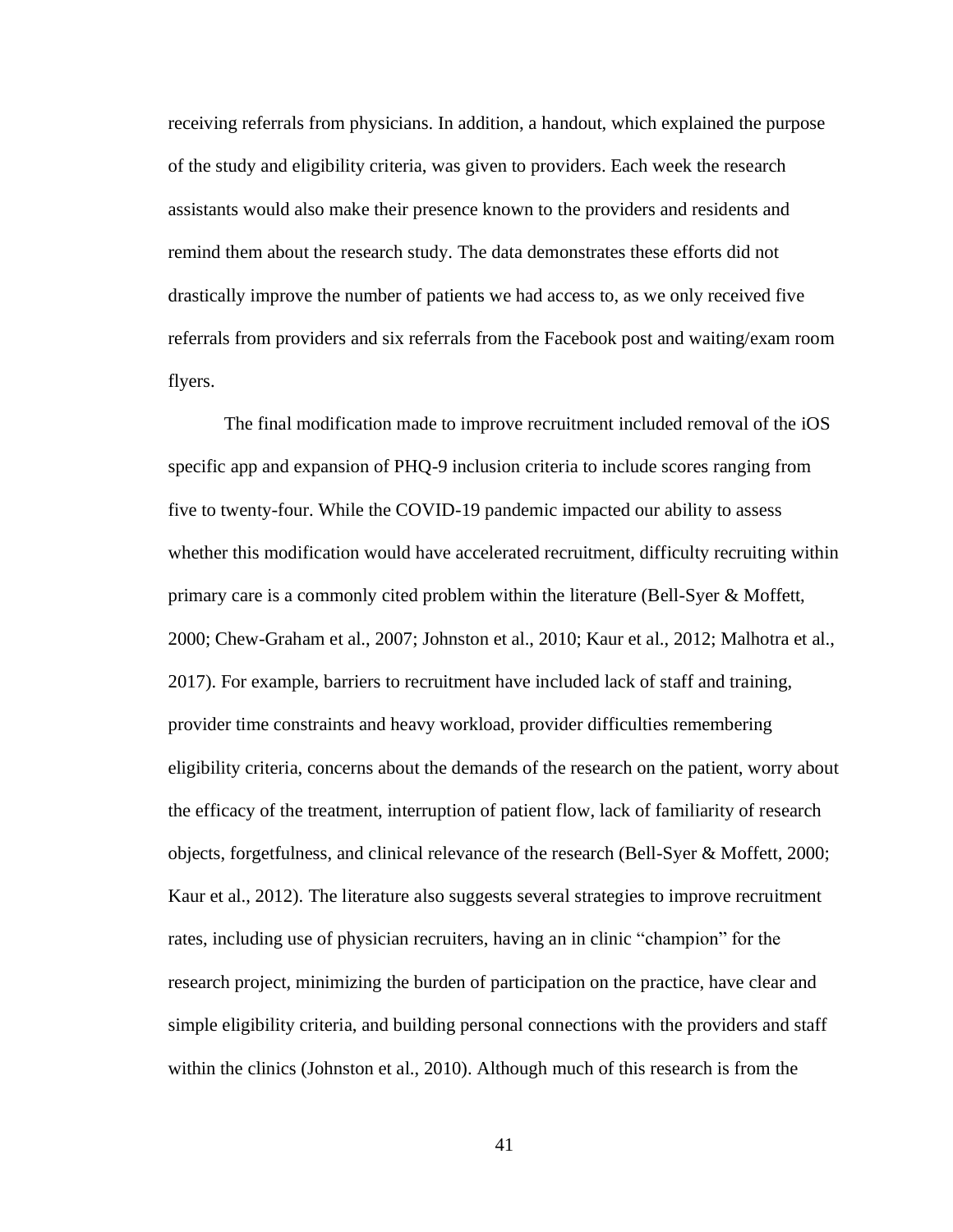United Kingdom, these recruitment insights are applicable to this study based in the northeastern United States.

### *Eligibility Criteria*

The results indicated the initial eligibility criteria were too restrictive. About 47% of participants approached did not meet initial eligibility criteria. This was a surprising outcome given our eligibility criteria were similar to other studies with better enrollment rates (Arean et al. 2016; Dahne et al., 2019; Moberg et al., 2019; Pratap et al. 2018; Roepke et al., 2015). The three most frequent reasons participants were not eligible to participant were because they did not own an iPhone (*n*=5), endorsed a score of one or higher on item 9 on the PHQ-9 (i.e., how often have you been bothered by thoughts that you would be better off dead, or of hurting yourself; *n*=3), or were currently engaged in psychotherapy (*n*=3).

The decision to exclude Android and other smart phone owners was due to one of the mobile apps (MovingForward) only being available on iOS platforms. Previous studies overcame this barrier by providing participants with an iPhone or other iOS products (e.g., Dahn et al., 2019). This approach was not possible for our research study due to insufficient funding. However, providing mobile devices to suit desired app platforms may be an alternative for future larger scale studies with increased budgets for such allocations. Given the fact that approximately 47% of all smartphone users in the United Stated own an Android smartphone (Statisa, 2021), it may be more feasible and fiscally responsible for future researchers to identify and evaluate mobile apps that are common across all platforms.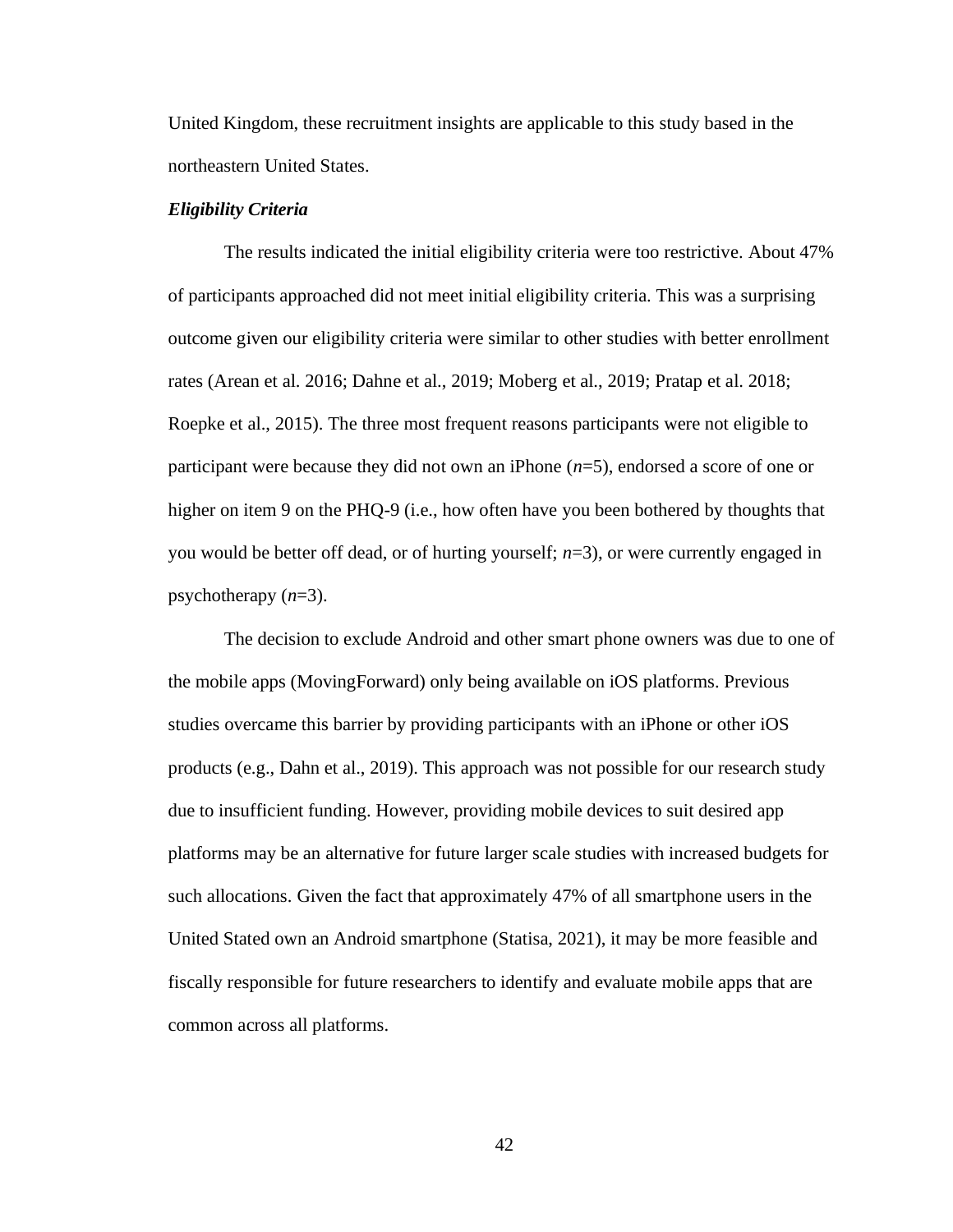In addition, participants who endorsed a score of one or higher on item 9 on the PHQ-9 were excluded because the research team was not able to screen and track risk over time. The exclusion of participants indicating risk of self-harm or suicide is consistent with previous studies (Arean et al., 2016; Dahne et al., 2019). However, it is worth noting the face validity of this item does not extend to the evaluation or assessment of suicidal ideation, but rather morbid thoughts or thoughts of self-harm. Therefore, it is worth questioning whether this criterion for exclusion should be used in future studies without further assessment for suicidality or other risk factors, such as prior suicide attempts, misuse and abuse of alcohol or substances, and access to lethal means (Suicide Prevention Resource Center, 2021).

Several studies have examined the relationship between endorsement of item 9 and suicidal ideation, plan, and attempts. Na and colleagues (2018) examined the positive predictive value, sensitivity, and specificity of item 9 on the PHQ-9 when compared to assessment of suicidality using the Columbia Suicide Severity Rating Scale (C-SSRS). Results indicated that approximately 41% out of 841 patients were identified as being suicidal through the PHQ-9 compared to 13.4% of patient who completed the C-SSRS. The authors concluded that item 9 on the PHQ-9 has low positive predictive validity and specificity, which suggests that this item is an inadequate assessment tool for suicidality. Corson et al. (2004) evaluated the proportion of primary care patients who would screen positive for depression and suicidality using the PHQ-2, the PHQ-9, and a structured clinical interview. Out of 962 primary care patients, 7% reported thoughts of death or suicide, 2% reported thoughts of self-harm, and 1% reported having a specific plan for suicide. Additionally, the authors found that approximately one third of the patients who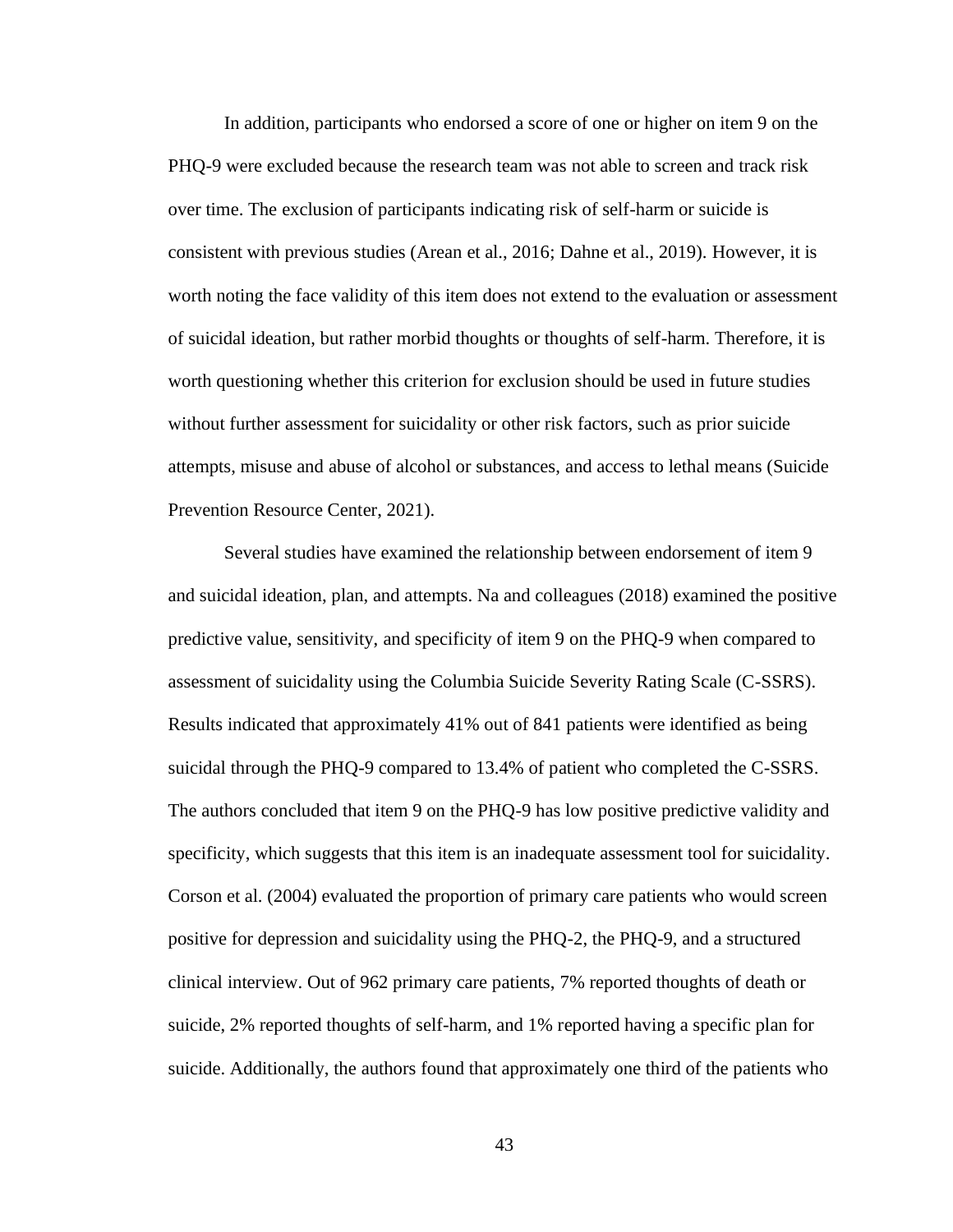endorsed item 9 reported active suicidal ideation. Razykov et al. (2012) found that 110 (10.8%) out of 1,022 coronary artery disease patients endorsed a score of 1 or higher on item 9. Of those 110 patients, 22 (19.8%) reported suicidal ideation and 9 (8.1%) reported thinking about a specific plan to commit suicide in the last year. Walker et al. (2011) evaluated the nature of thoughts of death and suicide in a sample of oncology patients who endorsed item 9 on the PHQ-9. Results indicated that two thirds of the sample (n=330) who endorsed item 9 denied any thoughts that they would be better off dead or endorsed morbid thought but denied suicidal ideation on follow up. Results of these studies suggest endorsement of item 9 may not warrant immediate exclusion from participation in the study. Rather, item 9 should be utilized in conjunction with additional risk assessment tools to accurately assess for eligibility.

### *Retention*

Despite the issues encountered during recruitment, retention was high across the study duration. All three participants completed the post-intervention survey, and two of the three participants completed the follow-up survey. Additionally, participants were engaged with the app throughout the study duration, with all three participants reporting they used the app on average one to three times per week across the 6-week intervention period. Two out of the three participants reported continued use at the follow-up survey. It is possible that our retention and engagement rates were high due to our initial recruitment efforts of participants. In the current project, participants were recruited inperson, and a member of the research team spent approximately ten minutes showing participants how to use the app and answering questions about the app. Additionally, participants were provided with a link to a YouTube video reviewing the features of the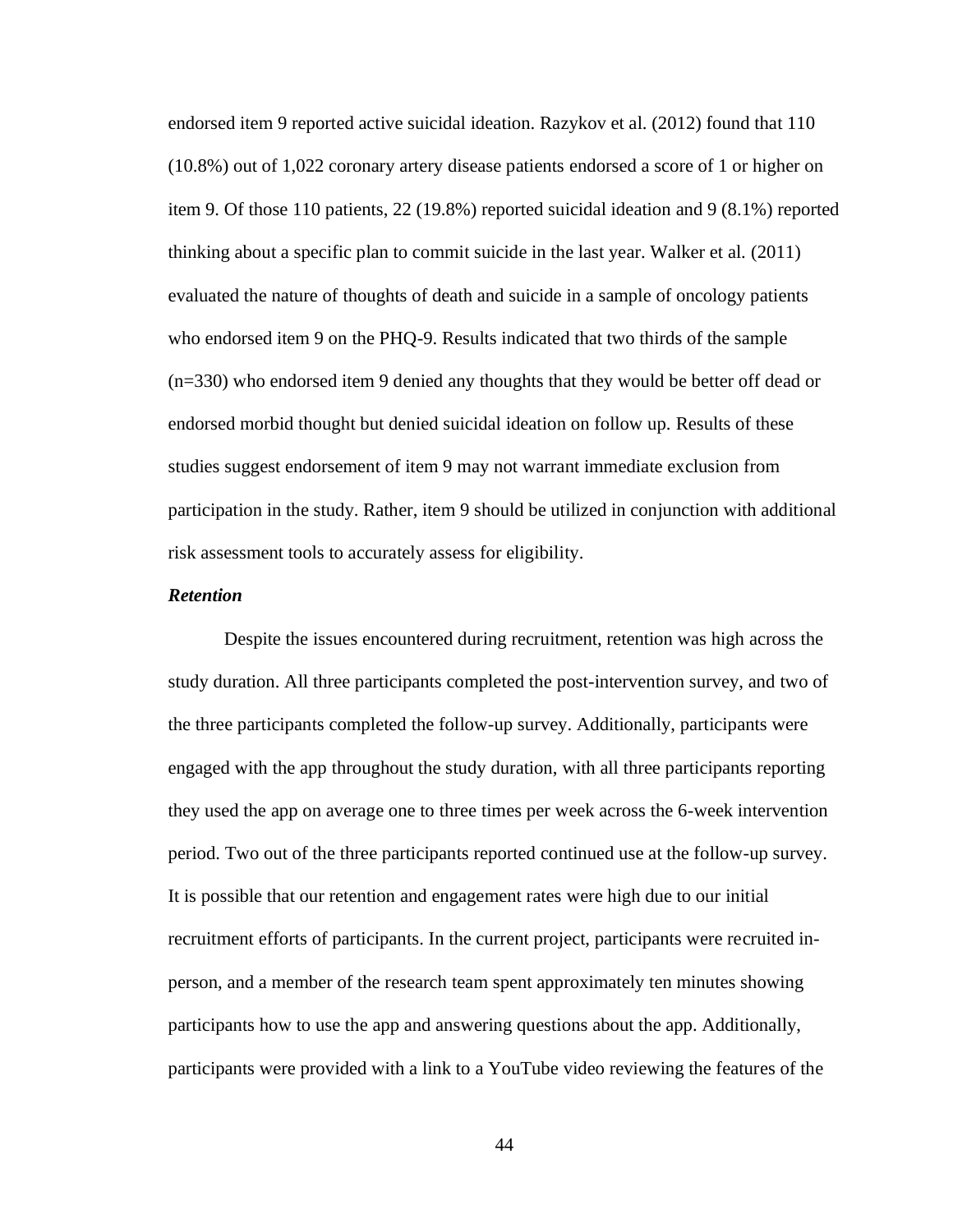app. Furthermore, participants were sent weekly surveys inquiring about their app use and current depressive symptoms, potentially serving as reminders to engage with the app. Participants also were informed of their ability to contact the study coordinator via email at any time with questions about app or their participation in the study. These efforts are consistent with previous literature that has found lower retention rates in trials where participants were required to have either a telephone or in-person interview or meeting with the research staff (Linardon & Fuller-Tyszkiewicz, 2019). Additionally, trials that offer monetary incentives, reminded participants to engage with the mobile app, offer feedback from research team members, and incorporate some level of mood monitoring produce significantly lower attrition rates when compared to studies that do not employ those strategies (Linardon & Fuller-Tyszkiewicz (2019; Torous et al., 2020).

Clearly, we cannot make generalizable conclusions or comparisons regarding retention due to the sample size of three participants. Retention rates may continue to be a challenge for mobile app research as recent studies report high attrition rates and lower levels of engagement with mental health apps (Arean et al., 2016; Pratap et al., 2018). For example, Baumel et al. (2019) analyzed data from 93 mental health apps and found that 90% of users abandoned apps within ten days of installation. Linardon & Fuller-Tyszkiewicz (2019) conducted a meta-analytic review of randomized controlled trials of mHealth interventions and found that the mean percentage of complete protocol adherence amongst depression specific apps were 34% and the percentage of participants who did not download the app or engage with the app was approximately 41%. Their findings also suggest that on average one quarter of participants drop out of trials within the first eight weeks and up to one third drop out of trials that require participant for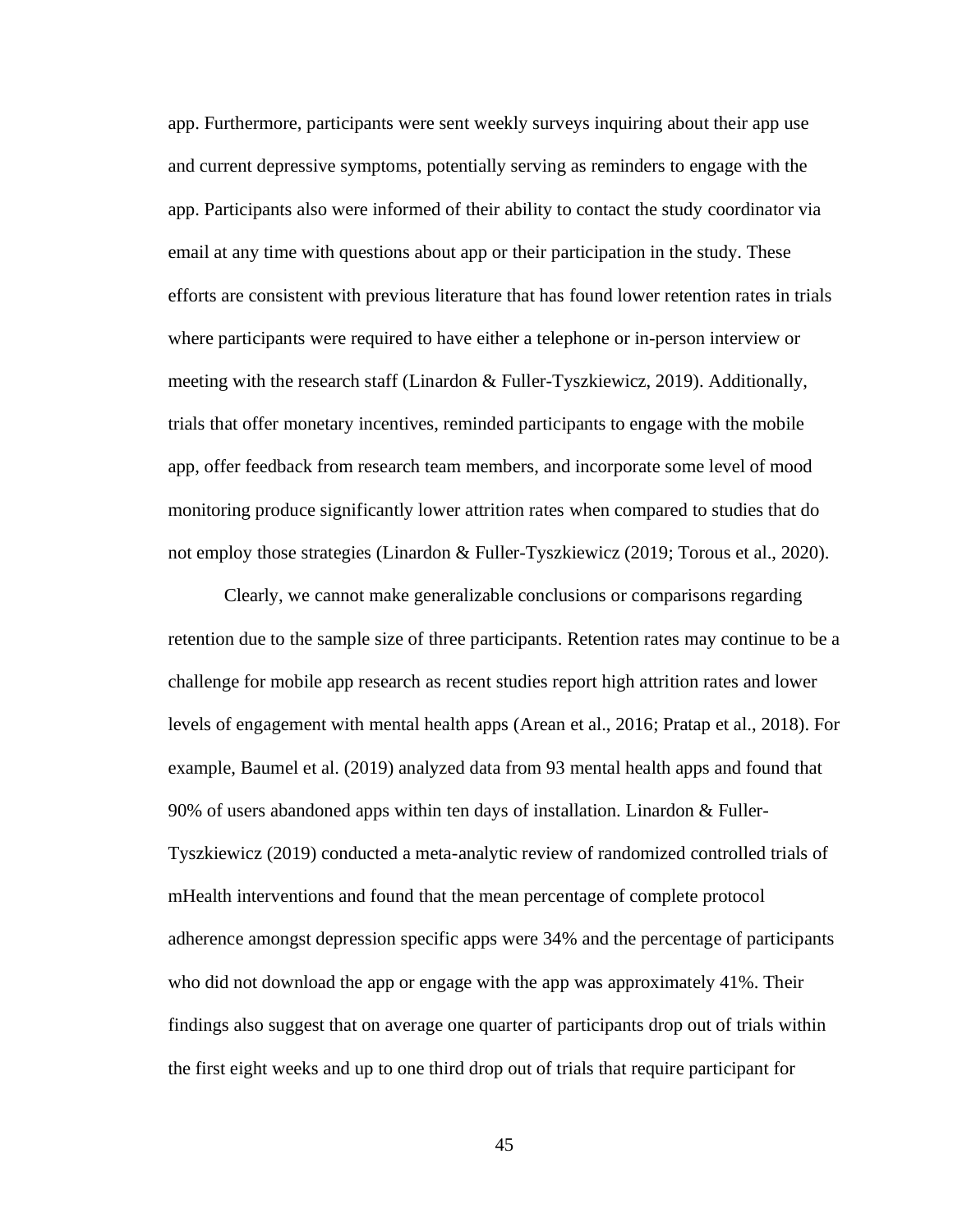longer than eight weeks. As noted above, our results suggest concerted efforts during initial recruitment shows promise in addressing retention issues. It would be wise for larger scale studies to develop multiple ways to engage participants such as userinstructions (i.e. handouts, YouTube videos) as well as in-person and "remote" check-in for additional support. This front-end approach may help participants feel comfortable with app, identify and address barriers (e.g. technical issues with app), and increase engagement.

## **Acceptability**

Acceptability regarding the use of mobile apps was also examined and results indicate contradictory results. Specifically, participants indicated they were somewhat to very satisfied with the mobile app. Two participants rated that the app was somewhat effective at helping them with their depressive symptoms, while one participant indicated that it was neither effective nor ineffective. However, all three participants reported they would have been able to manage their depressive symptoms slightly better without the mobile app. The fact that participants endorsed benefit from the app yet believed they would manage symptoms slightly better is an important finding. One possible explanation is related to the content validity of this question (*How well do you think you would have managed your depressive symptoms during these 6 weeks without the mobile application?*) and that it is not assessing the construct that it was intended to measure of perceived effectiveness of the app. Another possible explanation is the first few times participants engaged with the app, they found it to be particularly useful as each app incorporated a psychoeducational and self-monitoring component. Perhaps, as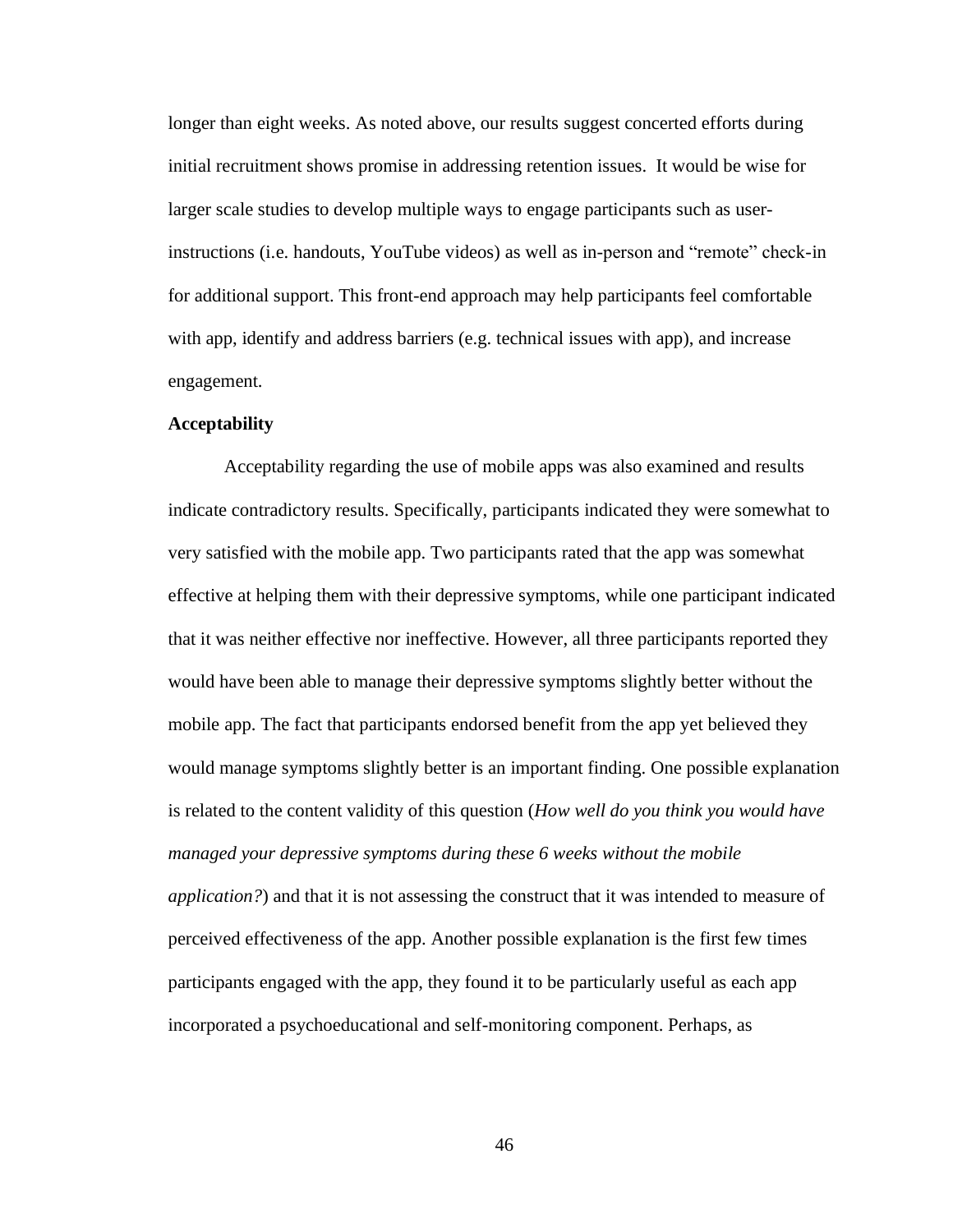participants continued to engage with the app, they found it less helpful leading to the belief they would have managed their symptoms of depression better without the app.

## **Treatment Progress & Outcomes**

The secondary aim was to examine whether participants utilizing a mobile application would experience a reduction of depressive symptomology and improvements in quality of life. The results indicate that two out of the three participants experienced a reduction of depressive symptoms at the post-intervention survey, and the improvement remained stable for those two participants at the follow-up survey. Additionally, all three participants reported improvements in certain areas of quality of life, such as energy level, fatigue, and emotional well-being at the post-intervention survey. These results are consistent with previously literature that show mobile app use can reduce depressive symptoms (Arean et al., 2016; Firth et al., 2017; Ly et al., 2013; Pratap et al., 2018). Due to the small sample size and our inability to use inferential statistics, we are unable to firmly state whether these changes were due to their engagement with the mobile apps or external factors. The lack of efficacy data is a major problem within mental health app research, as the number mental health apps significantly outweighs the available research supporting the efficacy of apps as a whole (Neary  $\&$  Schueller, 2018). Increase research and clinical trials along with transparent efficacy data are needed so that healthcare providers can recommend evidence-support mental health apps that suite the unique mental health needs of the patients they care for.

### **Limitations & Future Directions**

The challenges encountered during enrollment of this study provided key insights and valuable lessons that could be applied to future research. As previously mentioned, it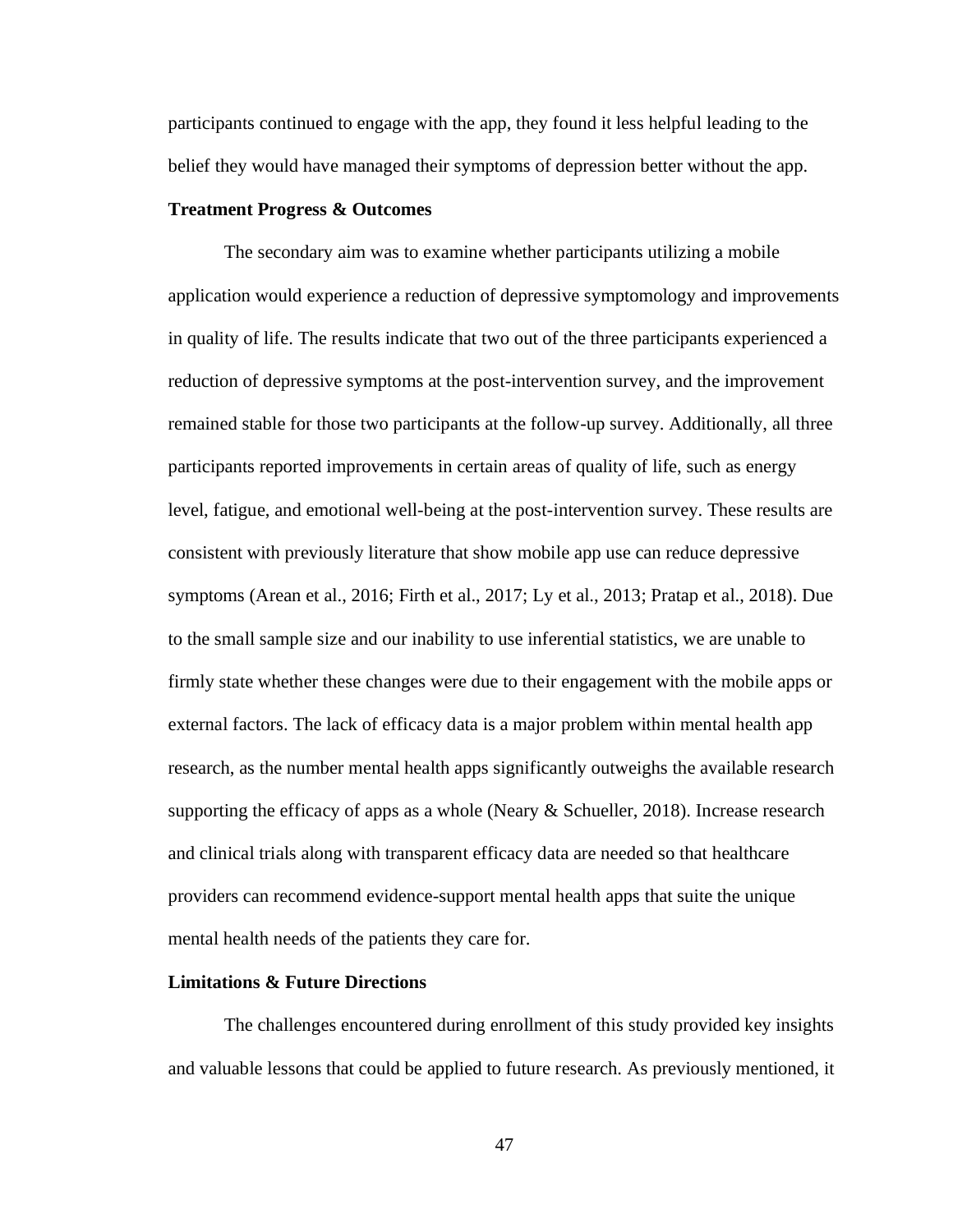is vital to establish and maintain a collaborative relationship with the entire primary care staff prior to attempting to recruit research participants. In hindsight, one of the biggest limitations of this project was the research team not building stronger personal connections with the providers prior to implementing the protocol. It may have been advantageous to regularly attend the Department of Family Medicine faculty meetings to not only introduce the study protocol, purpose, and eligibility criteria, but to also build relationships with the providers to address questions, discuss their concerns, and assess their interest in collaborating on this project. This would also serve as an opportunity to have regular contact with the providers throughout the recruitment process to provide recruitment updates, challenges, and reminders, which would be consistent with the recommendations of Ash et al. (2000) and Shelton et al. (2002). Future research should focus on aspects of feasibility such as patient-flow, provider-time demands, and comfortability with mobile apps. Future research on implementation of app-based interventions may wish to explore facilitators and barriers within clinical environments including timeliness (e.g., implementing within a busy clinical environment) and provider knowledge about applications.

Additionally, research aimed at better understanding acceptability through the use of standardized measures is warranted. A limitation of our design is that a threshold for acceptability was not predetermined prior to study enrollment. This makes it challenging to provide meaningful conclusions regarding acceptability. The heterogeneity of defining and assessing acceptability of mental health apps appears to be a common problem within the mobile app literature and studies often rely on custom, subjective scales to measure satisfaction and acceptability rather than preexisting standardized assessment tools (Ng et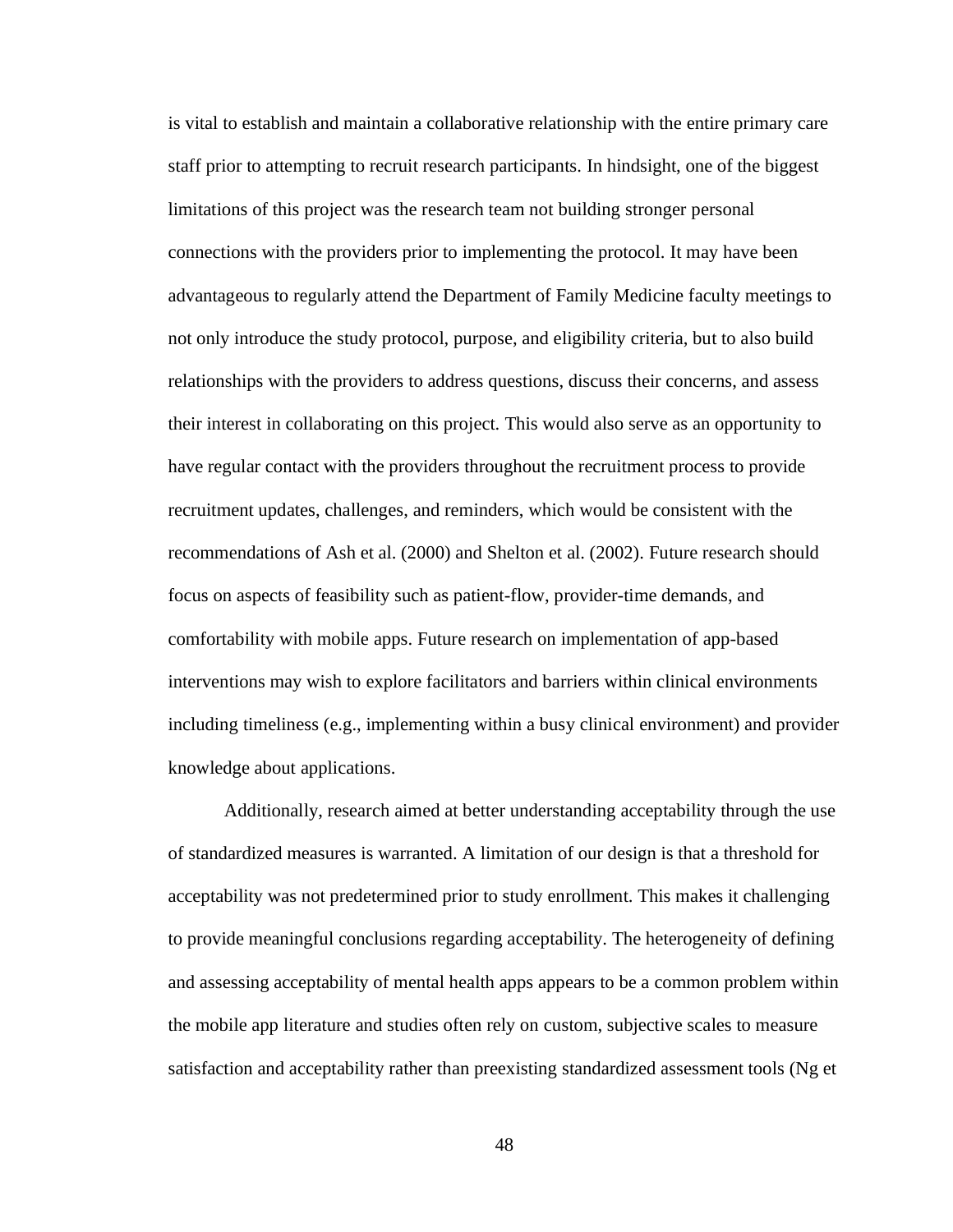al., 2019). In future studies, it will be important to not only provide an operational definition of acceptability and satisfaction at the beginning of the study, but to also utilize preexisting standardized assessments to evaluate user engagement indicators of mental health apps. This will allow comparison of results across studies to better understand potential challenges around usability and engagement with mental health apps.

While this study had high retention rates, we cannot make generalizable conclusions or comparisons due to the sample size. It is clear that retention and engagement will continue to be a central challenge for mobile app research. As a result, it is critical for future studies to further assess factors that may influence adherence, such as real-world engagement with apps, digital health literacy, and patient preferences. Increased contact with study team members in order to help participants navigate the app or provide a reminder to use it may prove effective to increase adherence. This is consistent with the research on guided versus unguided self-help interventions, which suggests that guided self-help interventions are more effective than unguided interventions (Andersson & Cuijpers, 2009; Richards & Richardson, 2012). Additionally, future studies may want to explore patient expectations, needs, and attitudes towards mHealth apps. A qualitative study of the mindfulness app Headspace found that barriers to utilizing the app included difficulty finding time, negative expectations about mindfulness, negative experiences using the app, the opinions of other people, and uncomfortable emotions (Laurie & Blandford, 2016). Future research efforts in mobile apps might consider user end perspectives (e.g., attitudes about mobile apps), research methodology (e.g., reminders and in-person meetings with study team members), and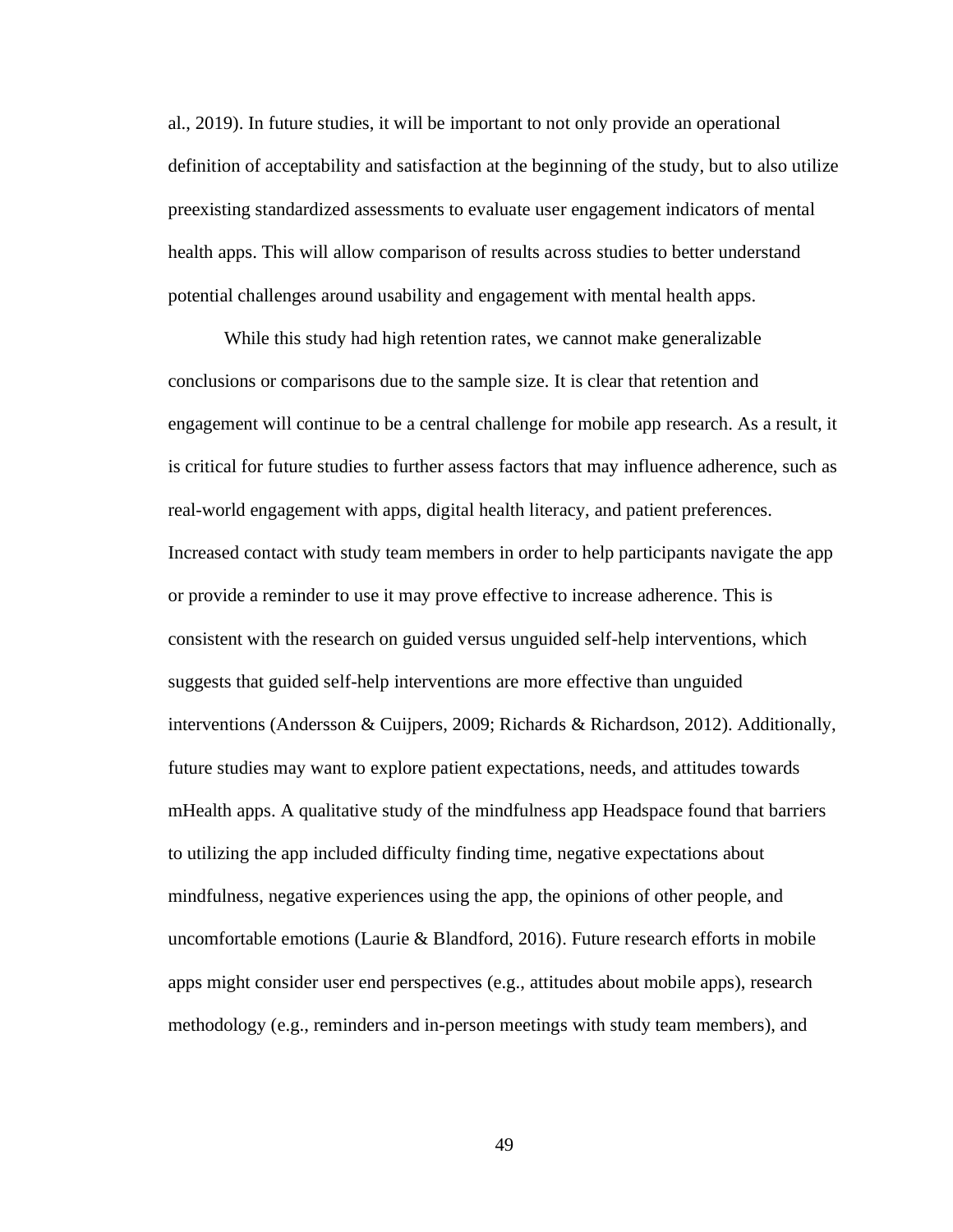real-world factors (e.g., time limitations and barriers). Implementing this type of multidimensional approach may aid in reducing issues of retention in mobile health apps.

Lastly, COVID-19 has resulted in a tremendous increase in the use of digital mental health tools within healthcare. The level of engagement and incorporation of digital mental health tools will likely continue beyond the COVID-19 pandemic. It is vital for future research to ensure that these tools are safe and effective for users. Inkster and colleagues (2020) highlight the importance of increasing access to digital healthcare, including converting conventional mental health services and resources to mobile apps and digital formats, making higher-quality mobiles apps available for free, and creating a data repository in order for researchers to understand mobile apps effectiveness across socio-cultural demographics. The contributing factors explored in this research regarding feasibility and acceptability require additional exploration for population sub-groups to address mental health concerns in primary care.

## **Conclusion**

This study provides keys insights and important lessons from attempting to implement a randomized controlled trial within a primary care setting. Given the results of this study and previous literature, the future of mobile app research is contingent upon understanding factors that influence user engagement with apps. Addressing the aforementioned limitations will shed light on the ways in which user engagement, patient expectancy effects, and clinical environments influence intervention outcomes.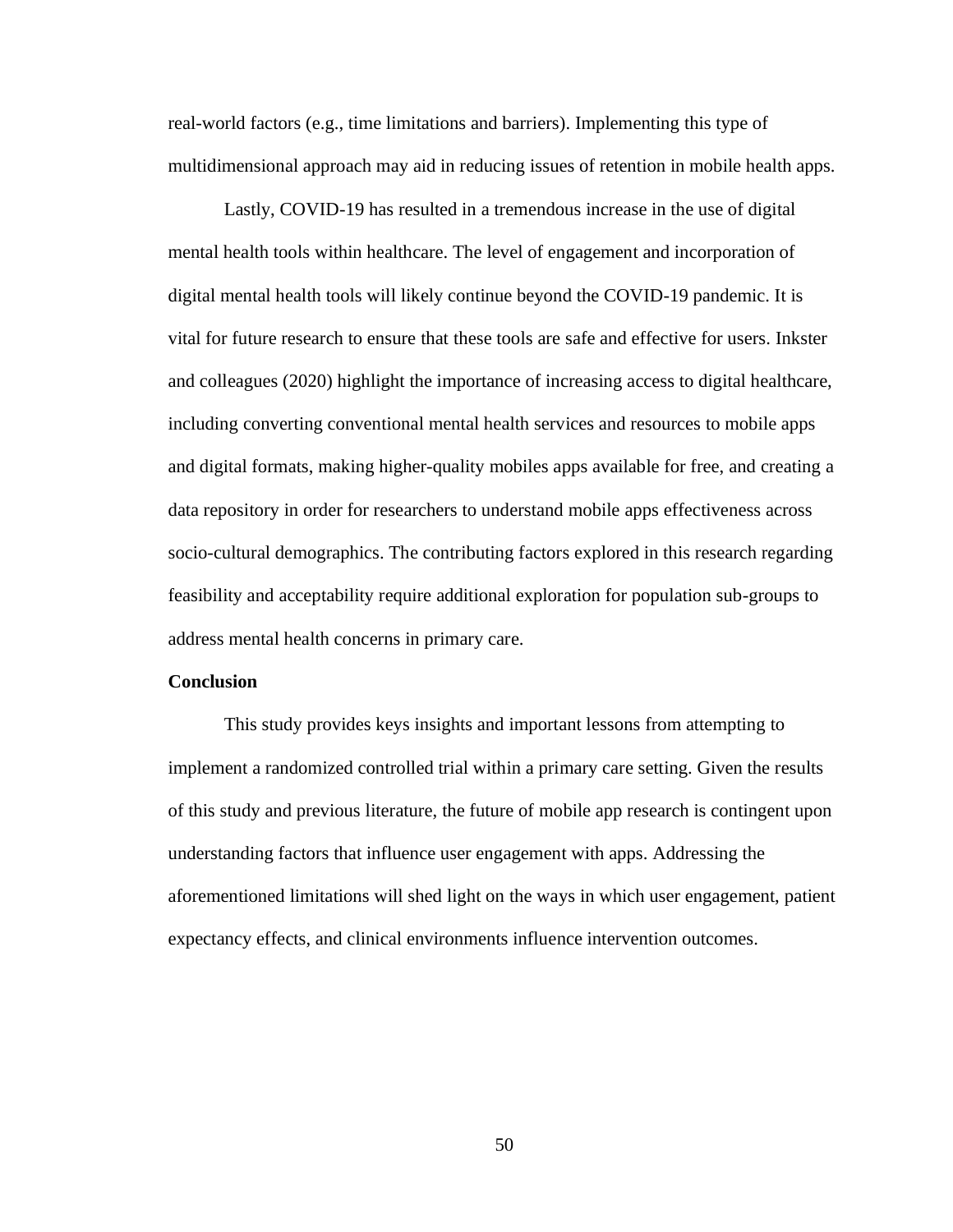#### **References**

- American Psychological Association. (2019). Clinical Practice Guideline for the Treatment of Depression Across Three Age Cohorts.
- Arean, P. A., Hallgren, K. A., Jordan, J. T., Gazzaley, A., Atkins, D. C., Heagerty, P. J., & Anguera, J. A. (2016). The use and effectiveness of mobile apps for depression: results from a fully remote clinical trial. *Journal of medical Internet research*, *18*(12), e330.
- Arigo, D., Schumacher, L. M., Pinkasavage, E., & Butryn, M. L. (2015). Addressing barriers to physical activity among women: A feasibility study using social networking-enabled technology. *Digital health*, *1*, 2055207615583564.
- Asch, S., Connor, S. E., Hamilton, E. G., & Fox, S. A. (2000). Problems in recruiting community-based physicians for health services research. *Journal of general internal medicine*, *15*(8), 591-599.
- Baer, R. A., Smith, G. T., Hopkins, J., Krietemeyer, J., & Toney, L. (2006). Using selfreport assessment methods to explore facets of mindfulness. *Assessment*, *13*(1), 27-45.
- Baumel, A., Muench, F., Edan, S., & Kane, J. M. (2019). Objective user engagement with mental health apps: systematic search and panel-based usage analysis. *Journal of medical Internet research*, *21*(9), e14567.
- Bell-Syer, S. E., & Moffett, J. A. K. (2000). Recruiting patients to randomized trials in primary care: principles and case study. *Family practice*, *17*(2), 187-191.
- Chew-Graham, C. A., Lovell, K., Roberts, C., Baldwin, B., Morley, M., Burns, A., & Burroughs, H. (2007). Achieving target recruitment in a primary care trial: lessons from PRIDE. *Primary Health Care Research & Development*, *8*(3), 264-270.
- Clark, D. M., Layard, R., Smithies, R., Richards, D. A., Suckling, R., & Wright, B. (2009). Improving access to psychological therapy: Initial evaluation of two UK demonstration sites. *Behaviour Research And Therapy*, *47*(11), 910-920.
- Corson, K., Gerrity, M. S., & Dobscha, S. K. (2004). Screening for depression and suicidality in a VA primary care setting: 2 items are better than 1 item. *Am J Manag Care*, *10*(11 Pt 2), 839-845.
- Cuijpers, P., Donker, T., van Straten, A., Li, J., & Andersson, G. (2010). Is guided selfhelp as effective as face-to-face psychotherapy for depression and anxiety disorders? A systematic review and meta-analysis of comparative outcome studies. *Psychological Medicine*, *40*(12), 1943-1957.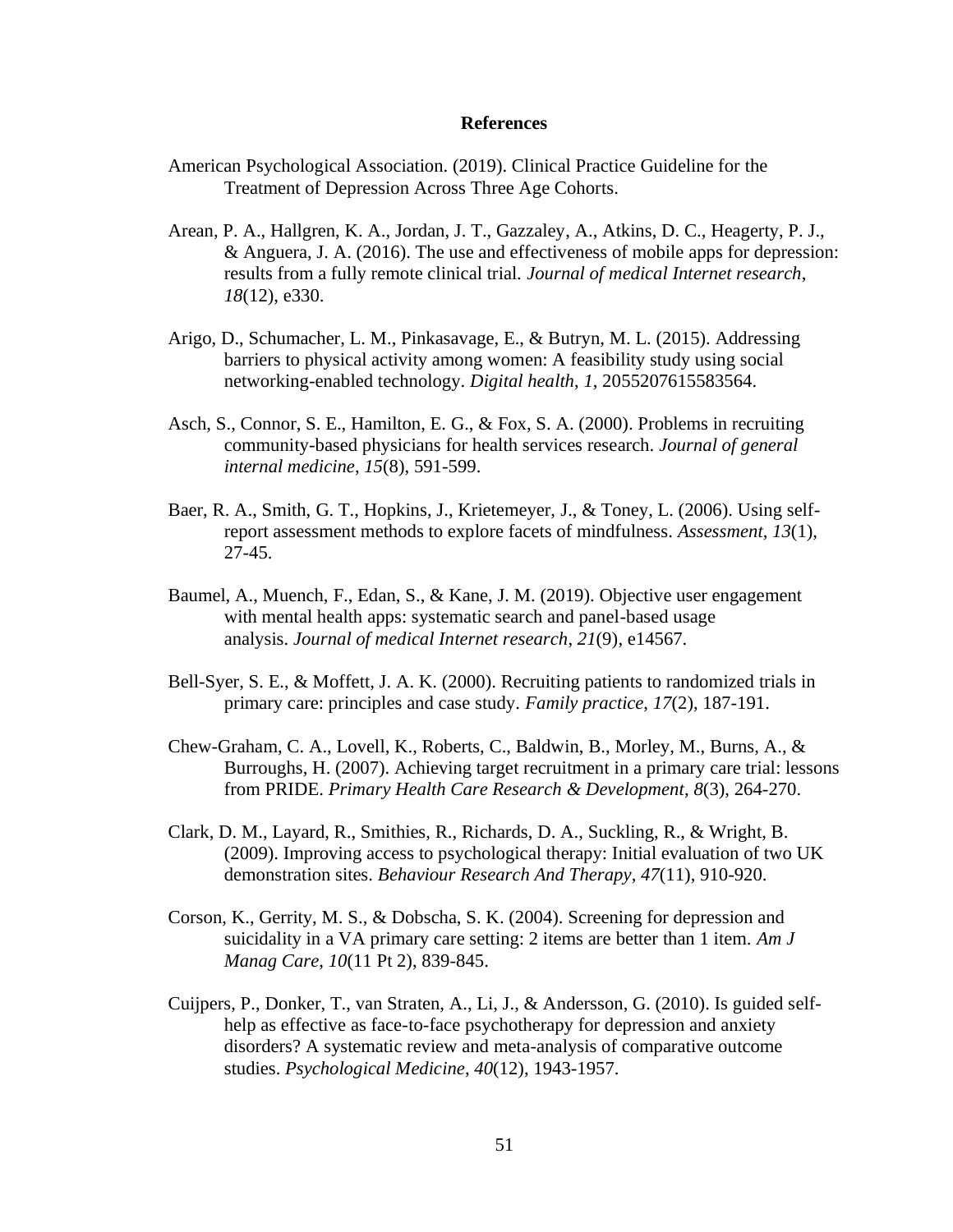- Dahne, J., Lejuez, C. W., Diaz, V. A., Player, M. S., Kustanowitz, J., Felton, J. W., & Carpenter, M. J. (2019). Pilot randomized trial of a self-help behavioral activation mobile app for utilization in primary care. *Behavior therapy*, *50*(4), 817-827.
- DeJesus, R.S., Vickers, K.S., Melin, G.J., & Williams, M.D. (2007). A System-Based Approach to Depression Management in Primary Care Using the Patient Health Questionnaire-9. *Concise Review for Clinicians, 82*(11). 1395-1402. Doi: https://doi.org/10.4065/82.11.1395.
- Donker, T., Petrie, K., Proudfoot, J., Clarke, J., Birch, M., & Christensen, H. (2013). Smartphones for Smarter Delivery of Mental Health Programs: A Systematic Review. *Journal of Medical Internet Research*, *15*(11). Doi: 10.2196/jmir.2791
- D'Zurilla, T. J., Nezu, A. M., & amp; Maydeu-Olivares (2002). Social problem-solving inventory—Revised (SPSI-R): Technical manual. North Tonawanda, NY: Multi-Health Systems.
- Firth, J., Torous, J., Nicholas, J., Carney, R., Pratap, A., Rosenbaum, S., & Sarris, J. (2017). The efficacy of smartphone‐based mental health interventions for depressive symptoms: a meta‐analysis of randomized controlled trials. *World Psychiatry*, *16*(3), 287-298.
- Greenberg, P.E., Fournier, A.A., Sisitsky, T., Pike, C.T., & Kessler, R.C. (2015). The Economic Burden of Adults with Major Depressive Disorder in the United States (2005 and 2010). *Journal of Clinical Psychiatry, 76*(2), 155-162.
- Haugh, J.A., Herbert, K., Choi, S., Petrides, J., Vermuelen, M., & D'Onofrio, J. (2019). Acceptability of the Stepped Care Model of Depression Treatment in Primary Care Patients and Providers. *Journal of Clinical Psychology in Medical Settings*, 1-9.
- Hollon, S. D., & Kendall, P.C. (1980). Cognitive self-statement in depression: Development of an Automatic Thoughts Questionnaire. *Cognitive Therapy and Research, 4*, 383-395.
- Ingram, R. E., & Wisnicki, K. S. (1988). Assessment of positive automatic cognition. *Journal Of Consulting And Clinical Psychology*, *56*(6), 898-902. doi:10.1037/0022-006X.56.6.898
- Johnston, S., Liddy, C., Hogg, W., Donskov, M., Russell, G., & Gyorfi-Dyke, E. (2010). Barriers and facilitators to recruitment of physicians and practices for primary care health services research at one centre. *BMC medical research methodology*, *10*(1), 1-8.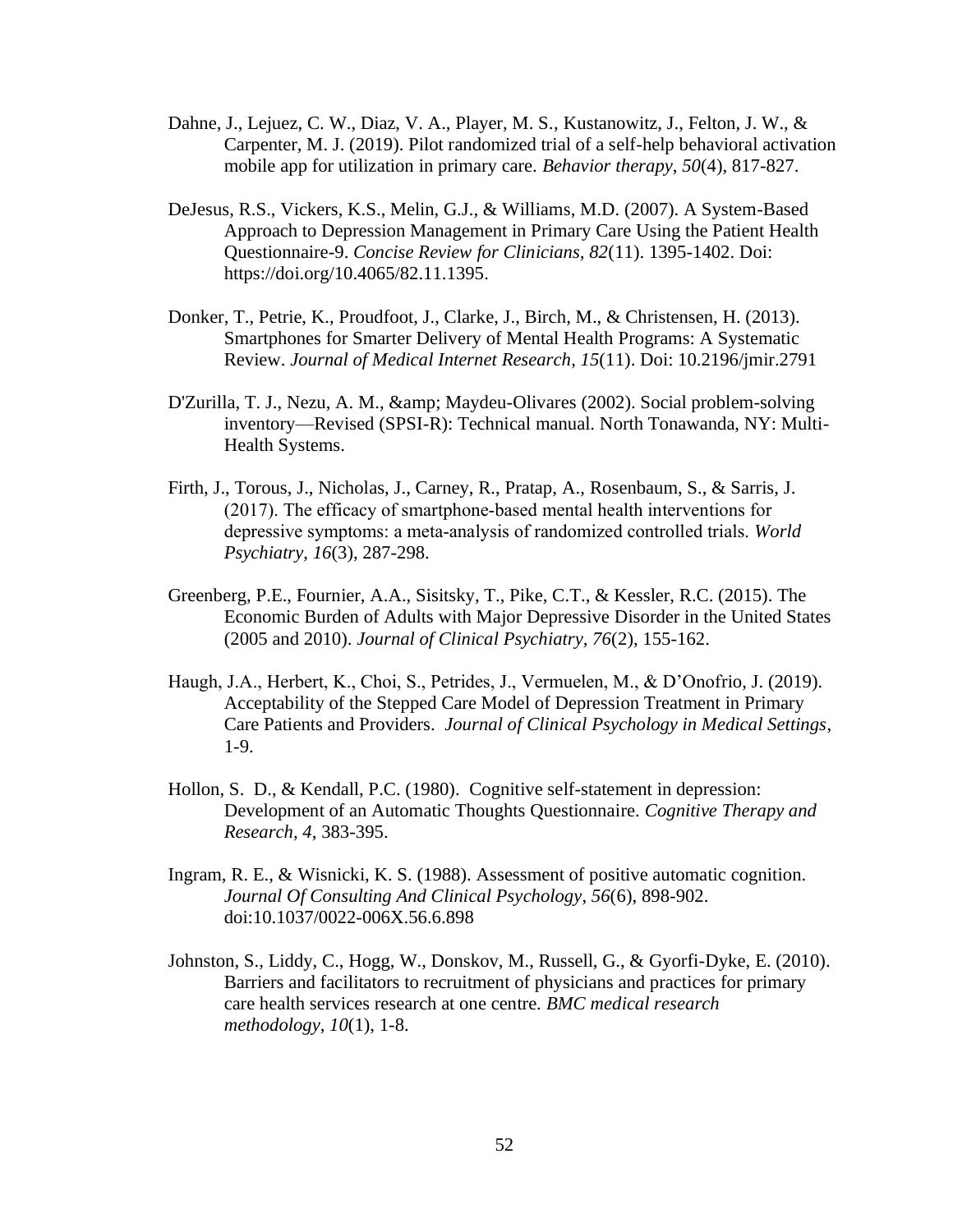- Karasouli, E., & Adams, A. (2014). Assessing the evidence for e-resources for mental health self-management: A systematic literature review. *JMIR Mental Health*,  $1(1)$ , 1-9.
- Katon, W.J. (2003) Clinical and health services relationships between major depression, depressive symptoms, and general medical illness. *Biological Psychiatry. 54*(3), 216–226.
- Kaur, G., Smyth, R. L., & Williamson, P. (2012). Developing a survey of barriers and facilitators to recruitment in randomized controlled trials. *Trials*, *13*(1), 1-12.
- Kessler, R., & Stafford, D. (2008). Primary Care Is the De Facto Mental Health System. In Kessler, R., & Stafford, D. (eds), Collaborative Medicine Case Studies: Evidence in Practice. Springer. New York, NY.
- Kroenke, K., Spitzer, R. L., & Williams, J. B. (2001). The PHQ-9: validity of a brief depression severity measure. *Journal of general internal medicine*, *16*(9), 606- 613.
- Kroenke, K., Strine, T. W., Spitzer, R. L., Williams, J. B., Berry, J. T., & Mokdad, A. H. (2009). The PHQ-8 as a measure of current depression in the general population. *Journal of affective disorders*, *114*(1-3), 163-173.
- Kwan, Dimidjian, & Rizvi (2010). Treatment preference, engagement, and clinical improvement in pharmacotherapy versus psychotherapy for depression. *Behaviour Research and Therapy, 48*(8) 799-804.doi: 10.1016/j.brat.2010.04.003
- Leon, A. C., Davis, L. L., & Kraemer, H. C. (2011). The role and interpretation of pilot studies in clinical research. *Journal of psychiatric research*, *45*(5), 626-629.
- Lin, Campbell, Chaney, Liu, Heagerty, Felker, Hedrick (2005). The influence of patient preference on depression treatment in primary care. *Annals of Behavioral Medicine, 30*(2) 164-173.
- Linardon, J., & Fuller-Tyszkiewicz, M. (2020). Attrition and adherence in smartphonedelivered interventions for mental health problems: A systematic and metaanalytic review. *Journal of consulting and clinical psychology*, *88*(1), 1.
- Ly, K. H., Trüschel, A., Jarl, L., Magnusson, S., Windahl, T., Johansson, R., ... & Andersson, G. (2014). Behavioural activation versus mindfulness-based guided self-help treatment administered through a smartphone application: a randomised controlled trial. *BMJ open*, *4*(1), e003440.
- Malhotra, S., Musgrave, S. D., Pinnock, H., Price, D., & Ryan, D. P. (2012). The challenge of recruiting in primary care for a trial of telemonitoring in asthma: an observational study. *Pragmatic and observational research*, *3*, 51.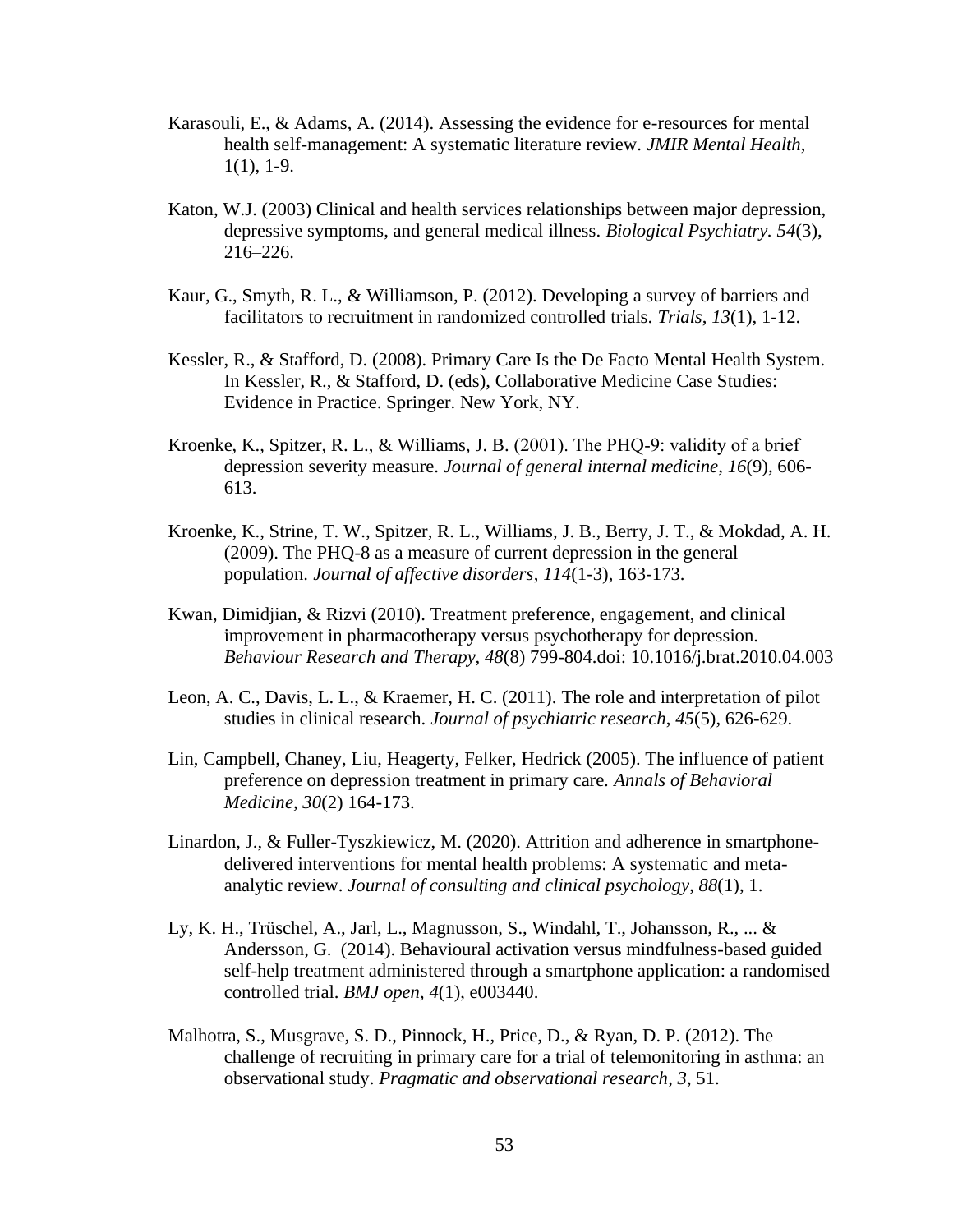- Martínez-Pérez, B., De La Torre-Díez, I., & López-Coronado, M. (2013). Mobile health applications for the most prevalent conditions by the World Health Organization: review and analysis. *Journal of medical Internet research*, *15*(6), e120.
- McHorney, C.A., Ware, J.E. Raczek, A.E. (1993). The MOS 36-item Short Form Health Survey (SF-36): II. Psychometric and clinical tests of validity in measuring physical and mental health constructs. *Medical Care*, *31*, 247-263.
- Mitchell, A. J., Vaze, A., & Rao, S. (2009). Clinical diagnosis of depression in primary care: A meta-analysis. *The Lancet, 374*, 609-619.
- Moberg, C., Niles, A., & Beermann, D. (2019). Guided self-help works: randomized waitlist controlled trial of Pacifica, a mobile app integrating cognitive behavioral therapy and mindfulness for stress, anxiety, and depression. *Journal of medical Internet research*, *21*(6), e12556.
- Mojtabai, R., Olfson, M., Sampson, N. A., Jin, R., Druss, B., Wang, P. S., . . . Kessler, R. C. (2011). Barriers to mental health treatment: Results from the national comorbidity survey replication. *Psychological Medicine, 41*(8), 1751-1761. doi:http://dx.doi.org.ezproxy.rowan.edu/10.1017/S0033291710002291
- Moussavi S, Chatterji S, Verdes E, Tandon A, Patel V, Ustun B. (2007). Depression, chronic diseases, and decrements in health: Results from the World Health Surveys. *Lancet*, *370*, 851–858.
- Na, P. J., Yaramala, S. R., Kim, J. A., Kim, H., Goes, F. S., Zandi, P. P., ... & Bobo, W. V. (2018). The PHQ-9 Item 9 based screening for suicide risk: a validation study of the Patient Health Questionnaire (PHQ)− 9 Item 9 with the Columbia Suicide Severity Rating Scale (C-SSRS). *Journal of affective disorders*, *232*, 34-40.
- Neary, M., & Schueller, S. M. (2018). State of the field of mental health apps. *Cognitive and Behavioral Practice*, *25*(4), 531-537.
- Ng, M. M., Firth, J., Minen, M., & Torous, J. (2019). User engagement in mental health apps: a review of measurement, reporting, and validity. *Psychiatric Services*, *70*(7), 538-544.
- Pignone, M. P., Gaynes, B. N., Rushton, J. L., Burchell, C. M., Orleans, C. T., Mulrow, C. D., & Lorh, K. N. (2002). Screening for depression in adults: A summary of the evidence for the U.S. Preventive Services Task Force. *Annals of Internal Medicine*, 136, 765–76.
- Pratap, A., Renn, B. N., Volponi, J., Mooney, S. D., Gazzaley, A., Arean, P. A., & Anguera, J. A. (2018). Using Mobile Apps to Assess and Treat Depression in Hispanic and Latino Populations: Fully Remote Randomized Clinical Trial. *Journal of medical Internet research*, *20*(8), e10130.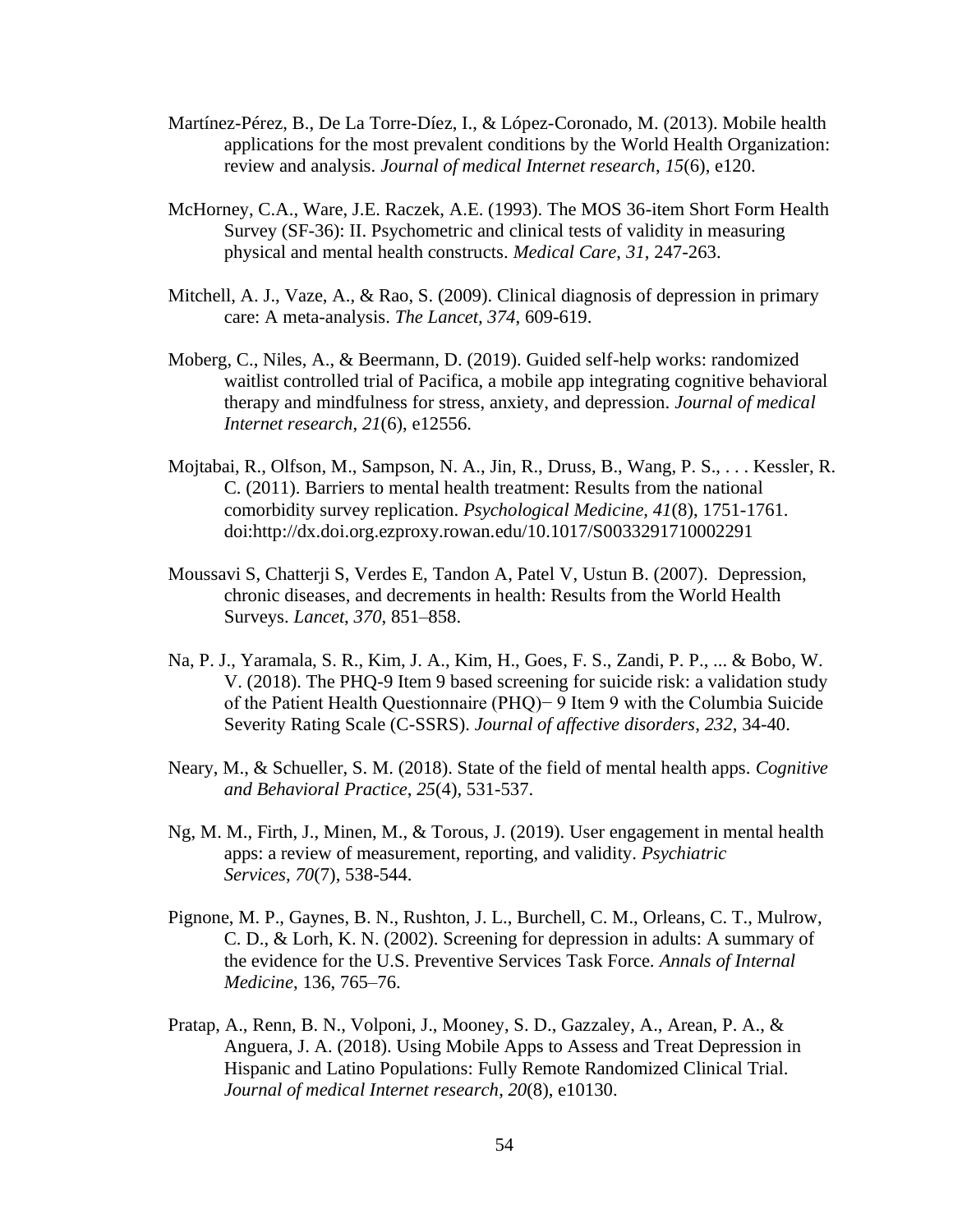- Proudfoot, J., Parker, G., Pavlovic, D. H., Manicavasagar, V., Adler, E., & Whitton, A. (2010). Community attitudes to the appropriation of mobile phones for monitoring and managing depression, anxiety, and stress. *Journal of Medical Internet Research*, *12*(5), e64, doi:10.2196/jmir.1475
- Razykov, I., Ziegelstein, R. C., Whooley, M. A., & Thombs, B. D. (2012). The PHQ-9 versus the PHQ-8—is item 9 useful for assessing suicide risk in coronary artery disease patients? Data from the Heart and Soul Study. *Journal of psychosomatic research*, *73*(3), 163-168.
- Rebedew, D. (2018). Five Mobile Apps to Help Patients With Anxiety and Depression. *Family Practice Management*, *25*(2), 1-4.
- Sansone, R.A., & Sansone, L.A. (2012). Antidepressant Adherence: Are Patients Taking Their Medications? *Innovations in Clinical Neuroscience, 9*(4-5), 41-46.
- Seekles, W., Straten, A., Beekman, A., Marwijk, H., and Cuijpers, P. (2011). Stepped care treatment for depression and anxiety in primary care. A randomized controlled trial. *Trials, 12*, 171-181
- Shelton, B. J., Wofford, J. L., Gosselink, C. A., McClatchey, M. W., Brekke, K., Conry, C., ... & Cohen, S. J. (2002). Recruitment and retention of physicians for primary care research. *Journal of community health*, *27*(2), 79-89.
- Shen, N., Levitan, M. J., Johnson, A., Bender, J. L., Hamilton-Page, M., Jadad, A. A. R., & Wiljer, D. (2015). Finding a depression app: a review and content analysis of the depression app marketplace. *JMIR mHealth and uHealth*, *3*(1), e16.
- Society for Clinical Psychology. (2020). *Treatment Target: Depression*. American Psychological Association. https://div12.org/diagnosis/depression/
- Statista. (2021). *Subscriber share held by smartphone operating systems in the United States from 2012 to 2021.* https://www.statista.com/statistics/266572/marketshare-held-by-smartphone-platforms-in-the-united-states/
- Suicide Prevention Resource Center. (2020, October). *Risk and Protective Factors*. https://www.sprc.org/about-suicide/risk-protective-factors
- Swift, & Callahan (2009). The impact of client treatment preferences on outcome: a meta-analysis. *Journal of Clinical Psychology, 65*(4) 368-381.
- Swift, & Greenberg (2015). Incorporate preferences into the treatment decision-making process, *In*: *Premature termination in psychotherapy: Strategies for engaging clients and improving outcomes* (79-92). Washington DC, US: American Psychological Association.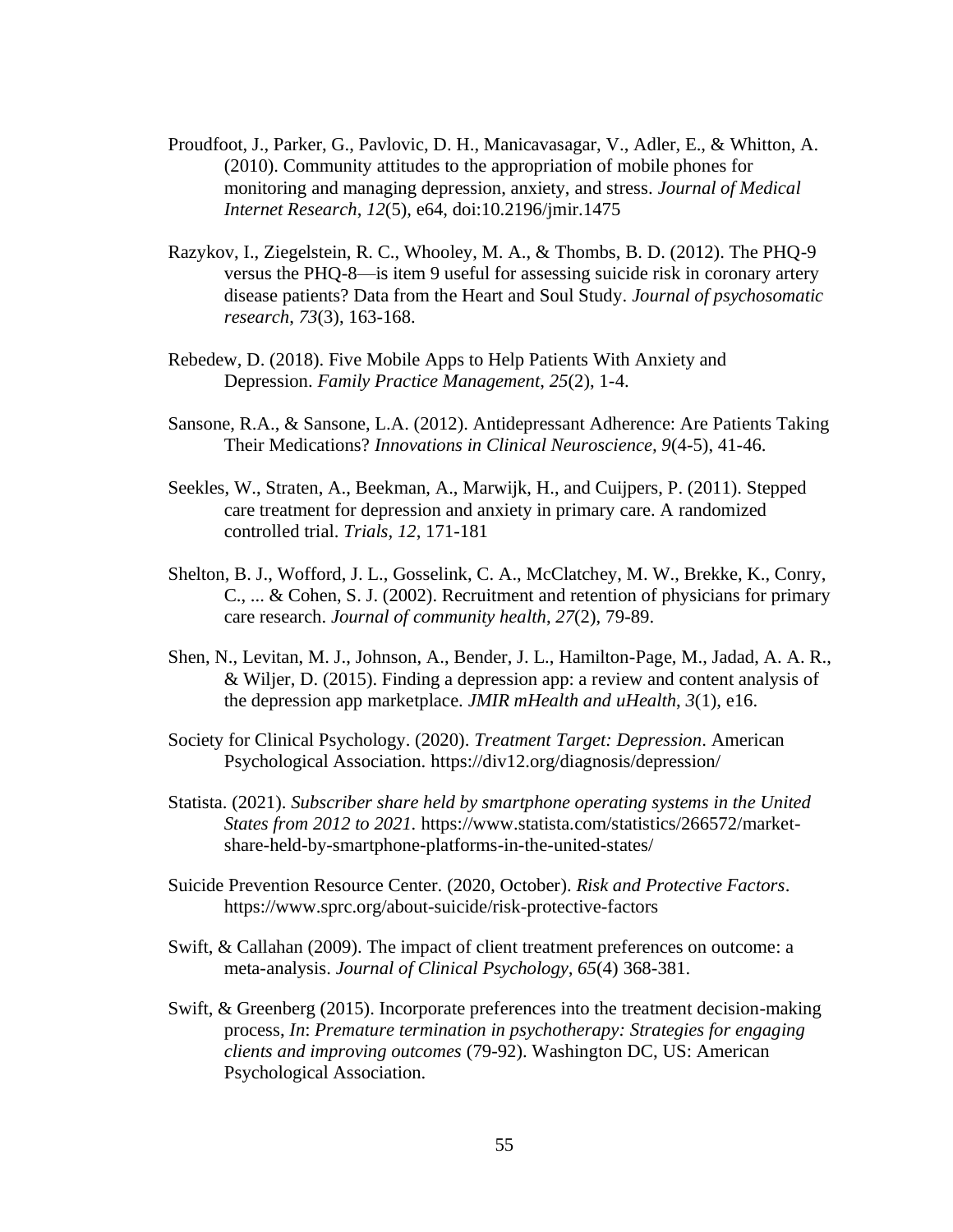- Trangle, M., Gursky, J., Haight R., Hardwig, J., Hinnenkamp, T., Kessler, D., Mack, N., & Myszkowski, M. (2016). Adult Depression In Primary Care. Institute for Clinical Systems Improvement.
- Torous, J., Lipschitz, J., Ng, M., & Firth, J. (2020). Dropout rates in clinical trials of smartphone apps for depressive symptoms: a systematic review and metaanalysis. *Journal of affective disorders*, *263*, 413-419.
- Walker, J., Hansen, C. H., Butcher, I., Sharma, N., Wall, L., Murray, G., & Sharpe, M. (2011). Thoughts of death and suicide reported by cancer patients who endorsed the "suicidal thoughts" item of the PHQ-9 during routine screening for depression. *Psychosomatics*, *52*(5), 424-427.
- Wang, P.S., Beck, A.L., Berglund, P., McKenas, D.K., Pronk, N.P., Simon, G.E., & Kessler, R.C. (2004). Effects of Major Depression on Moment-in-Time Work Performance. *American Journal of Psychiatry, 161*(10), 1885-1891.
- Watts, S., Mackenzie, A., Thomas, C., Griskaitis, A., Mewton, L., Williams, A., & Andrews, G. (2013). CBT for depression: A pilot RCT comparing mobile phone vs. computer. *BMC Psychiatry, 13*(1), 49-49. doi:10.1186/1471-244X- 13-49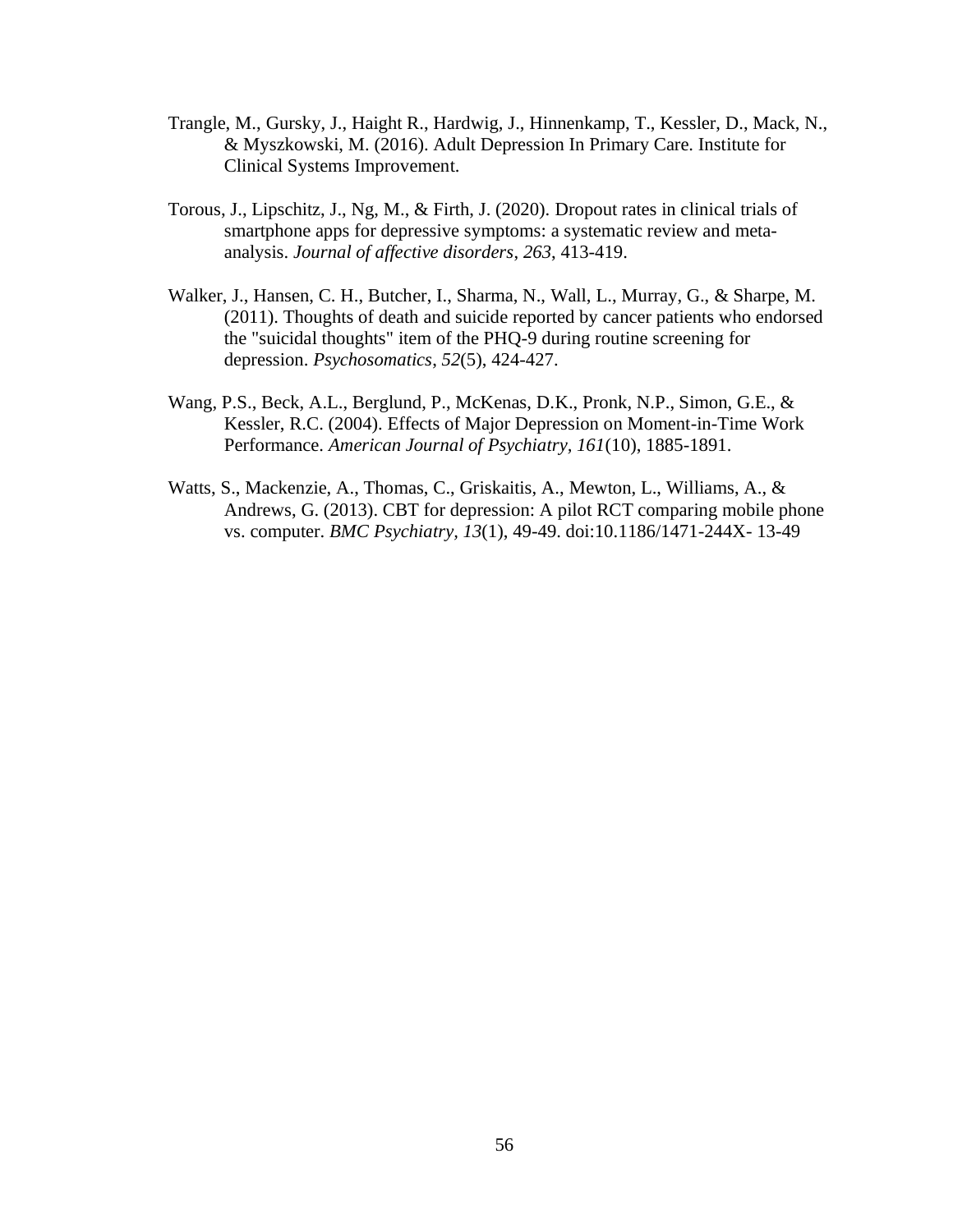# **Appendix A**

## **Acceptability Measure**

The following questions will ask you about your use and satisfaction with the mobile application used during this study.

1. How likely would you be to participate in this study again?

- $\circ$  Extremely unlikely (1)
- $\circ$  Somewhat unlikely (2)
- o Neither likely nor unlikely (3)
- $\circ$  Somewhat likely (4)
- $\circ$  Extremely likely (5)
- 2. What did you like most about participating in this study?

3. What did you like least about participating in this study?

4. What factors might impact your decision to participate again?

5. How satisfied are you with the mobile application you worked with?

\_\_\_\_\_\_\_\_\_\_\_\_\_\_\_\_\_\_\_\_\_\_\_\_\_\_\_\_\_\_\_\_\_\_\_\_\_\_\_\_\_\_\_\_\_\_\_\_\_\_\_\_\_\_\_\_\_\_\_\_\_\_\_\_

\_\_\_\_\_\_\_\_\_\_\_\_\_\_\_\_\_\_\_\_\_\_\_\_\_\_\_\_\_\_\_\_\_\_\_\_\_\_\_\_\_\_\_\_\_\_\_\_\_\_\_\_\_\_\_\_\_\_\_\_\_\_\_\_

\_\_\_\_\_\_\_\_\_\_\_\_\_\_\_\_\_\_\_\_\_\_\_\_\_\_\_\_\_\_\_\_\_\_\_\_\_\_\_\_\_\_\_\_\_\_\_\_\_\_\_\_\_\_\_\_\_\_\_\_\_\_\_\_

- $\circ$  Not at all satisfied (1)
- o Somewhat unsatisfied (2)
- o Neither satisfied nor unsatisfied (3)
- o Somewhat satisfied (4)
- o Very satisfied (5)

6. What specific features of the mobile application did you like the most?

\_\_\_\_\_\_\_\_\_\_\_\_\_\_\_\_\_\_\_\_\_\_\_\_\_\_\_\_\_\_\_\_\_\_\_\_\_\_\_\_\_\_\_\_\_\_\_\_\_\_\_\_\_\_\_\_\_\_\_\_\_\_\_\_

\_\_\_\_\_\_\_\_\_\_\_\_\_\_\_\_\_\_\_\_\_\_\_\_\_\_\_\_\_\_\_\_\_\_\_\_\_\_\_\_\_\_\_\_\_\_\_\_\_\_\_\_\_\_\_\_\_\_\_\_\_\_\_\_

7. What specific features of the mobile application did you like the least?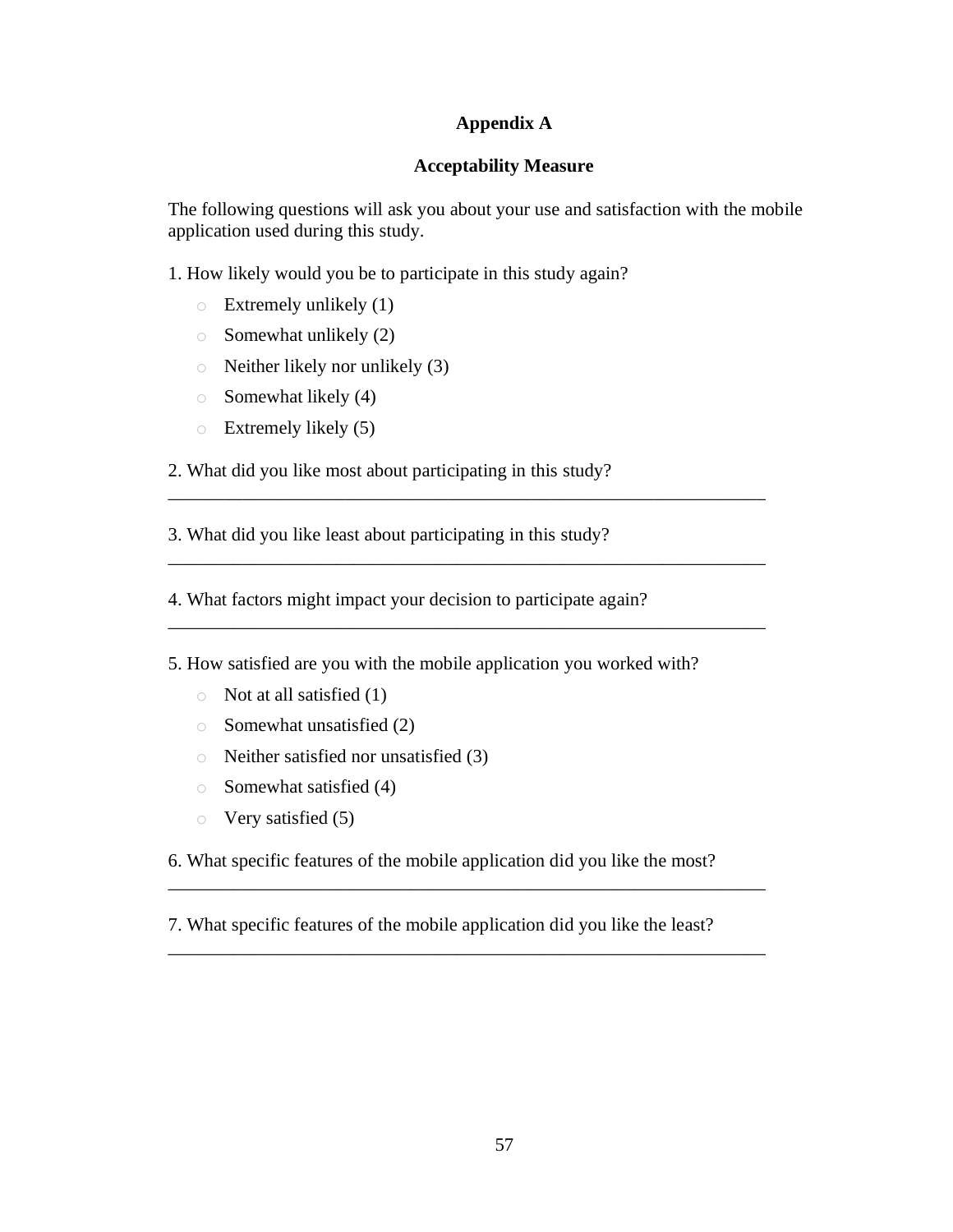8. Would you recommend this mobile application to a friend or family member with depression?

- o No, I would not recommend it
- o I am not sure
- o Yes, I would recommend it, with some hesitation
- o Yes, I would strongly recommend it

9. How well do you think you would have managed your depressive symptoms during these 6 weeks without the mobile application?

- $\circ$  Much better (1)
- $\circ$  Slightly better (2)
- $\circ$  About the same (3)
- $\circ$  Slightly worse (4)
- $\circ$  Much worse (5)
- 10. How effective was the mobile application at helping you with your depression?
	- $\circ$  Not at all effective (1)
	- $\circ$  Somewhat not effective (2)
	- o Neither effective nor ineffective (3)
	- $\circ$  Somewhat effective (4)
	- $\circ$  Very effective (5)
- 11. How often did you use the skills suggested by the mobile application?
	- o Never
	- o Once a week
	- o 2-3 times a week
	- $\circ$  4-6 times a week
	- o Daily

12. How confident did you feel using the skills that were presented in the mobile app to manage depressive symptoms?

- $\circ$  Very confident (1)
- $\circ$  Somewhat confident (2)
- o Neither confident or not confident (3)
- o Somewhat not confident (4)
- $\circ$  Not at all confident (5)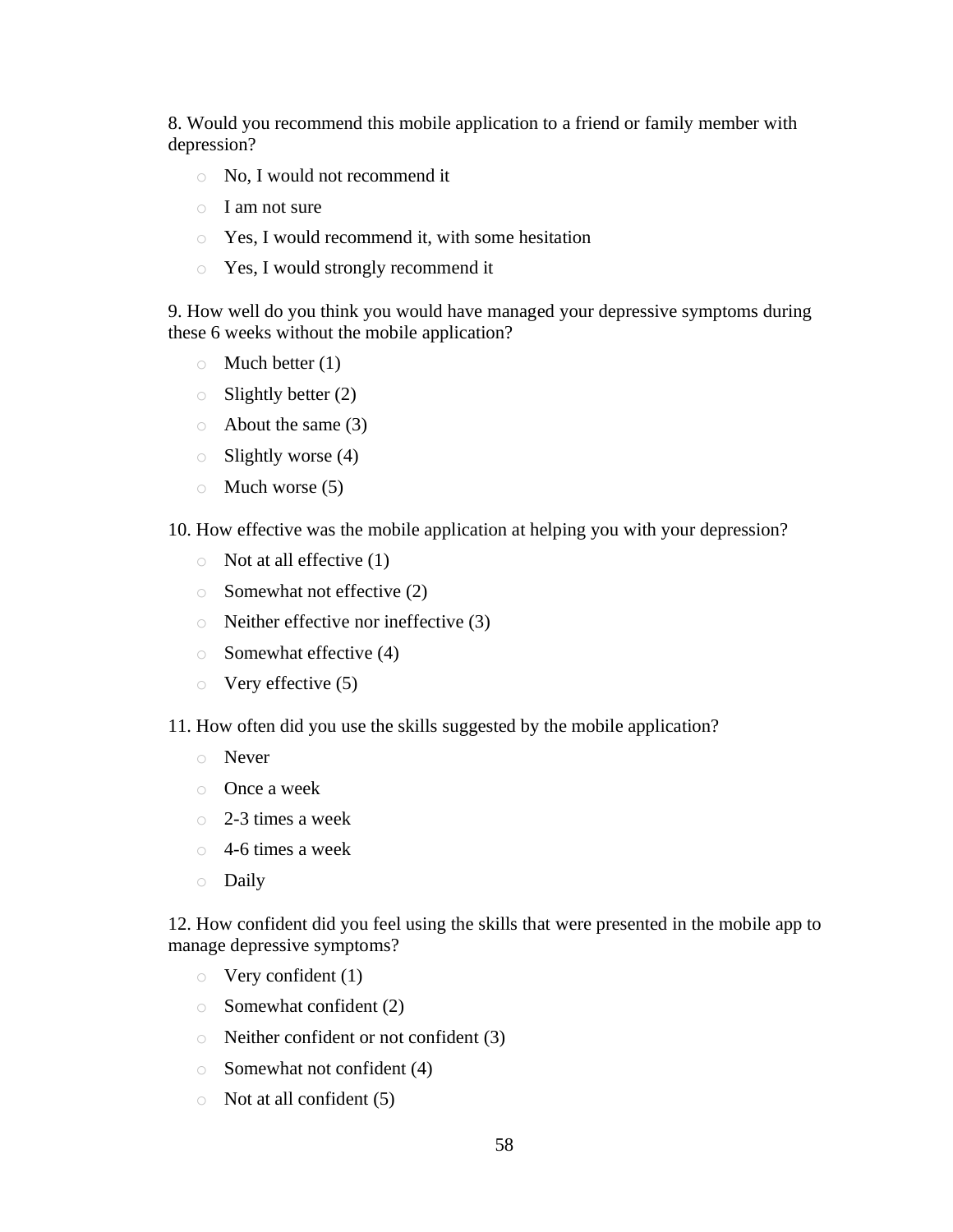13. Please indicate how confident you are that, over the next three months, you will continue to use the mobile application?

- $\circ$  Extremely likely (1)
- o Moderately likely (2)
- $\circ$  Slightly likely (3)
- o Neither likely nor unlikely (4)
- $\circ$  Slightly unlikely (5)
- o Moderately unlikely (6)
- $\circ$  Extremely unlikely (7)

14. Could you provide any specific comments about the ways in which the mobile application helped you manage your depressive symptoms?

\_\_\_\_\_\_\_\_\_\_\_\_\_\_\_\_\_\_\_\_\_\_\_\_\_\_\_\_\_\_\_\_\_\_\_\_\_\_\_\_\_\_\_\_\_\_\_\_\_\_\_\_\_\_\_\_\_\_\_\_\_\_\_\_

\_\_\_\_\_\_\_\_\_\_\_\_\_\_\_\_\_\_\_\_\_\_\_\_\_\_\_\_\_\_\_\_\_\_\_\_\_\_\_\_\_\_\_\_\_\_\_\_\_\_\_\_\_\_\_\_\_\_\_\_\_\_\_\_

\_\_\_\_\_\_\_\_\_\_\_\_\_\_\_\_\_\_\_\_\_\_\_\_\_\_\_\_\_\_\_\_\_\_\_\_\_\_\_\_\_\_\_\_\_\_\_\_\_\_\_\_\_\_\_\_\_\_\_\_\_\_\_\_

15. If you were able to add anything to the app to make it more helpful, what might you add? (State "nothing" if there is nothing you would add).

16. What, if anything, do you feel you still need help with related to managing depressive symptoms?

17. Is there anything else you can tell us about the features, layout, or other design aspects of the app that you have found to be either helpful or problematic? (State "nothing" if there is nothing else you want to tell us).

\_\_\_\_\_\_\_\_\_\_\_\_\_\_\_\_\_\_\_\_\_\_\_\_\_\_\_\_\_\_\_\_\_\_\_\_\_\_\_\_\_\_\_\_\_\_\_\_\_\_\_\_\_\_\_\_\_\_\_\_\_\_\_\_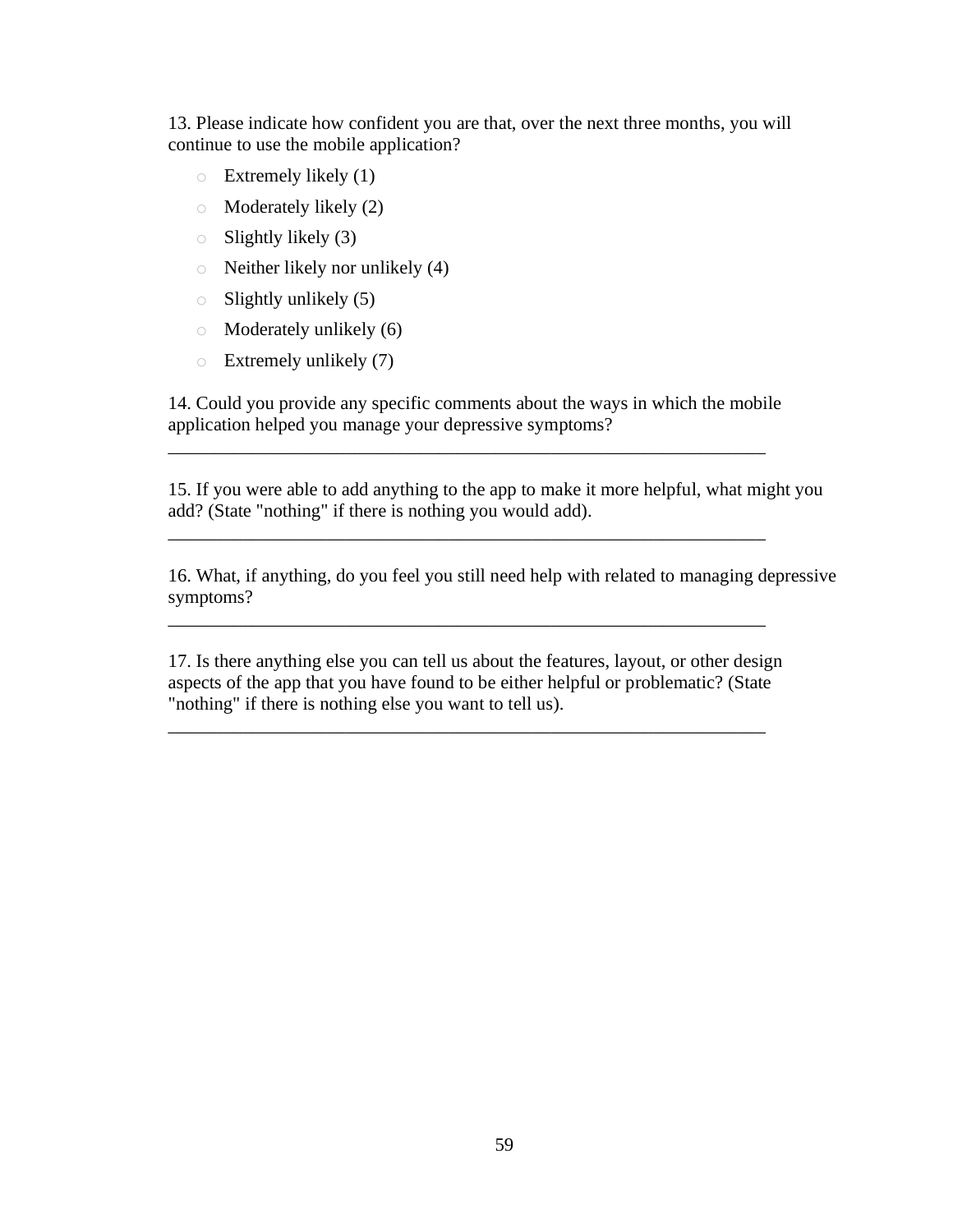# **Appendix B**

# **Health Service Utilization Measure**

The questions below are going to ask you about your use of health care services **in the past month.** 

1. **In the past month**, how many times did you go to a doctor, nurse, or other health professional to get care for yourself?

- o None
- o One time
- o Two times
- o Three times
- o Four times
- o Five or more times

2. What was the purpose of the visit?

3. **In the past month,** how many times have you visited your primary care provider at Rowan Family Medicine for a health concern?

\_\_\_\_\_\_\_\_\_\_\_\_\_\_\_\_\_\_\_\_\_\_\_\_\_\_\_\_\_\_\_\_\_\_\_\_\_\_\_\_\_\_\_\_\_\_\_\_\_\_\_\_\_\_\_\_\_\_\_\_\_\_\_\_

- o None
- o One time
- o Two times
- o Three times
- o Four times
- o Five or more times
- 4. What was the purpose of the visit?

\_\_\_\_\_\_\_\_\_\_\_\_\_\_\_\_\_\_\_\_\_\_\_\_\_\_\_\_\_\_\_\_\_\_\_\_\_\_\_\_\_\_\_\_\_\_\_\_\_\_\_\_\_\_\_\_\_\_

- o Yes
- o No

<sup>5.</sup> In the **past month,** have you seen a psychiatrist to discuss and/or receive medications for mental health concerns?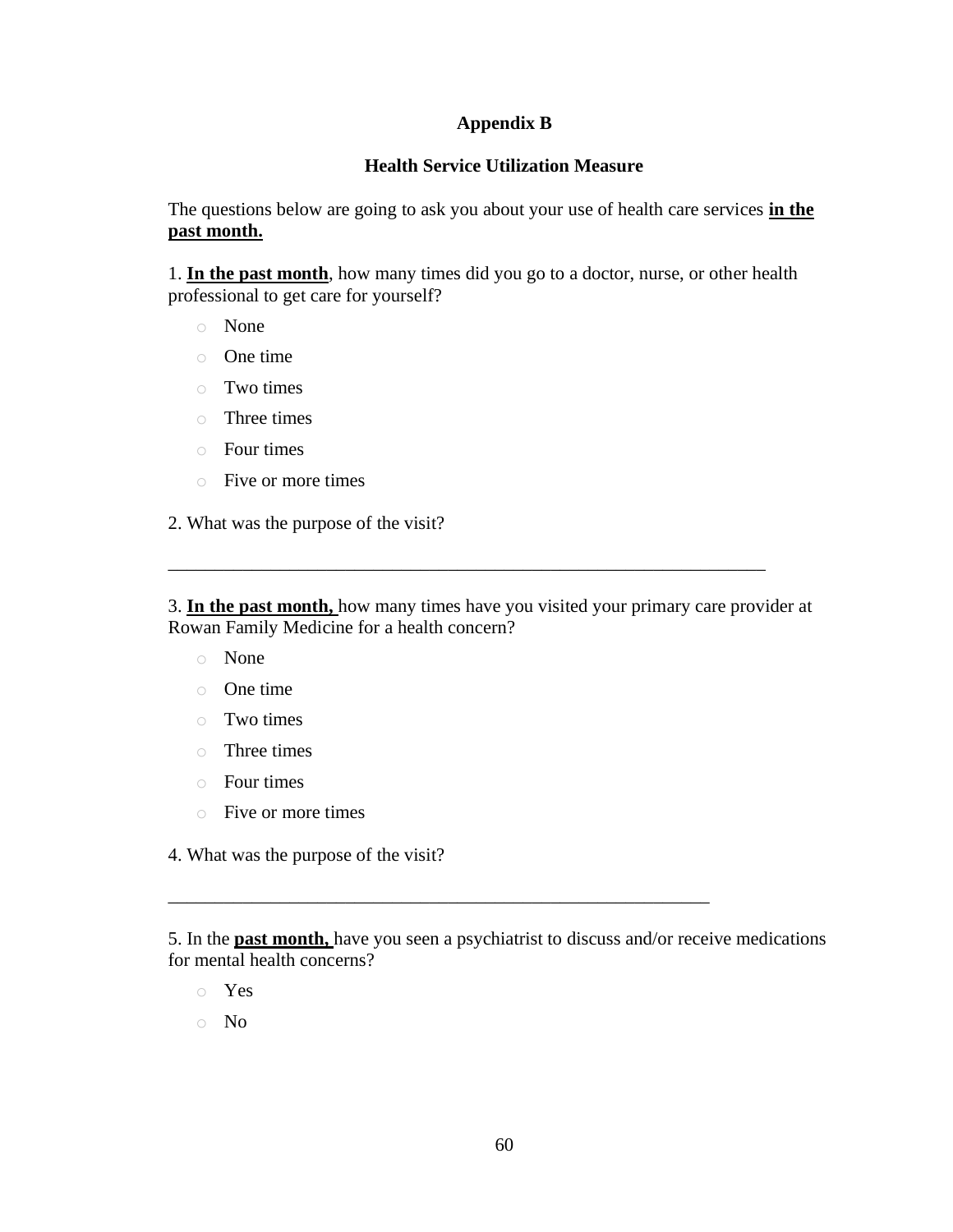- 7. **In the past month**, how many times did you use psychiatric services?
	- o None
	- o One time
	- o Two times
	- o Three times
	- o Four times
	- o Five or more times
- 8. What was the purpose of the visit?
- 9. In the **past month,** did you visit the emergency room?
	- o Yes
	- o No
- 10. In the **past month**, how many times did you visit the emergency room?

\_\_\_\_\_\_\_\_\_\_\_\_\_\_\_\_\_\_\_\_\_\_\_\_\_\_\_\_\_\_\_\_\_\_\_\_\_\_\_\_\_\_\_\_\_\_\_\_\_\_\_\_\_\_\_\_\_\_\_\_\_\_\_\_

\_\_\_\_\_\_\_\_\_\_\_\_\_\_\_\_\_\_\_\_\_\_\_\_\_\_\_\_\_\_\_\_\_\_\_\_\_\_\_\_\_\_\_\_\_\_\_\_\_\_\_\_\_\_\_\_\_\_\_\_\_\_\_\_

- o None
- o One time
- o Two times
- o Three times
- o Four times
- o Five or more times
- 11. What was the purpose of the visit?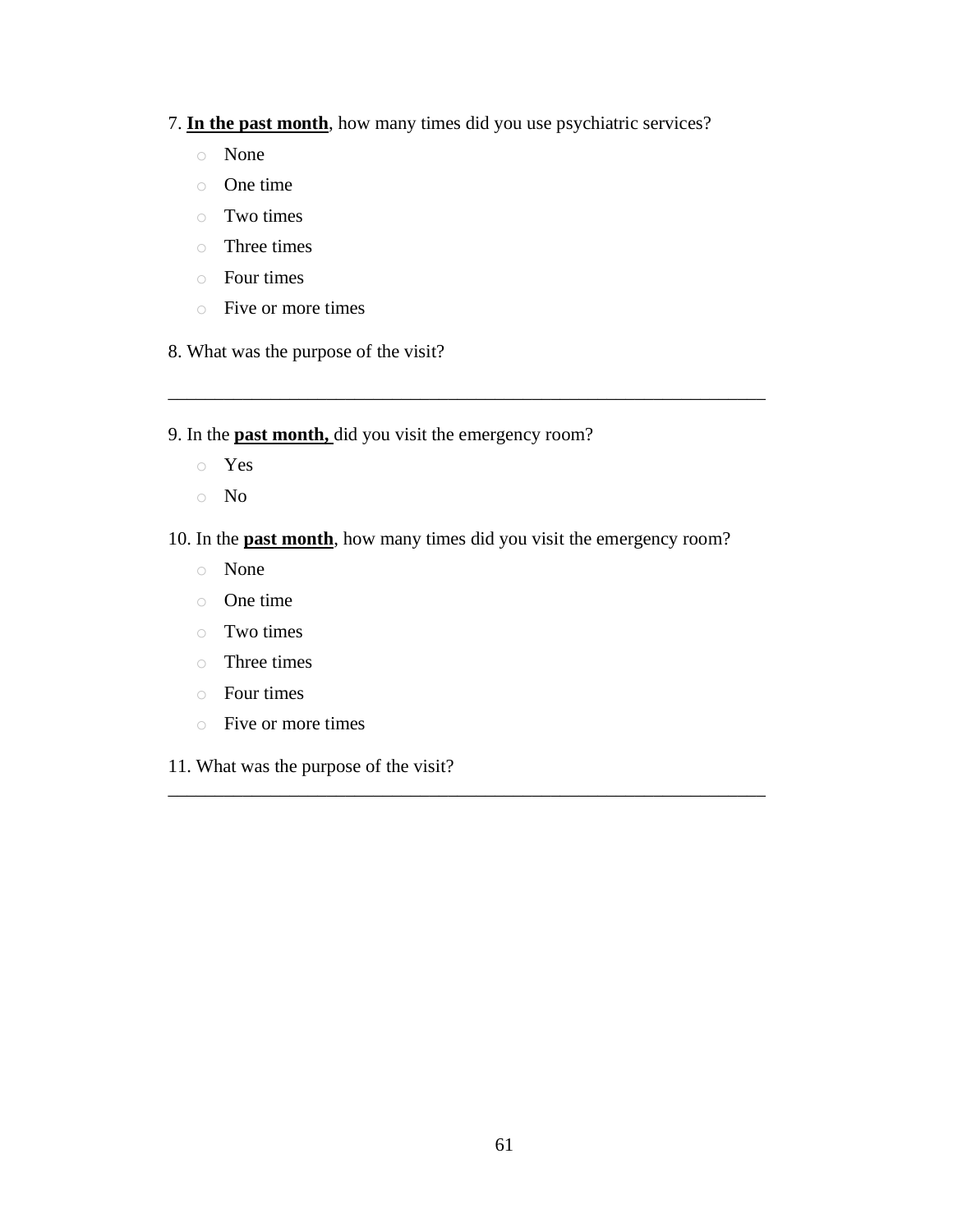# **Appendix C**

# **Provider Handout**

# Mobile Apps in Primary Care

### Brief Project Description

The goal of this study is to test the feasibility, acceptability, and preliminary effectiveness of mobile applications for **depression**. Patients will be randomized to one of four conditions: a) <sup>a</sup> cognitive behavioral therapy app, b) <sup>a</sup> problem-solving therapy app, c) <sup>a</sup> mindfulness-based app, or d) the waitlist control condition.

We are looking for patients who:

1) are 18 years of age or older

#### **2) have <sup>a</sup> known history of depression AND/OR score between 5 and 14 on the PHQ-9**

2a) **Patients must score <sup>a</sup> 0 on question 9 of the PHQ-9.**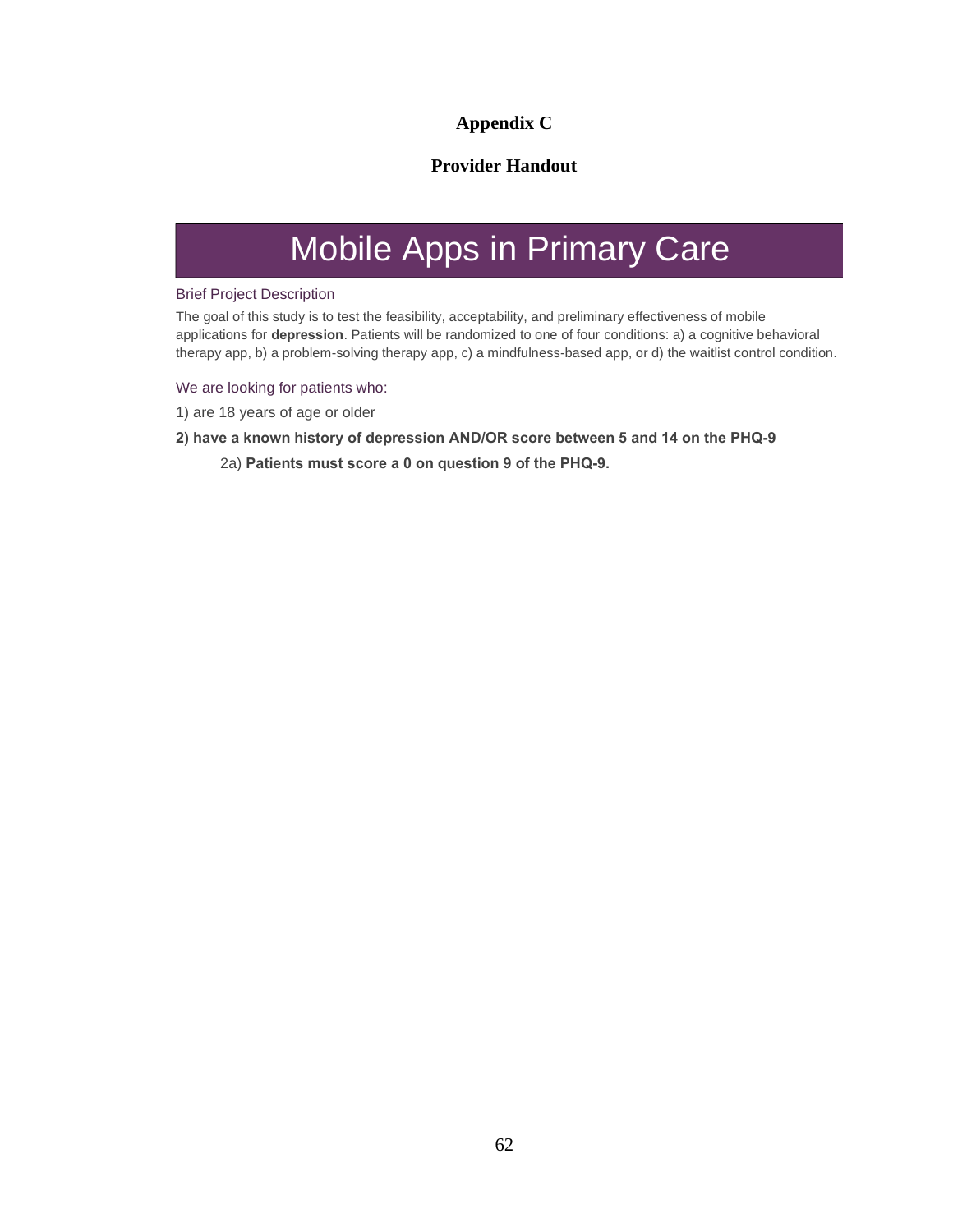# **Appendix D**

# **Flyer For Waiting and Exam Rooms**



# If you are at least 18 years old and own an iPhone, this study may be for you.

We Can He

# **Study for Adult Patients of Rowan Family Medicine with Depression**

We are looking for adults (18 years and older) who experience depression and are **a patient of one of the Rowan Family Medicine offices** to examine whether we can use mobile applications to effectively treat depressive symptoms.

**Participants will receive compensation!**

Version #: V1 Version Date: 10/18/19

## **Location**

You only need to meet with a member of the research team **once**! This will happen after your appointment with your doctor. All other study activity will take place online.

#### **Are you eligible?**

- □ Are you 18 years old or older?
- Do you own an iPhone?
- $\Box$  Are you experiencing symptoms of depression?

**If you're unsure if you meet the requirements, email or call the study coordinator:**

- □ Krista Herbert, MA
- Phone: 609-290-1153
- □ Email: Herbertk9@rowan.edu

| Rowan Day of APPROVED    |                                 |
|--------------------------|---------------------------------|
| IRB#                     | APPROVAL DATE: $10 - 22 - 2019$ |
| <b>EXPIRATION DATE:-</b> | $-2020$                         |